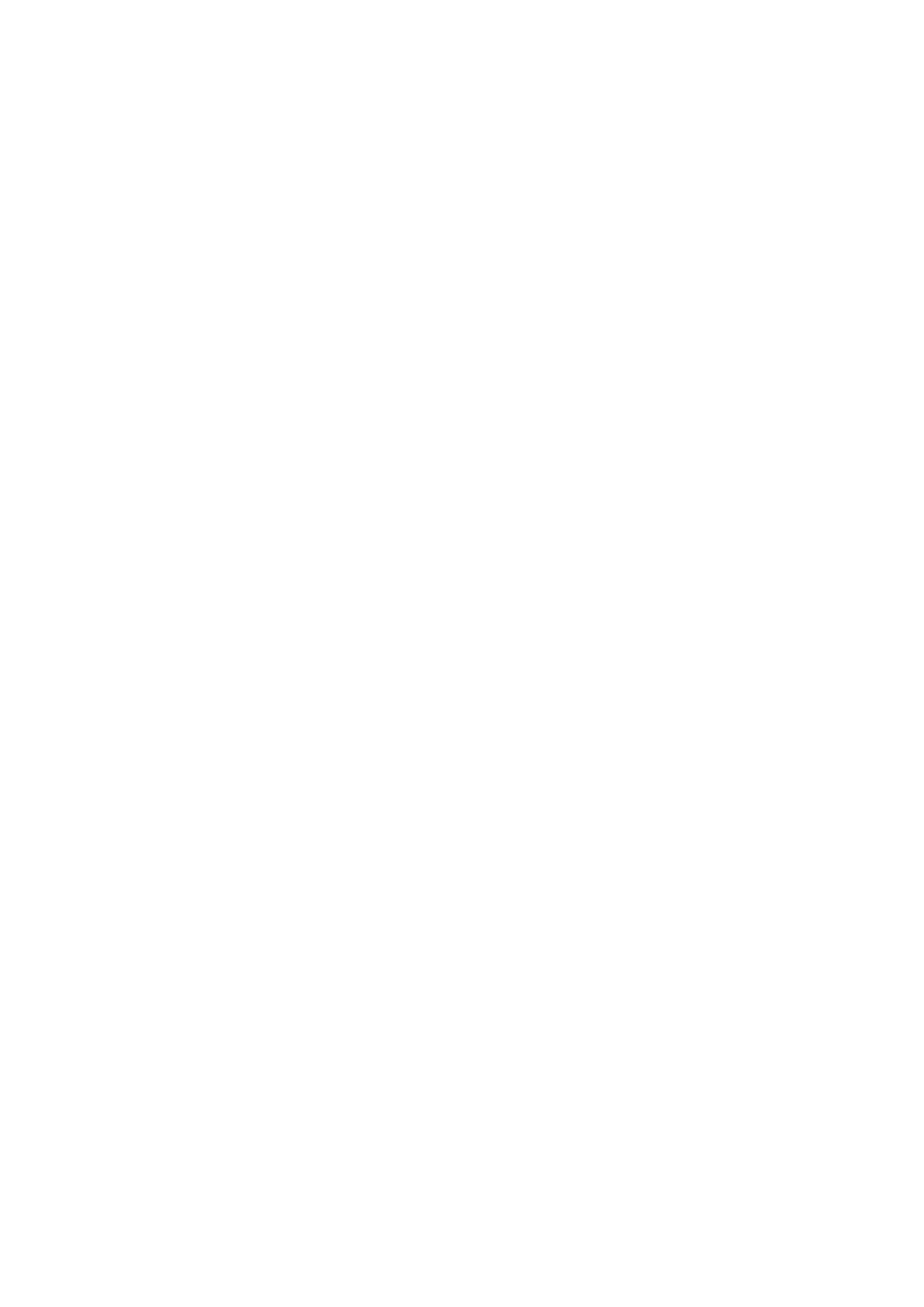# Western Australia

# **Dangerous Goods Safety (Major Hazard Facilities) Regulations 2007**

# **Contents**

# **Part 1 — Preliminary**

| 1.  | Citation                                                                                                    | 1  |
|-----|-------------------------------------------------------------------------------------------------------------|----|
| 2.  | Commencement                                                                                                |    |
| 3.  | Application of regulations                                                                                  | 1  |
| 4.  | Terms used                                                                                                  | 2  |
| 5.  | Major hazard facility, meaning of                                                                           | 6  |
| 6.  | Place, meaning of                                                                                           | 6  |
| 7.  | When Sch. 1 substances are likely to be at a place                                                          | 7  |
| 8.  | Quantity of substances at or likely to be at a place,<br>determining                                        | 8  |
| 9.  | Critical quantity of Sch. 1 substances at or likely to<br>be at a place, determining                        | 9  |
| 10. | Threshold quantity for a Sch. 1 substance,<br>determining                                                   | 10 |
|     | Part 2 — Main offences                                                                                      |    |
| 11. | Sch. 1 substances at a place not to exceed critical<br>quantity without prior notification to Chief Officer | 11 |
| 12. | No significant change to certain places without                                                             |    |
|     | prior notification to Chief Officer                                                                         | 11 |
| 13. | Major hazard facility to operate in accordance with<br>safety management system in approved safety          |    |
|     | report                                                                                                      | 12 |

As at 20 May 2022 Version 02-j0-00 page i Published on www.legislation.wa.gov.au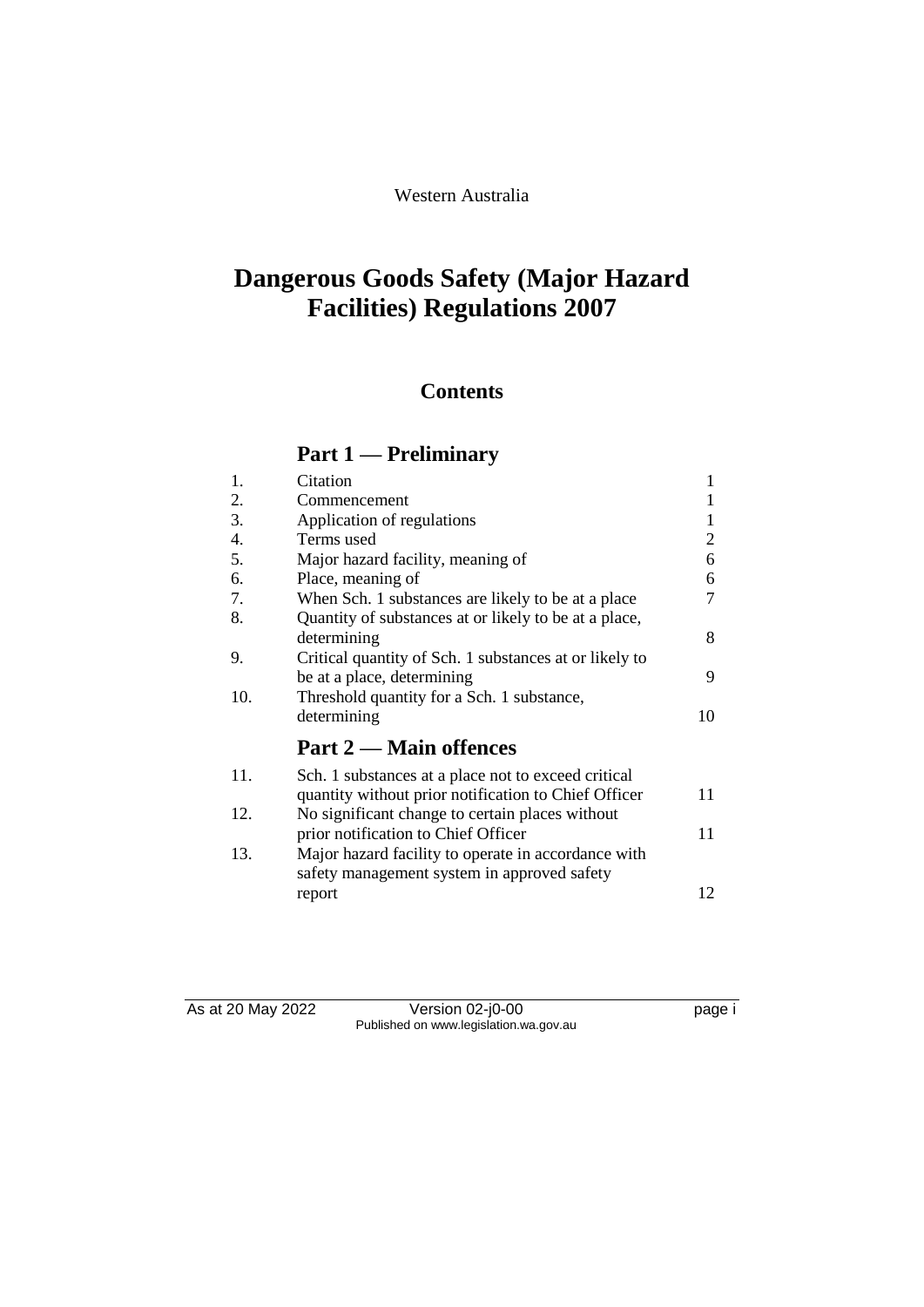# **Part 3 — Notification requirements**

| 14. | Operator to notify Chief Officer if more than<br>critical quantity of Sch. 1 substances likely to be at |          |
|-----|---------------------------------------------------------------------------------------------------------|----------|
|     | place                                                                                                   | 13       |
| 15. | Operator of certain places to notify Chief Officer<br>of certain changes                                | 13       |
| 16. | Chief Officer may direct operator to give<br>notification in some cases                                 | 14       |
| 17. | Notification required under r. 14, 15 and 16, form<br>and content of                                    | 15       |
| 18. | Chief Officer may direct operator to give further<br>information                                        | 16       |
|     | Part 4 — Certain places to be major                                                                     |          |
|     | hazard facilities                                                                                       |          |
| 19. | Classifying places as major hazard facilities, Chief<br>Officer's functions as to                       | 17       |
| 20. | Chief Officer to consult before classifying place as<br>major hazard facility                           | 18       |
| 21. | Chief Officer to notify decision whether or not to<br>classify a place as a major hazard facility       | 18       |
| 22. | Chief Officer may revoke decision to classify place<br>as major hazard facility                         | 19       |
|     | Part 5 – Safety reports                                                                                 |          |
| 23. | Risk assessment, operator of major hazard facility                                                      |          |
|     | to prepare                                                                                              | 20       |
| 24. | Safety management system, operator of major<br>hazard facility to prepare                               | 21       |
| 25. | Safety report, operator of major hazard facility to                                                     |          |
| 26. | prepare<br>Safety report, application for approval of                                                   | 21<br>22 |
| 27. | Safety report, approval of by Chief Officer                                                             | 22       |
| 28. | Withdrawal of approval of safety report                                                                 | 23       |
| 29. | Chief Officer to consult etc. before refusing to                                                        |          |
|     | approve or withdrawing approval of safety report                                                        | 23       |
| 30. | Safety report, review of by operator of major                                                           |          |
|     | hazard facility                                                                                         | 24       |

page ii Version 02-j0-00 As at 20 May 2022 Published on www.legislation.wa.gov.au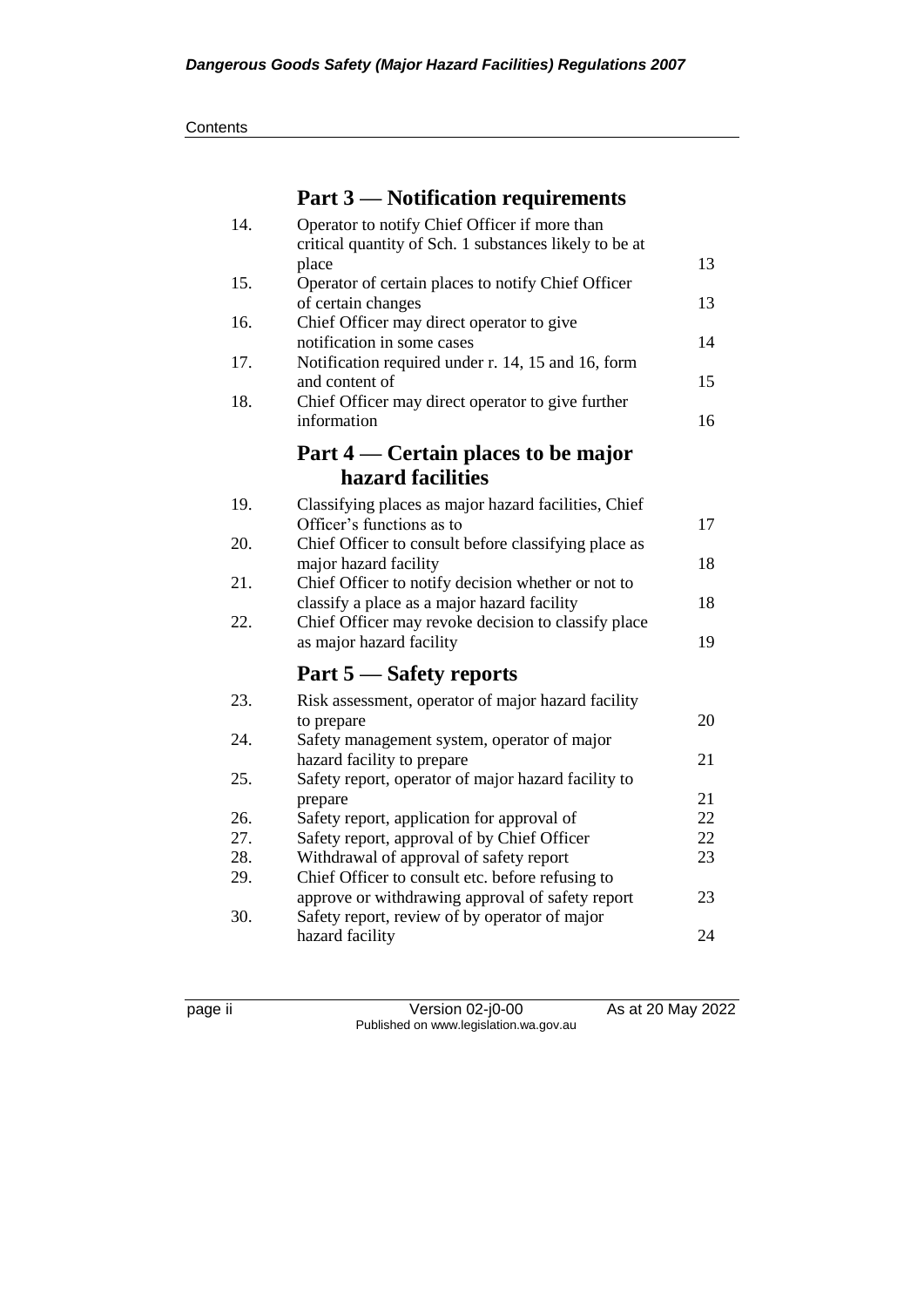# **Part 6 — Miscellaneous**

| 31. | Major hazard facilities near to one another, Chief<br>Officer may direct one to give information to the |    |
|-----|---------------------------------------------------------------------------------------------------------|----|
|     | other                                                                                                   | 27 |
| 32. | Closure of major hazard facility, operator to notify<br>Chief Officer of                                | 27 |
| 33. | Classes of major hazard facility for purposes of<br>fees                                                | 27 |
| 34. | Annual fee for major hazard facilities                                                                  | 28 |
|     | Schedule 1 — Threshold quantity for                                                                     |    |
|     | <b>Schedule 1 substances</b>                                                                            |    |
| 1.  | Threshold quantity for substances                                                                       | 31 |
| 2.  | Threshold quantity for categories of substances                                                         | 33 |
|     | Schedule 2 — Notifiable information                                                                     |    |
| 1.  | Term used: material safety data sheet                                                                   | 38 |
| 2.  | Notifiable information                                                                                  | 38 |
|     | <b>Schedule 3 – Fees</b>                                                                                |    |
| 1.  | Fees for approval of safety reports (r. 26)                                                             | 39 |
| 2.  | Annual fees for major hazard facilities (r. 34)                                                         | 39 |
|     | Schedule 4 — Procedures to be                                                                           |    |
|     | included in safety management                                                                           |    |
|     | system                                                                                                  |    |
| 1.  | Skills etc. of employees, procedures to ensure                                                          | 41 |
| 2.  | Operation etc. of plant etc., procedures for                                                            | 41 |
| 3.  | Security, procedures to ensure                                                                          | 41 |
| 4.  | Safety information, procedures to ensure                                                                |    |
|     | employees are given                                                                                     | 41 |
| 5.  | Risk control measures, procedures to ensure<br>monitoring of etc.                                       | 42 |
|     |                                                                                                         |    |
|     | <b>Notes</b>                                                                                            |    |
|     | Compilation table                                                                                       | 43 |
|     | Uncommenced provisions table                                                                            | 45 |
|     | Other notes                                                                                             | 45 |
|     |                                                                                                         |    |

As at 20 May 2022 Version 02-j0-00 page iii Published on www.legislation.wa.gov.au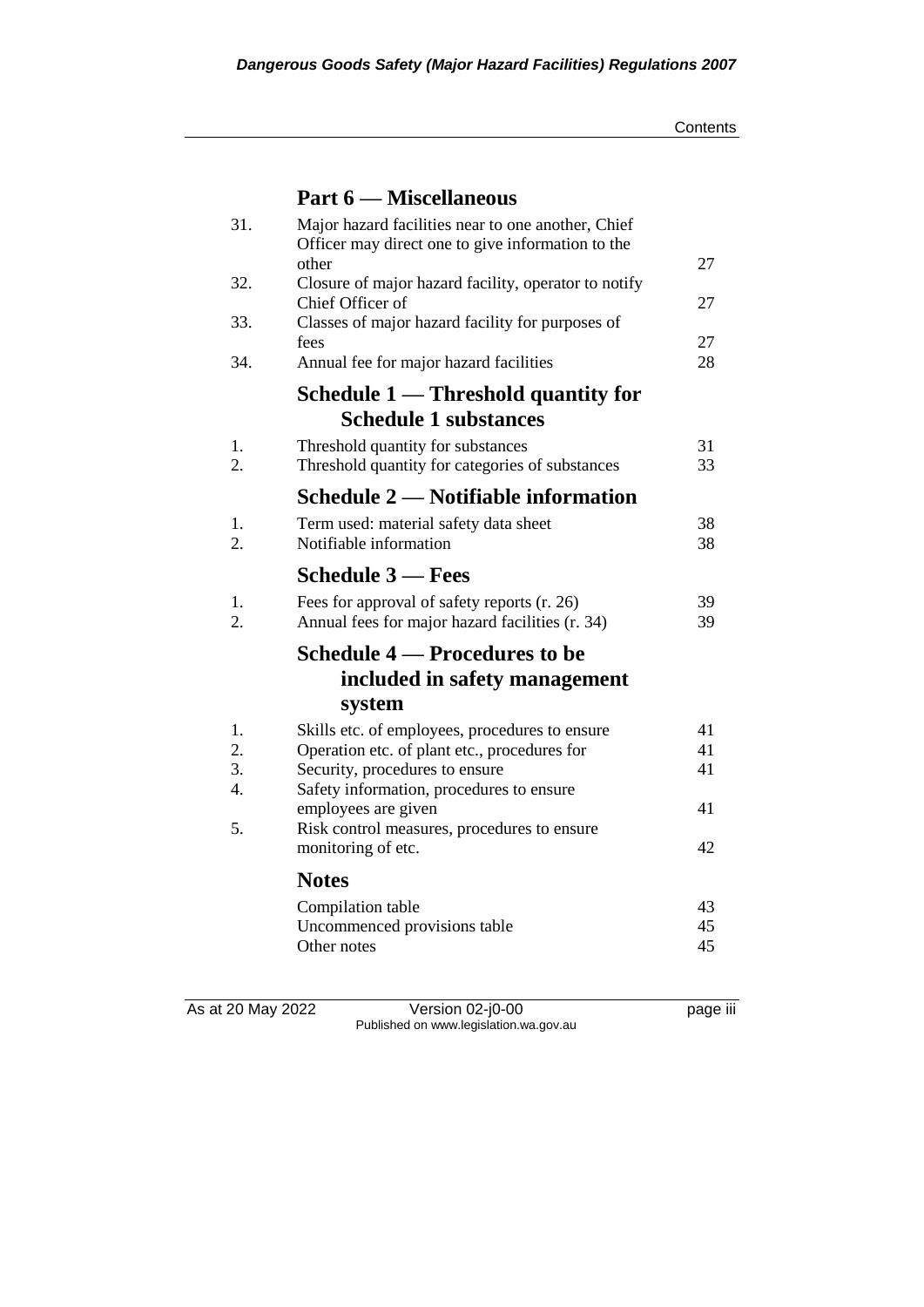**Contents** 

**Defined terms**

page iv Version 02-j0-00 As at 20 May 2022 Published on www.legislation.wa.gov.au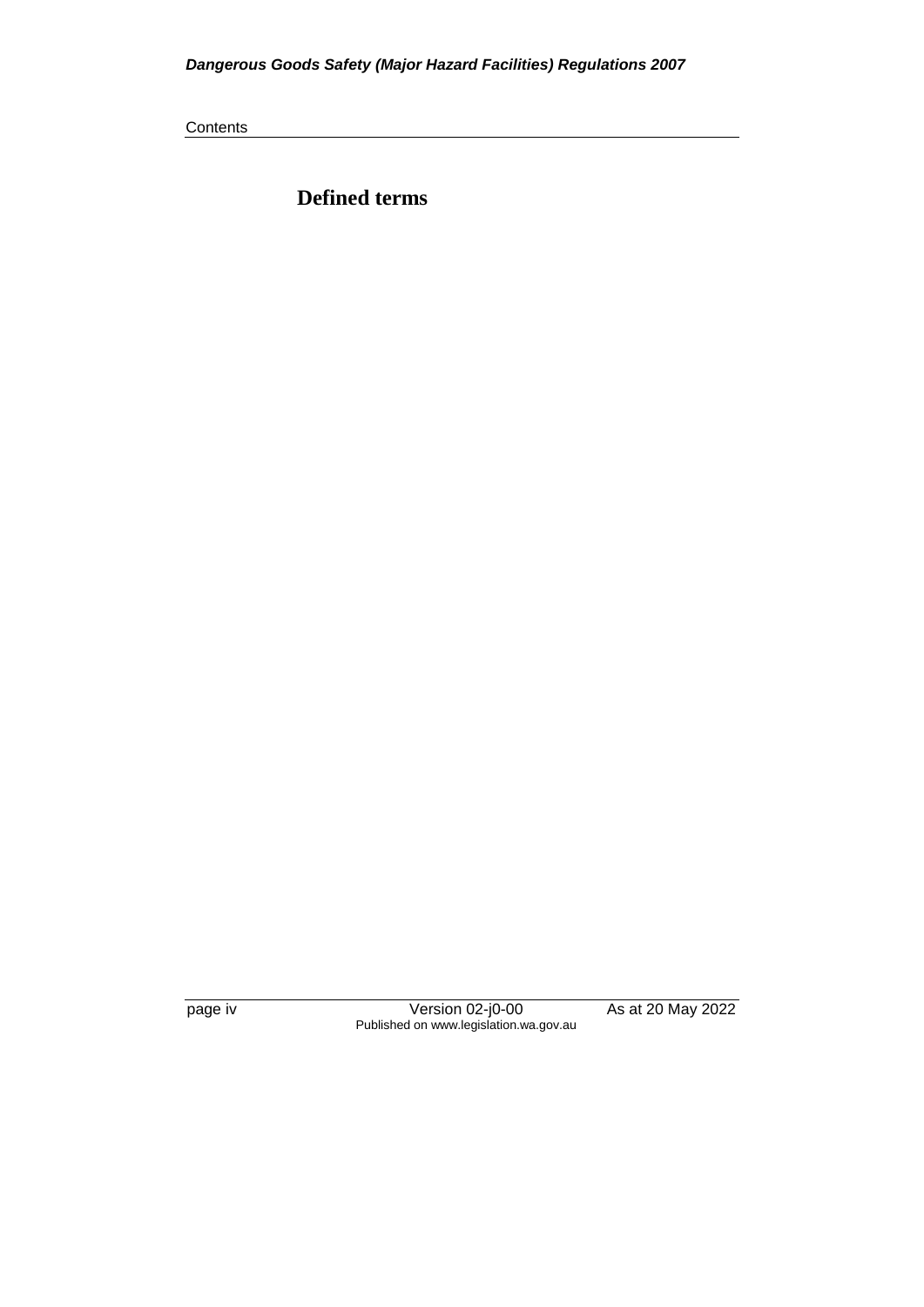Dangerous Goods Safety Act 2004

# **Dangerous Goods Safety (Major Hazard Facilities) Regulations 2007**

# **Part 1 — Preliminary**

# **1. Citation**

These regulations are the *Dangerous Goods Safety (Major Hazard Facilities) Regulations 2007*.

# **2. Commencement**

These regulations come into operation as follows:

- (a) regulations 1 and  $2$  on the day on which these regulations are published in the *Gazette*;
- (b) the rest of the regulations on the day on which Part 3 of the *Dangerous Goods Safety Act 2004* comes into operation.

# **3. Application of regulations**

- (1) Except as provided in subregulation (2), these regulations apply to and in relation to a place at which more than the critical quantity of Schedule 1 substances is present or is likely to be present.
- (2) These regulations do not apply to or in relation to a place if  $-$ 
	- (a) the type and quantity of Schedule 1 substances and any other dangerous goods that are or are likely to be present at the place, and the circumstances in which the goods are or are likely to be present, are such that the place is not required to be licensed under the *Dangerous Goods Safety (Explosives) Regulations 2007* or the *Dangerous*

As at 20 May 2022 Version 02-j0-00 Page 1 Published on www.legislation.wa.gov.au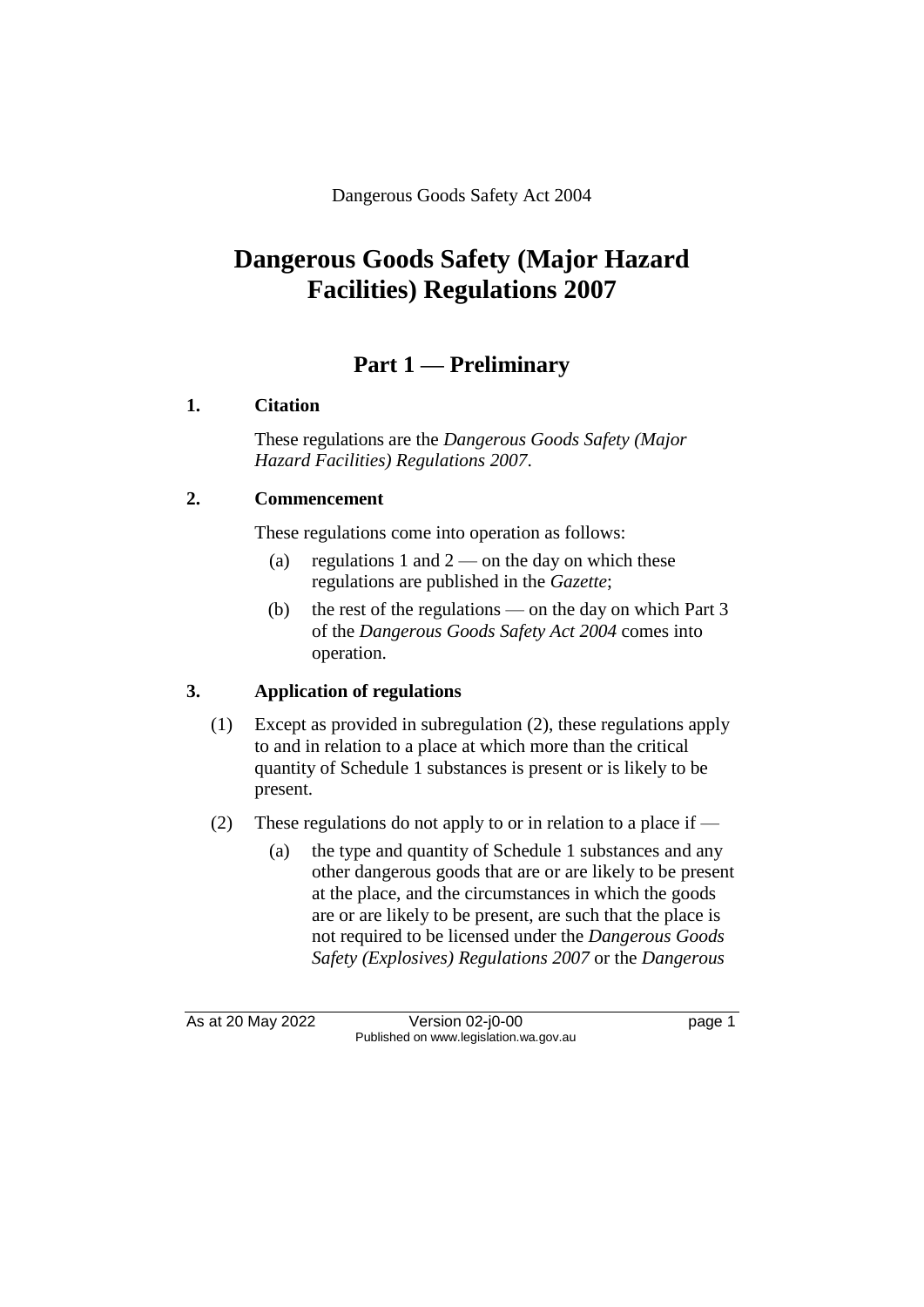#### **r. 4**

*Goods Safety (Storage and Handling of Non-explosives) Regulations 2007*; or

(b) the only dangerous goods that are or are likely to be present at the place are explosives (as defined in the *Dangerous Goods Safety (Explosives) Regulations 2007* regulation 3), and the circumstances in which the explosives are or are likely to be present are such that an explosive storage licence, but no other licence, is required in relation to the place under those regulations.

## **4. Terms used**

In these regulations, unless the contrary intention appears —

*ADG Code* means the *Australian Code for the Transport of Dangerous Goods by Road and Rail* (also called the Australian Dangerous Goods Code) published by the National Transport Commission, including (for the avoidance of doubt) its appendices;

*AE Code* means the *Australian Code for the Transport of Explosives by Road and Rail Code*, Second Edition, 2000, published by the Commonwealth of Australia (ISBN 0 642 41486 6) (also called the Australian Explosives Code) including (for the avoidance of doubt) its technical appendices;

*approved safety report*, in relation to a place, means the document last approved by the Chief Officer under regulation 27(1) for that place and the approval of which has not been withdrawn under regulation 28(1);

*commencement day* means the day on which the Act Part 3 comes into operation;

page 2 Version 02-j0-00 As at 20 May 2022 Published on www.legislation.wa.gov.au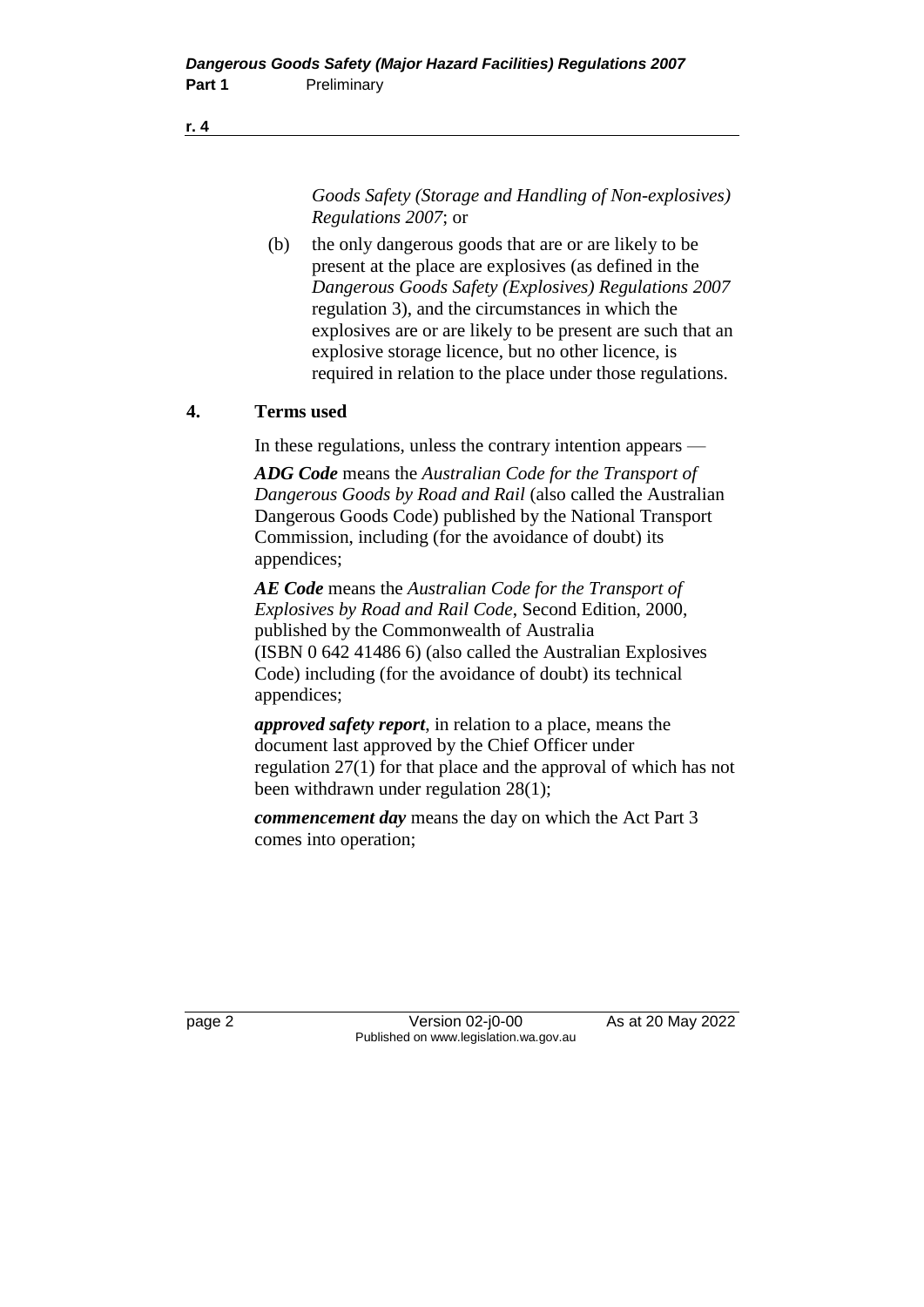*compliance day*, in relation to a major hazard facility, means —

- (a) in the case of a facility other than a modified place
	- (i) if, at the time notice of the Chief Officer's decision to classify the facility as a major hazard facility is given to the operator under regulation 21(1), more than the critical quantity of Schedule 1 substances is at the facility —
		- (I) the day specified in the notice under regulation  $21(2)(a)(i)$ ; or
		- (II) if the day after the day when the safety report for the facility is first approved under regulation 27(1) is earlier than the day referred to in item  $(I)$  — the day after the day when the safety report for the facility is first approved;
		- or
	- (ii) if, at the time of such notice, more than the critical quantity of Schedule 1 substances is likely to be at the facility — the day when more than the critical quantity of Schedule 1 substances is at the facility for the first time;
	- or
- (b) in the case of a modified place the day when the notifiable change occurs;

*critical quantity*, for Schedule 1 substances at a place or likely to be at a place, means the critical quantity determined under regulation 9;

*Dangerous Goods List* means the list set out in the ADG Code section 3.2.3;

*employee*, at a place, means any person who works at the place under —

- (a) a contract of service; or
- (b) a contract for services; or

As at 20 May 2022 Version 02-j0-00 Page 3 Published on www.legislation.wa.gov.au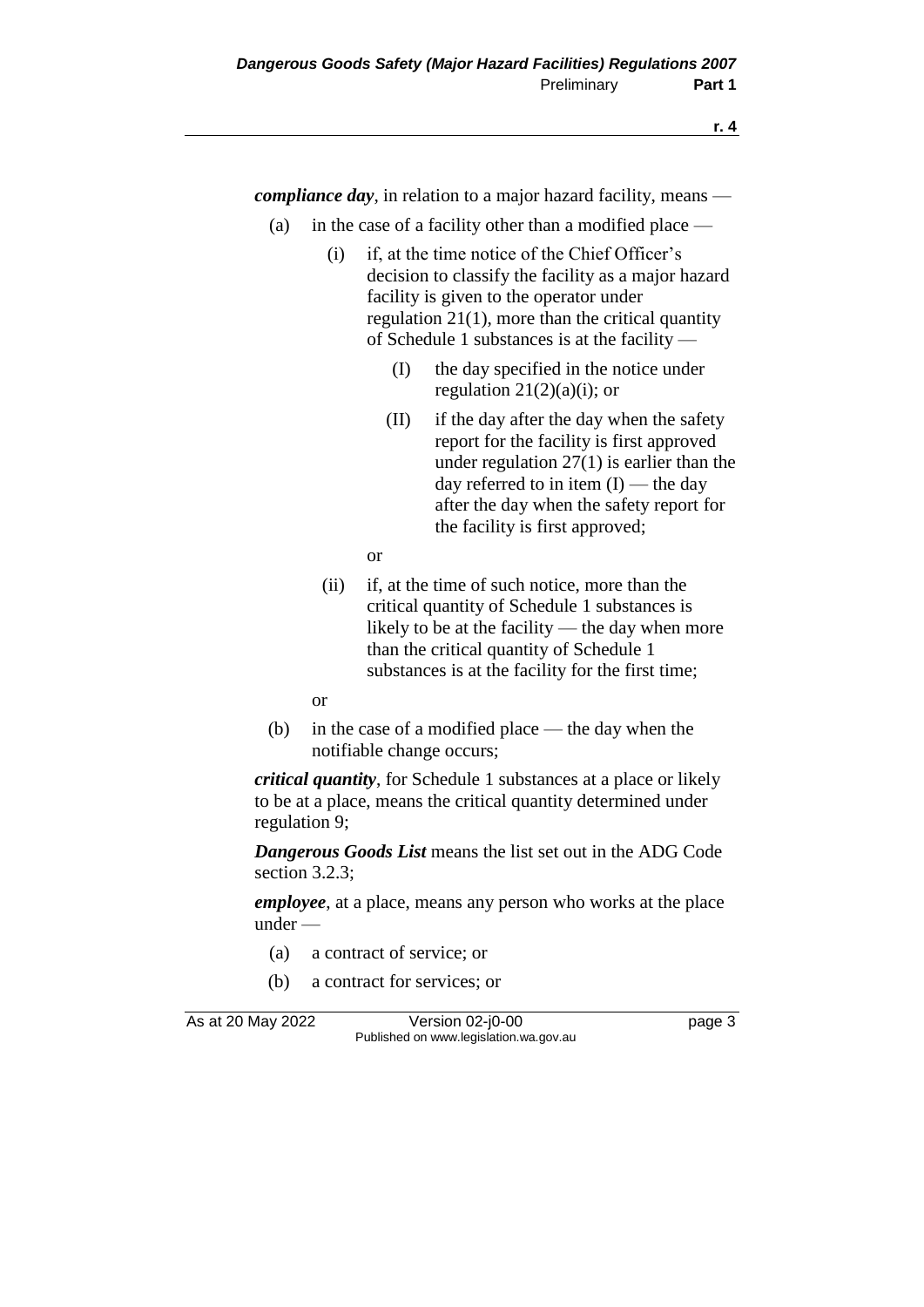#### **r. 4**

(c) a training contract registered under the *Vocational Education and Training Act 1996* Part 7 Division 2;

#### *existing facility* means a place —

- (a) at which more than the critical quantity of Schedule 1 substances is present; and
- (b) that immediately before the commencement day  $-$ 
	- (i) was a dangerous goods site licensed under the *Explosives and Dangerous Goods (Dangerous Goods Handling and Storage) Regulations 1992* <sup>1</sup> ; and
	- (ii) at which more than the critical quantity of Schedule 1 substances was permitted, under the licence, to be present;

*harm* means —

- (a) injury to, or harm to the health of, an individual; or
- (b) damage or harm to property or the environment;

*hazard* means any activity, procedure, plant, process, substance, situation or other circumstance that could be a cause of a major incident;

*major hazard facility* has the meaning given in regulation 5;

*major incident* means an incident involving or affecting a Schedule 1 substance, including —

- (a) an emission of a Schedule 1 substance; or
- (b) a loss of containment of a Schedule 1 substance; or
- (c) a fire; or
- (d) an explosion; or
- (e) a release of energy,

that causes serious harm to people, property or the environment;

page 4 Version 02-j0-00 As at 20 May 2022 Published on www.legislation.wa.gov.au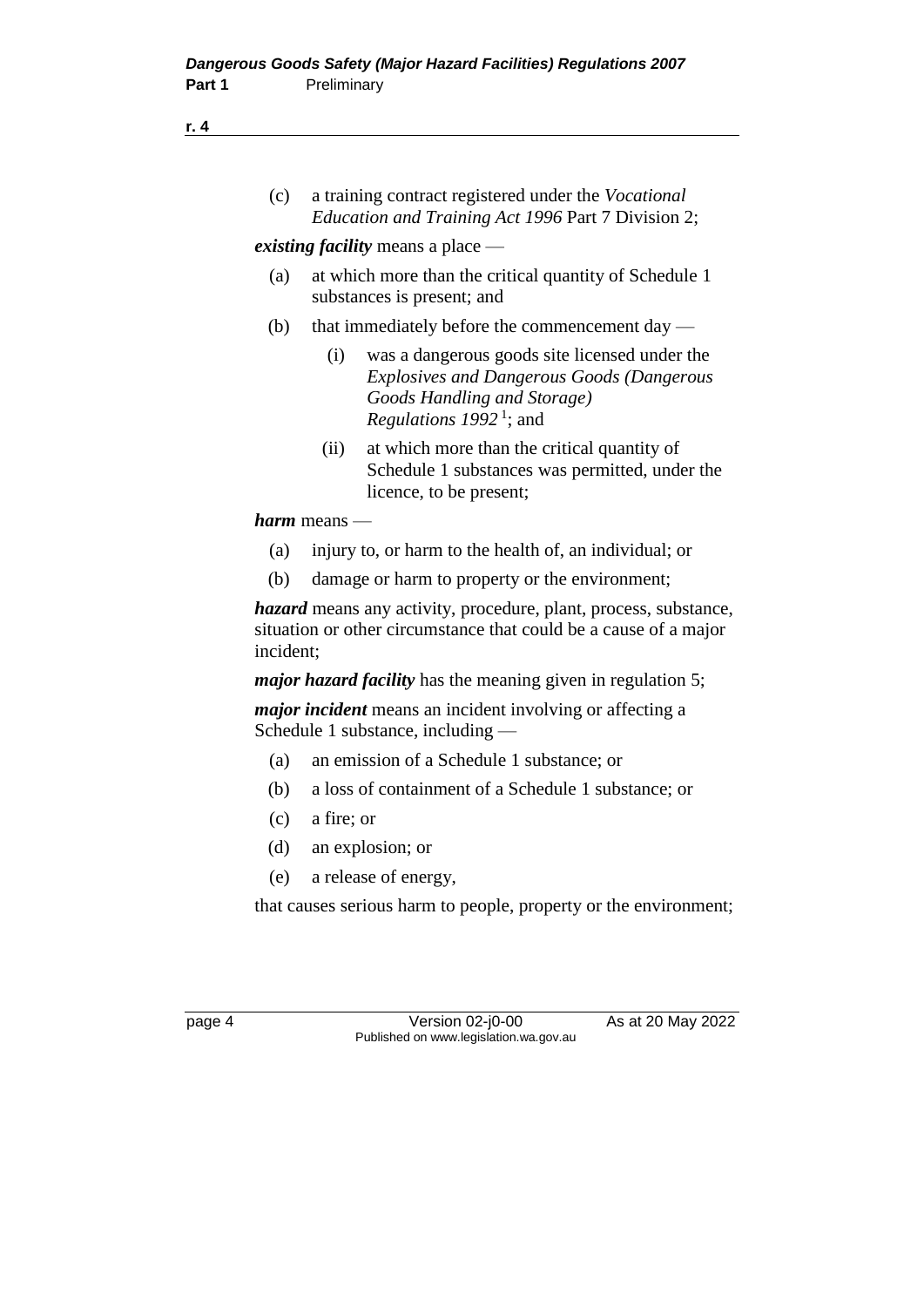*modified place* means a place —

- (a) in respect of which an operator is required to give the Chief Officer notification under regulation 15(3); and
- (b) that becomes, subsequent to the operator giving notification under regulation 15(3), a major hazard facility;

*notifiable change*, in relation to a modified place, means the change that gives rise to the requirement to give the Chief Officer notification under regulation 15(3) in respect of the place;

*notifiable information* means the information listed in Schedule 2;

*operator*, of a place, including a major hazard facility, means the person who has the control or management of the place;

*place* has the meaning given in regulation 6;

*relevant time*, in relation to a risk assessment or safety report for a major hazard facility, means —

- (a) in the case of a facility other than a modified place  $-$ 
	- (i) if more than the critical quantity of Schedule 1 substances is at the facility — the present; or
	- (ii) if more than the critical quantity of Schedule 1 substances is likely to be at the place — the time when more than the critical quantity of Schedule 1 substances is at the facility for the first time;

or

- (b) in the case of a modified place
	- (i) if the notifiable change has occurred the present; or
	- (ii) if the notifiable change has not occurred the time when the notifiable change occurs;

As at 20 May 2022 Version 02-j0-00 Page 5 Published on www.legislation.wa.gov.au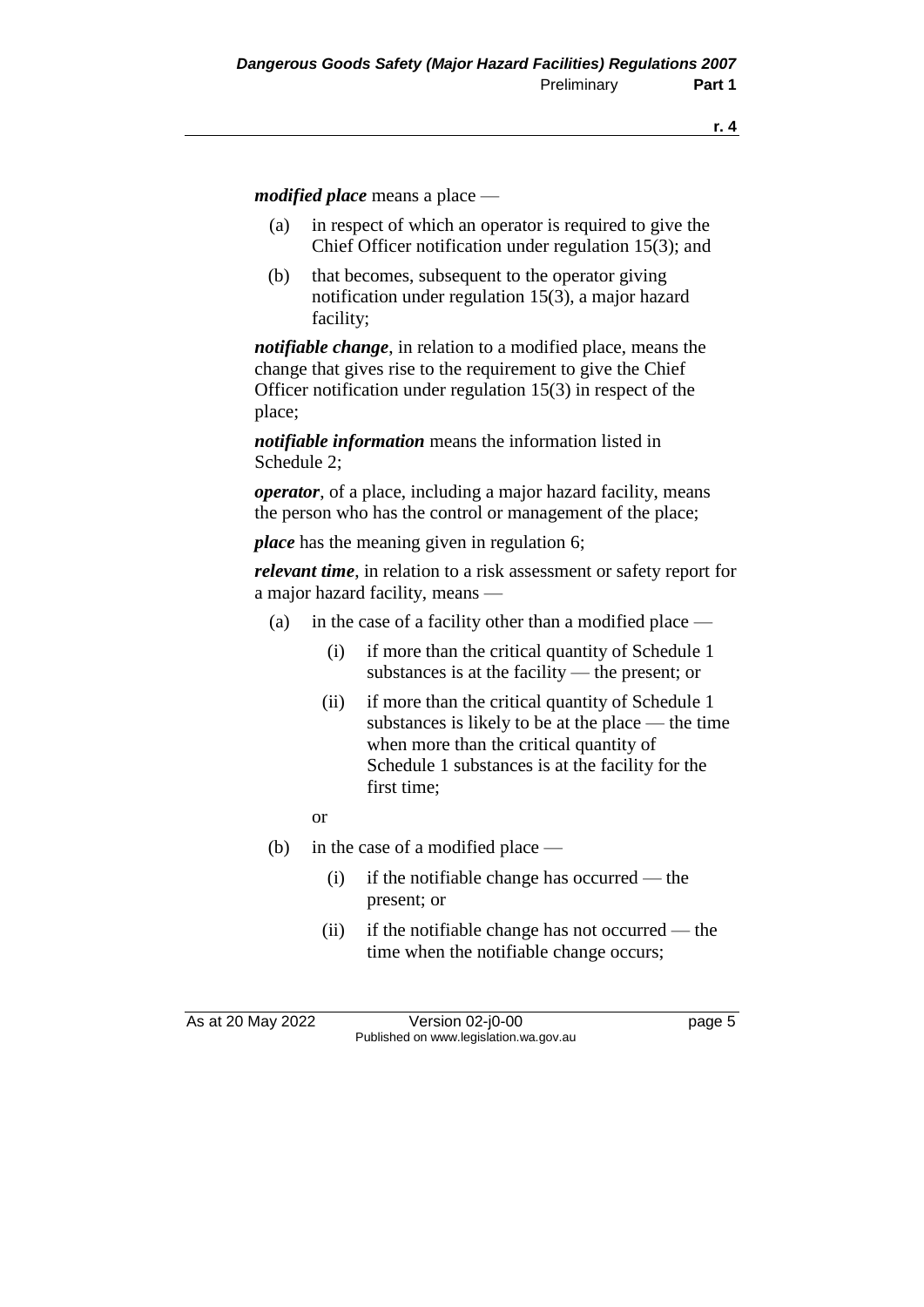#### **r. 5**

*risk assessment* means a document that complies with regulation 23(2);

*safety management system* means a document that complies with regulation 24(2);

*safety report* means a document that complies with regulation 25(2) and includes a safety report amended under regulation 30;

*Schedule 1 substance* means a substance listed in Schedule 1 Table 1 or a substance belonging to a category of substances listed in Schedule 1 Table 2;

*zoning*, in relation to an area of land, means the permitted land use under a planning scheme as defined in the *Planning and Development Act 2005* section 4(1).

*[Regulation 4 amended: Gazette 22 Jun 2010 p. 2783; 5 Feb 2016 p. 359-60; SL 2020/193 r. 6.]*

## **5. Major hazard facility, meaning of**

A place is a major hazard facility for the purposes of these regulations if —

- (a) the operator of the place has been given a notice under regulation 21(1) of the Chief Officer's decision to classify the place as a major hazard facility; and
- (b) the Chief Officer has not subsequently revoked that decision under regulation 22.

### **6. Place, meaning of**

(1) An area of land, or of water, or of land and water is a place for the purposes of these regulations if it is controlled or managed by one person.

page 6 Version 02-j0-00 As at 20 May 2022 Published on www.legislation.wa.gov.au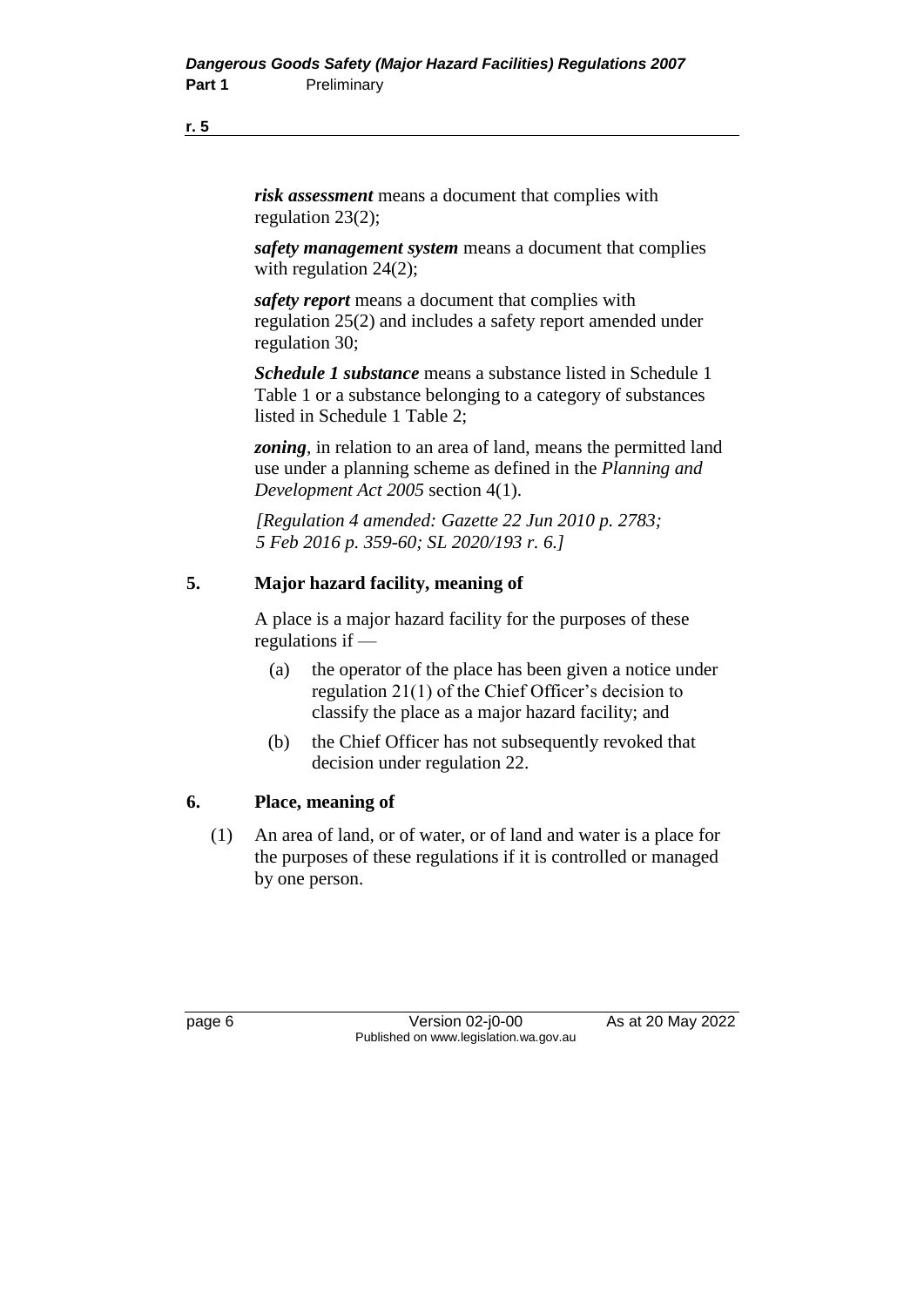- (2) Two or more areas of land, or of water, or of land and water that are situated near each other are one place for the purposes of these regulations if —
	- (a) all areas are controlled or managed by one person; and
	- (b) the Chief Officer determines that the areas are to be treated as one place for the purposes of these regulations.
- (3) In this regulation, a person is to be taken to control or manage an area of land or water if the person controls or manages —
	- (a) a dock; or
	- (b) a pier; or
	- (c) a jetty; or
	- (d) a pipeline; or
	- (e) a conveying system,

situated on, over or in the area.

## **7. When Sch. 1 substances are likely to be at a place**

For the purposes of these regulations, a Schedule 1 substance is likely to be at a place in a particular quantity if the operator of the place has made a decision to —

- (a) implement a change to the plant or a process at the place that is likely to result in the substance being at the place in that quantity; or
- (b) introduce new plant or a new process at the place that is likely to result in the substance being at the place in that quantity.

As at 20 May 2022 Version 02-j0-00 Page 7 Published on www.legislation.wa.gov.au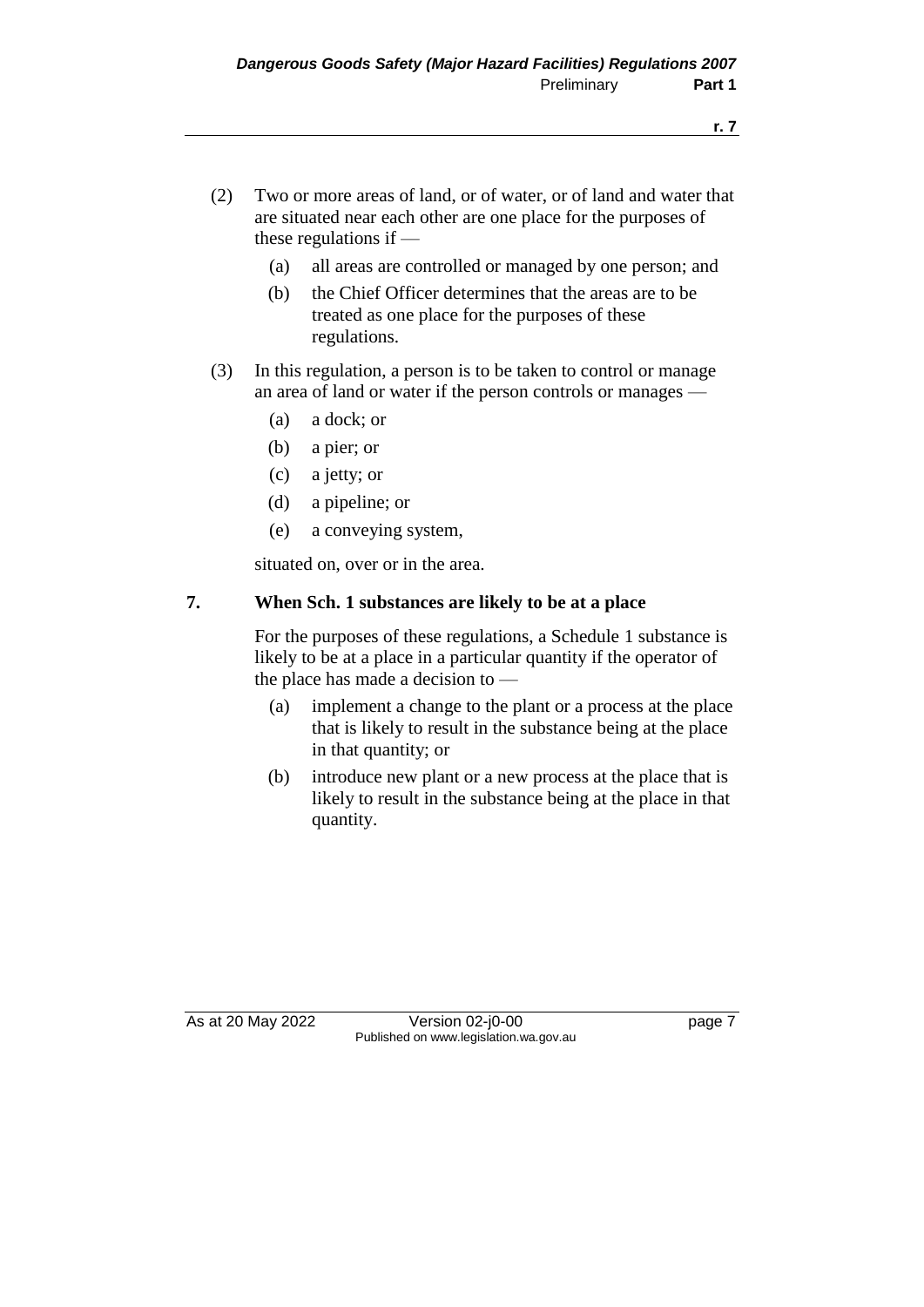| 8.  |           | determining                                                                                                                                                                             | Quantity of substances at or likely to be at a place,                                                                                                                                                                     |  |  |
|-----|-----------|-----------------------------------------------------------------------------------------------------------------------------------------------------------------------------------------|---------------------------------------------------------------------------------------------------------------------------------------------------------------------------------------------------------------------------|--|--|
| (1) |           |                                                                                                                                                                                         | For the purposes of these regulations, the quantity of a<br>substance that is at a place, or that is likely to be at a place, at a<br>particular time is determined by adding -                                           |  |  |
|     | (a)       |                                                                                                                                                                                         | the maximum quantity of the substance that could be<br>present at the place at that time in —                                                                                                                             |  |  |
|     |           | (i)                                                                                                                                                                                     | process vessels and interconnecting piping and<br>conveying systems; and                                                                                                                                                  |  |  |
|     |           | (ii)                                                                                                                                                                                    | storage tanks, storage vessels and storage areas;<br>and                                                                                                                                                                  |  |  |
|     |           | (iii)<br>and                                                                                                                                                                            | pipelines outside process areas;                                                                                                                                                                                          |  |  |
|     | (b)       |                                                                                                                                                                                         | the maximum quantity of the substance that could, at<br>that time, escape onto, or escape into the airspace above,<br>the place as a result of the failure of a pipeline connected<br>to (but not part of) the place; and |  |  |
|     | (c)       |                                                                                                                                                                                         | any other quantity of the substance that is at the place, or<br>is likely to be at the place, as the case requires, at that<br>time but is not included in the quantities referred to in<br>paragraphs (a) and (b).       |  |  |
| (2) |           | If a substance is at a place, or is likely to be at a place, as part of<br>a mixture, the quantity of the substance present in that mixture<br>is to be calculated using this formula - |                                                                                                                                                                                                                           |  |  |
|     |           |                                                                                                                                                                                         | $a \times b = c$                                                                                                                                                                                                          |  |  |
|     | where $-$ |                                                                                                                                                                                         |                                                                                                                                                                                                                           |  |  |
|     |           |                                                                                                                                                                                         |                                                                                                                                                                                                                           |  |  |

- a is the quantity of the mixture that contains the substance; and
- b is the percentage of the mixture that is the substance; and
- c is the quantity of the substance present in the mixture.

page 8 Version 02-j0-00 As at 20 May 2022 Published on www.legislation.wa.gov.au

**r. 8**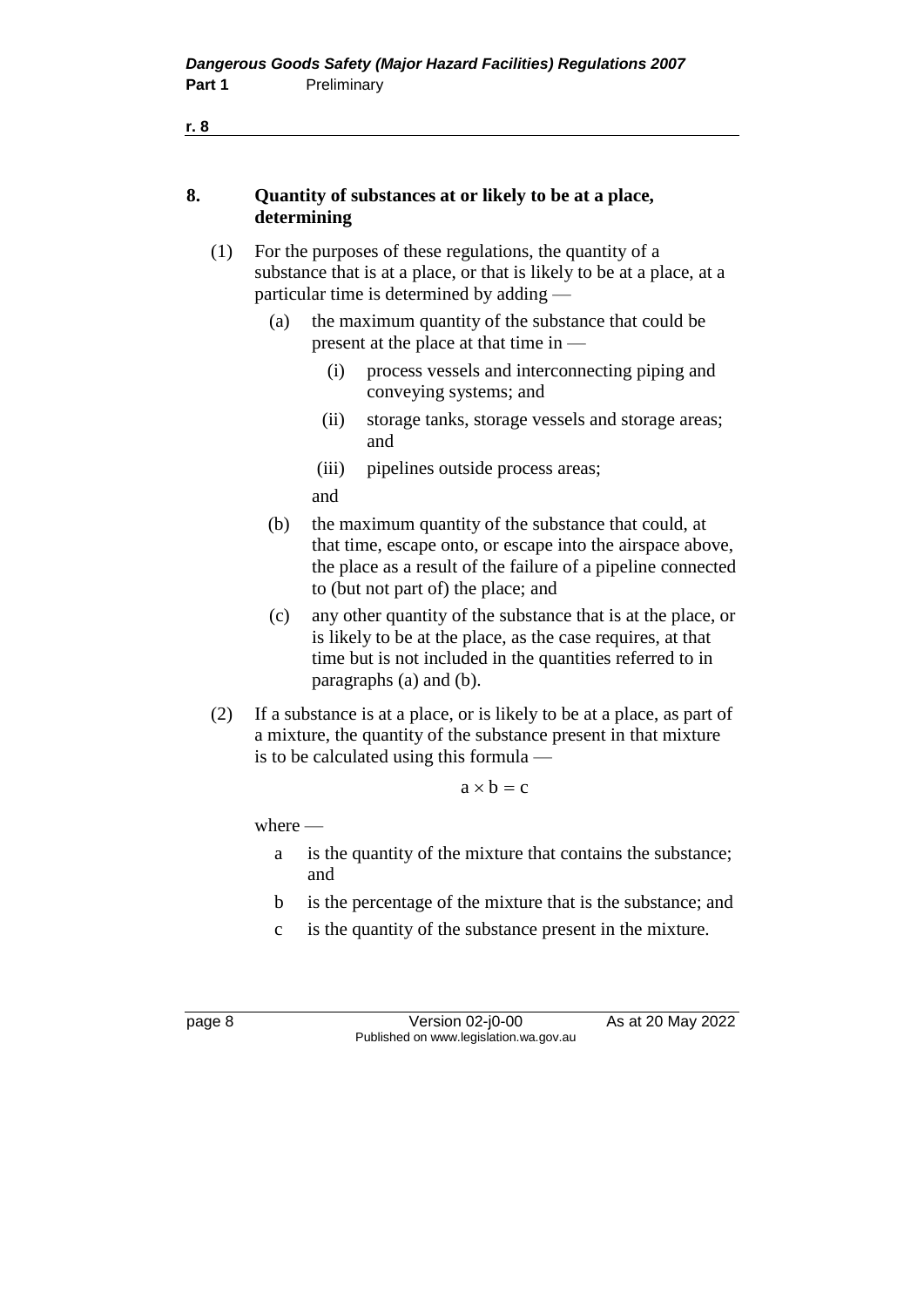## **9. Critical quantity of Sch. 1 substances at or likely to be at a place, determining**

 $(1)$  In this regulation —

*threshold quantity*, for a Schedule 1 substance, is the threshold quantity determined under regulation 10.

- (2) For the purposes of these regulations, more than the critical quantity of Schedule 1 substances is at a place, or is likely to be at a place, if —
	- (a) in the case of a place where only one Schedule 1 substance is present, or is likely to be present, more than 10% of the threshold quantity for the substance is at the place, or is likely to be at the place, as the case requires; or
	- (b) in the case of a place where more than one Schedule 1 substance is present, or is likely to be present, the application of the following formula to those substances produces a result greater than 0.1 —

$$
\frac{qx}{Qx} + \frac{qy}{Qy} + ... + \frac{qn}{Qn}
$$

where —

| $x, y \ldots$ and n      | are the different Schedule 1 substances at<br>the place, or likely to be at the place, as<br>the case requires (excluding any<br>substance that is at the place, or likely to<br>be at the place, as the case requires, in a |
|--------------------------|------------------------------------------------------------------------------------------------------------------------------------------------------------------------------------------------------------------------------|
|                          | quantity less than 2% of its threshold<br>quantity); and                                                                                                                                                                     |
| $qx, qy \ldots$ and $qn$ | are the quantities of $x, y \dots$ and n at the<br>place, or likely to be at the place, as the<br>case requires; and                                                                                                         |
| $Qx, Qy \ldots$ and $Qn$ | are the threshold quantities for $x, y \ldots$<br>and n.                                                                                                                                                                     |

As at 20 May 2022 Version 02-j0-00 Page 9 Published on www.legislation.wa.gov.au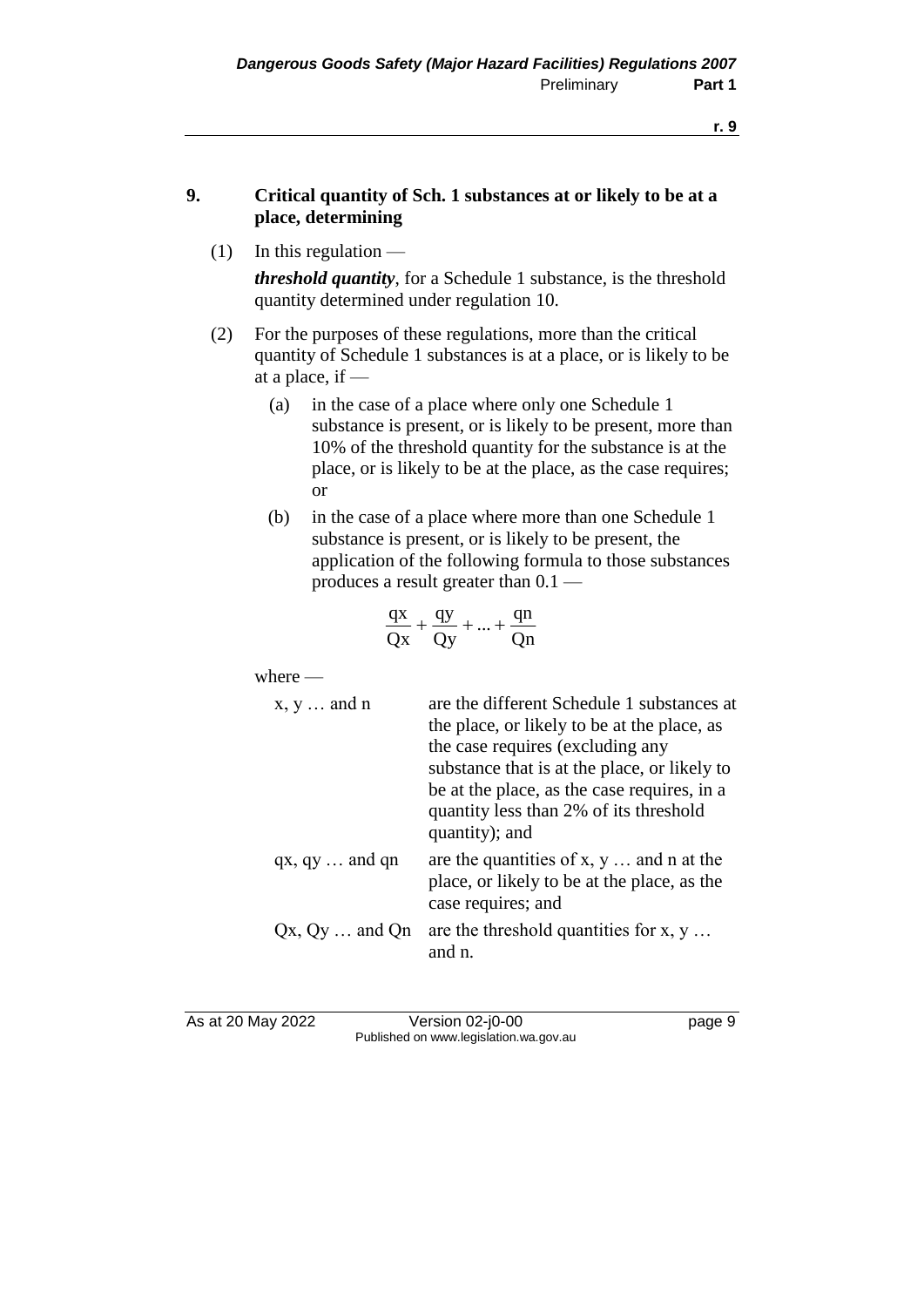```
r. 10
```
#### **10. Threshold quantity for a Sch. 1 substance, determining**

 $(1)$  In this regulation —

*Table 1* means Schedule 1 Table 1; *Table 2* means Schedule 1 Table 2.

- (2) If a Schedule 1 substance is listed in column 1 of Table 1, the threshold quantity for the substance is that specified opposite the substance in column 3 of Table 1, regardless of whether the substance also belongs to a category described in Table 2.
- (3) Unless subregulation (4) applies, if a substance is not listed in Table 1 but belongs to a category listed in column 1 of Table 2, the threshold quantity for the substance is that specified opposite the substance in column 2 of Table 2.
- (4) If a substance is not listed in Table 1 but belongs to more than one of the categories listed in column 1 of Table 2, the threshold quantity for the substance is the lower or lowest of the threshold quantities specified for those categories.
- (5) If in the course of determining whether a substance belongs to a particular category listed in column 1 of Table 2 a question arises as to what procedure is the relevant procedure referred to in the definitions of *class*, *classification code*, *division*, *hazchem code*, *packing group* and *subsidiary hazard* in Schedule 1 clause 2, the question is to be decided by the Chief Officer.
- (6) A decision by the Chief Officer under subregulation (5) is final and conclusive.

*[Regulation 10 amended: SL 2020/193 r. 7.]*

page 10 Version 02-j0-00 As at 20 May 2022 Published on www.legislation.wa.gov.au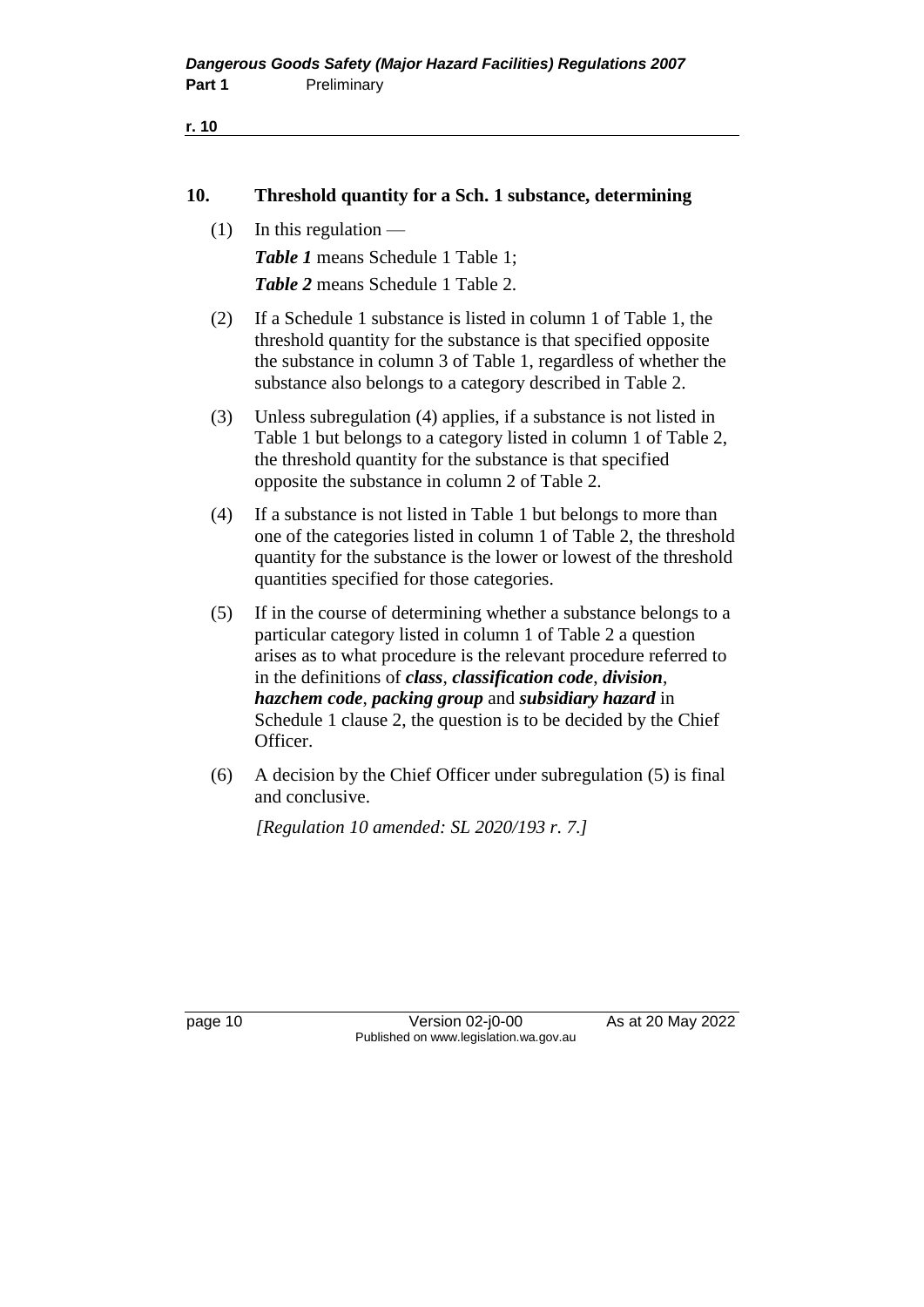# **Part 2 — Main offences**

### **11. Sch. 1 substances at a place not to exceed critical quantity without prior notification to Chief Officer**

- (1) The operator of a place must ensure that no more than the critical quantity of Schedule 1 substances is present at the place until —
	- (a) the operator has been given a notice under regulation 21(1) of the Chief Officer's decision not to classify the place as a major hazard facility; or
	- (b) if the operator has been given a notice under regulation 21(1) of the Chief Officer's decision to classify the place as a major hazard facility — there is an approved safety report for the place.

Penalty:

- (a) for an individual, a fine of \$10 000 or imprisonment for 10 months or both;
- (b) for a body corporate, a fine of \$50 000.
- (2) Subregulation (1) does not apply in relation to an existing facility.

## **12. No significant change to certain places without prior notification to Chief Officer**

An operator who is required to give the Chief Officer notification under regulation 15(3) in respect of a place must ensure that the notifiable change does not occur until —

- (a) the operator has, subsequent to the operator giving notification under regulation 15, been given a notice under regulation 21(1) of the Chief Officer's decision not to classify the place as a major hazard facility; or
- (b) if the operator has, subsequent to the operator giving notification under regulation 15, been given a notice under regulation 21(1) of the Chief Officer's decision to

As at 20 May 2022 Version 02-j0-00 page 11 Published on www.legislation.wa.gov.au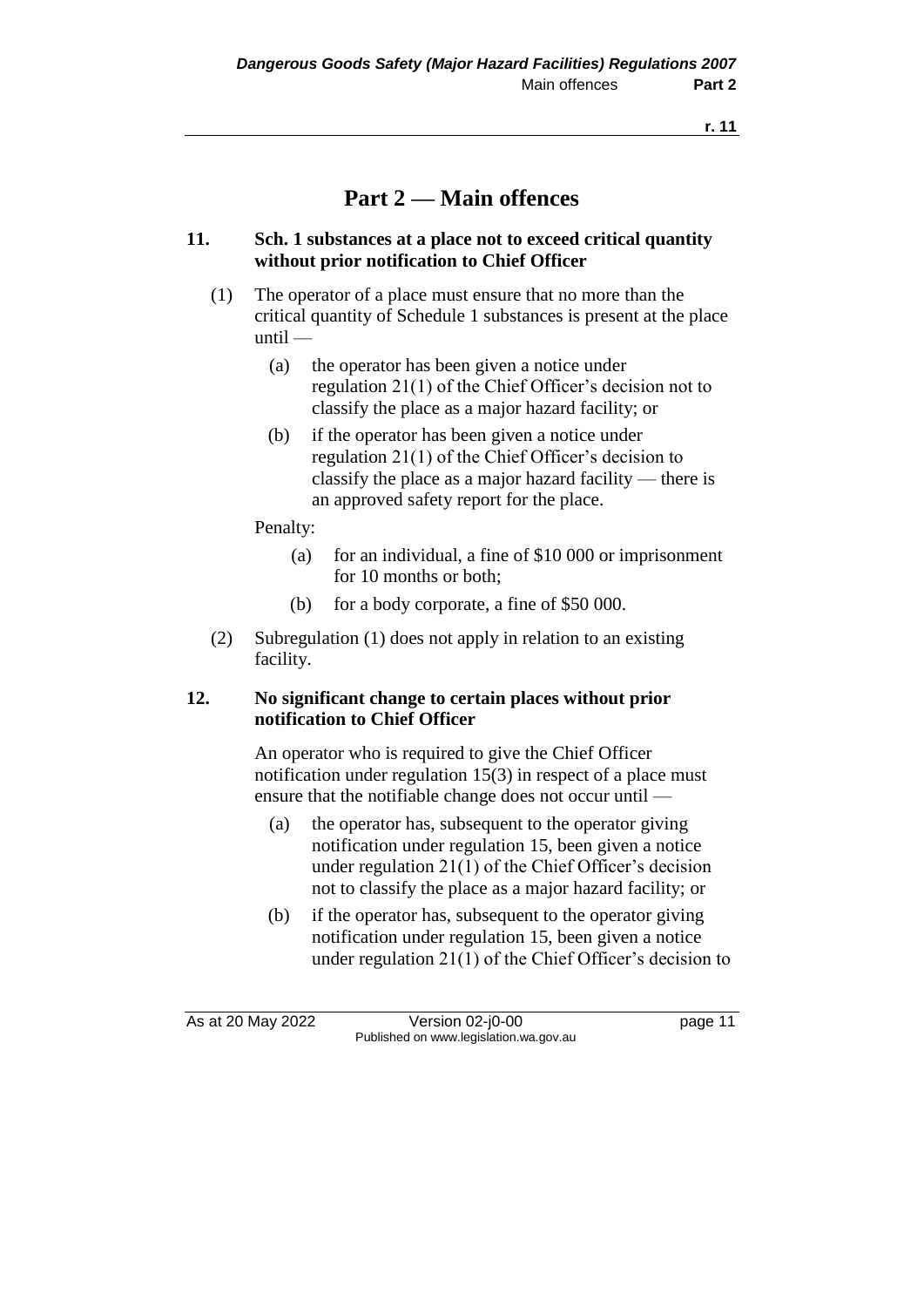#### **r. 13**

classify the place as a major hazard facility — there is an approved safety report for the place.

#### Penalty:

- (a) for an individual, a fine of \$10 000 or imprisonment for 10 months or both;
- (b) for a body corporate, a fine of \$50 000.

## **13. Major hazard facility to operate in accordance with safety management system in approved safety report**

On and after the compliance day, the operator of a major hazard facility must not store, handle or transport dangerous goods at the facility except in accordance with the safety management system identified in the approved safety report for the facility.

Penalty:

- (a) for an individual, a fine of \$10 000 or imprisonment for 10 months or both;
- (b) for a body corporate, a fine of \$50 000.

page 12 Version 02-j0-00 As at 20 May 2022 Published on www.legislation.wa.gov.au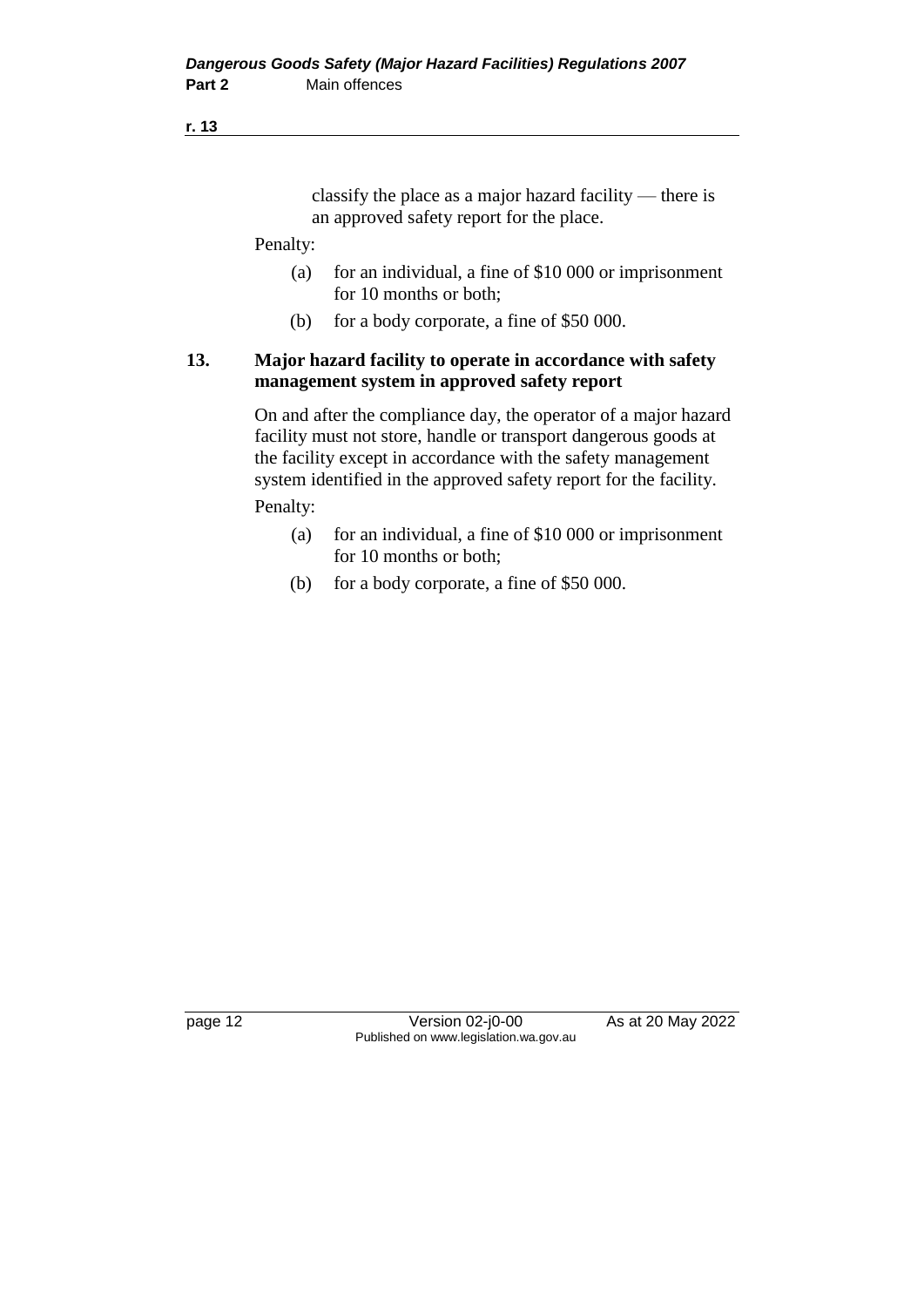# **Part 3 — Notification requirements**

### **14. Operator to notify Chief Officer if more than critical quantity of Sch. 1 substances likely to be at place**

The operator of a place must give the Chief Officer notification that complies with regulation 17 as soon as practicable if  $-$ 

- (a) more than the critical quantity of Schedule 1 substances is likely to be at the place; and
- (b) the operator has not been given a notice under regulation 21(1) of the Chief Officer's decision whether to classify the place as a major hazard facility.

Penalty:

- (a) for an individual, a fine of \$10 000 or imprisonment for 10 months or both;
- (b) for a body corporate, a fine of \$50 000.

## **15. Operator of certain places to notify Chief Officer of certain changes**

 $(1)$  In this regulation —

*notifiable change*, in relation to a place, means a significant change to —

- (a) any plant, process or substance used at the place (including the introduction of new plant, process or substance); or
- (b) the layout of the place or where dangerous goods are to be stored, handled or transported within the place.
- (2) This regulation applies to the operator of a place at which more than the critical quantity of Schedule 1 substances is present, or is likely to be present, but is not a major hazard facility by reason of the operator having been given —
	- (a) a notice under regulation  $21(1)$  of the Chief Officer's decision not to classify the place as a major hazard facility; or

As at 20 May 2022 Version 02-j0-00 Published on www.legislation.wa.gov.au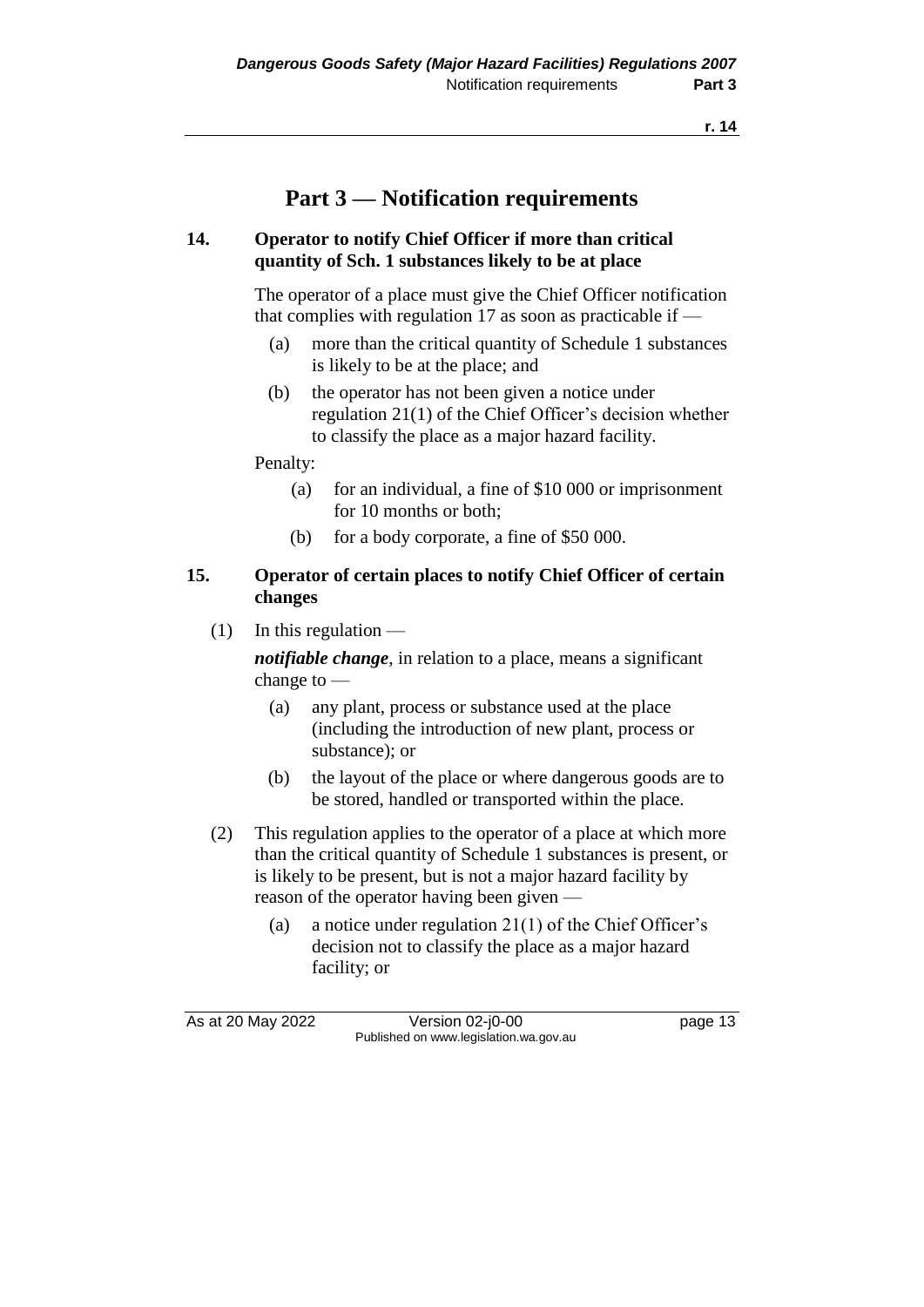**r. 16**

- (b) a notice under regulation 22(3)(b) of the Chief Officer's decision to revoke a decision to classify the place as a major hazard facility.
- (3) If the operator makes a decision to implement a notifiable change and the change is likely to result in Schedule 1 substances continuing to be, or being, at the place in more than the critical quantity, the operator of the place must as soon as practicable give the Chief Officer written notice of the operator's decision.

## Penalty:

- (a) for an individual, a fine of \$10 000 or imprisonment for 10 months or both;
- (b) for a body corporate, a fine of \$50 000.
- (4) If the operator becomes aware of a change in the notifiable information for the place previously given to the Chief Officer, other than a change referred to in subregulation (3), the operator must as soon as practicable inform the Chief Officer about the matter and give the correct information to the Chief Officer. Penalty:
	- (a) for an individual, a fine of \$10 000 or imprisonment for 10 months or both;
	- (b) for a body corporate, a fine of \$50 000.

*[Regulation 15 amended: Gazette 22 Jun 2010 p. 2783.]*

## **16. Chief Officer may direct operator to give notification in some cases**

- (1) If the Chief Officer suspects on reasonable grounds that
	- (a) more than the critical quantity of Schedule 1 substances is at a place, or is likely to be at a place, that is not a major hazard facility; and

page 14 Version 02-j0-00 As at 20 May 2022 Published on www.legislation.wa.gov.au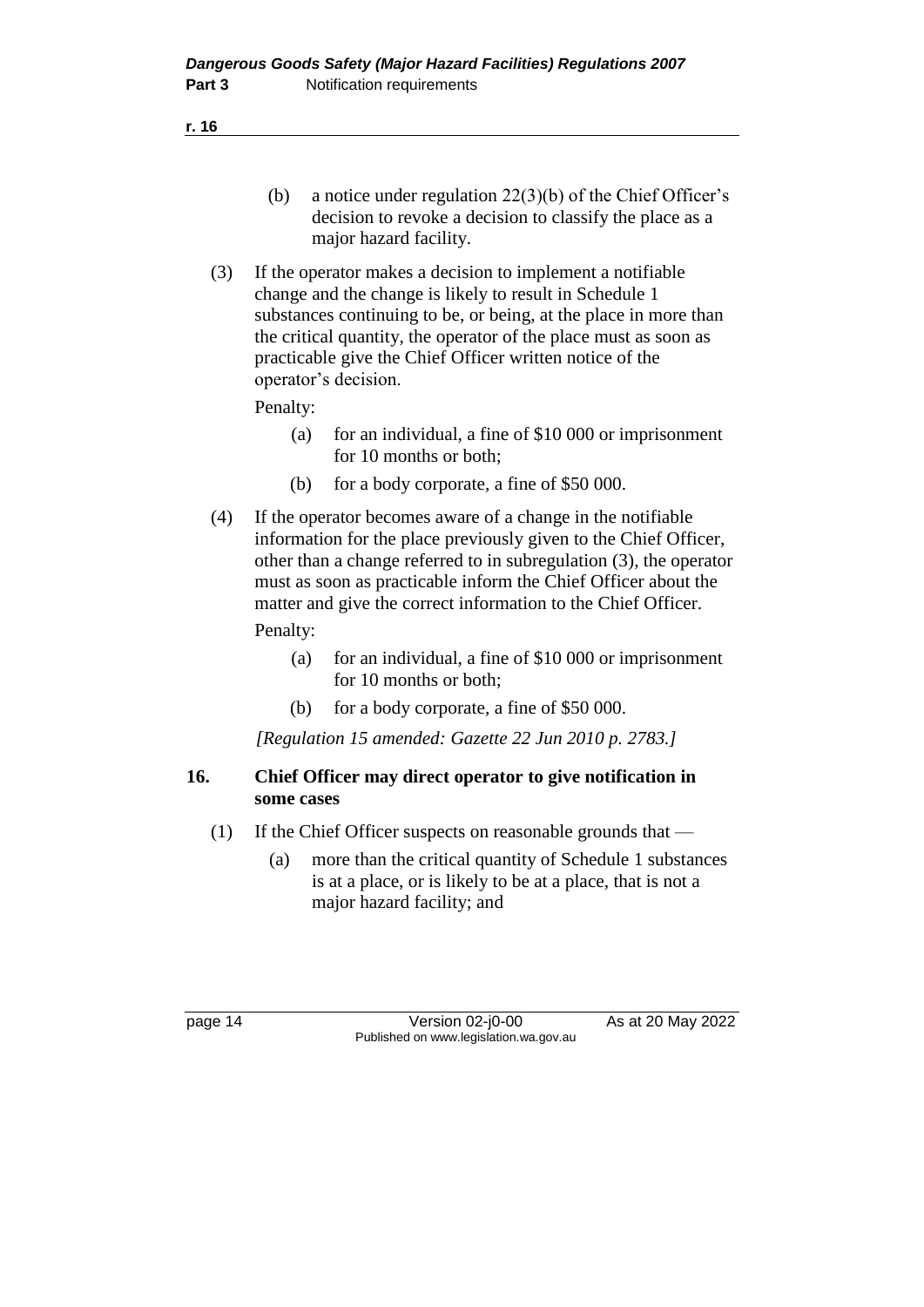(b) a major incident could occur at the place,

the Chief Officer may, in writing, direct the operator of the place to give the Chief Officer notification that complies with regulation 17 within the period specified in the direction or any longer period permitted by the Chief Officer.

(2) An operator must comply with a direction given under subregulation  $(1)$ .

Penalty:

- (a) for an individual, a fine of \$10 000 or imprisonment for 10 months or both;
- (b) for a body corporate, a fine of \$50 000.

#### **17. Notification required under r. 14, 15 and 16, form and content of**

 $(1)$  In this regulation —

*relevant date*, in relation to a notification given in respect of a place, means —

- (a) in the case of a place other than a place in respect of which notification is given under regulation  $15(3)$  —
	- (i) if more than the critical quantity of Schedule 1 substances is at the place when the notification is given — the date of the notification; or
	- (ii) if more than the critical quantity of Schedule 1 substances is likely to be at the place when the notification is given — the day when more than the critical quantity of Schedule 1 substances is expected to be at the place for the first time;
	- or
- (b) in the case of a place in respect of which notification is given under regulation  $15(3)$  — the day when the notifiable change is expected to occur.

As at 20 May 2022 Version 02-j0-00 page 15 Published on www.legislation.wa.gov.au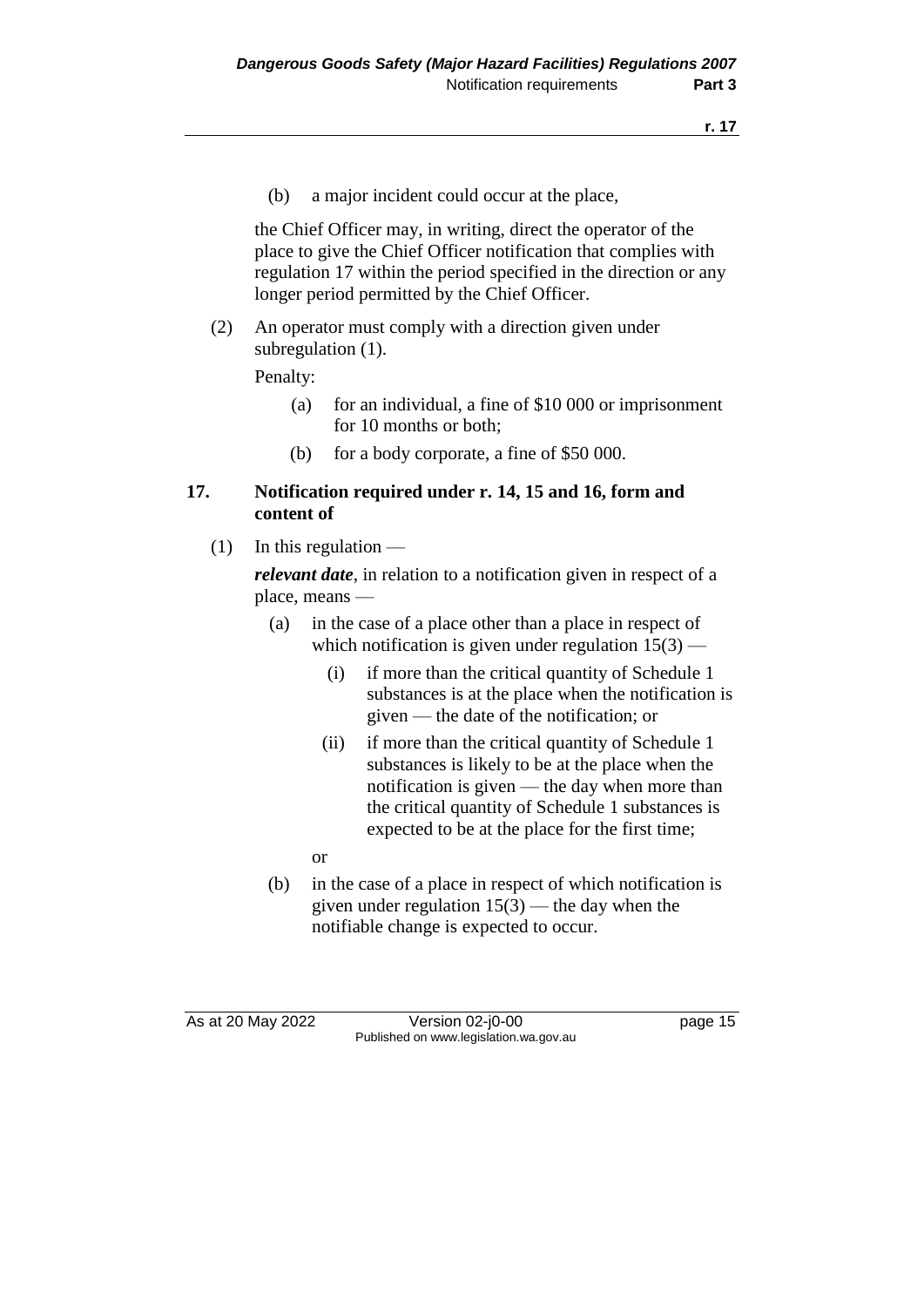- (2) The notification required under regulation 14, 15 or 16 must
	- (a) be in writing; and
	- (b) state the relevant date; and
	- (c) contain the notifiable information for the place as it exists, or as the operator expects it will exist, on the relevant date.

#### **18. Chief Officer may direct operator to give further information**

- (1) The Chief Officer may, in writing, direct an operator who has given notification under this Part to provide the additional information specified in the direction within the period specified in the direction or any longer period permitted by the Chief Officer.
- (2) An operator must comply with a direction given under subregulation (1).

Penalty:

- (a) for an individual, a fine of \$10 000 or imprisonment for 10 months or both;
- (b) for a body corporate, a fine of \$50 000.

page 16 Version 02-j0-00 As at 20 May 2022 Published on www.legislation.wa.gov.au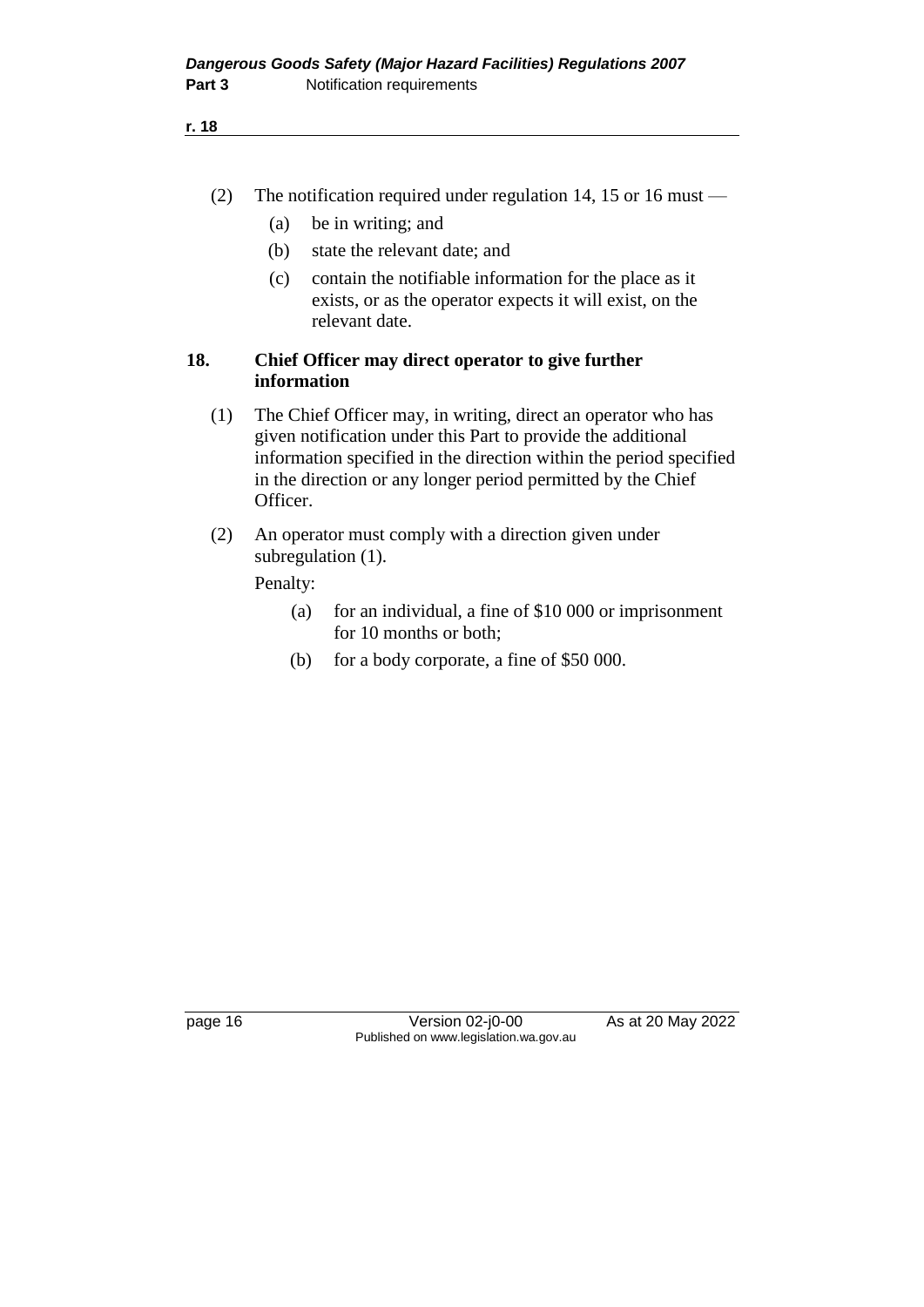# **Part 4 — Certain places to be major hazard facilities**

## **19. Classifying places as major hazard facilities, Chief Officer's functions as to**

- (1) The Chief Officer must decide whether or not to classify an existing facility as a major hazard facility for the purposes of these regulations.
- (2) On receiving a notification under Part 3 from the operator of a place, the Chief Officer must decide whether or not to classify the place as a major hazard facility for the purposes of these regulations.
- (3) The Chief Officer may decide to classify a place as a major hazard facility for the purposes of these regulations if the Chief Officer is satisfied on reasonable grounds that —
	- (a) more than the critical quantity of Schedule 1 substances is at the place or is likely to be at the place; and
	- (b) a major incident could occur at the place.
- (4) The matters to be considered by the Chief Officer when determining whether a major incident could occur at a place include —
	- (a) the quantity and properties of Schedule 1 substances at the place or likely to be at the place; and
	- (b) the circumstances in which Schedule 1 substances are or will be stored, handled or transported while at the place; and
	- (c) any other written law that applies to the place for the purpose of ensuring that dangerous goods are stored, handled and transported safely; and
	- (d) the likely effects of an incident occurring at the place on people, property or the environment outside, as well as inside, the place.

As at 20 May 2022 Version 02-j0-00 page 17 Published on www.legislation.wa.gov.au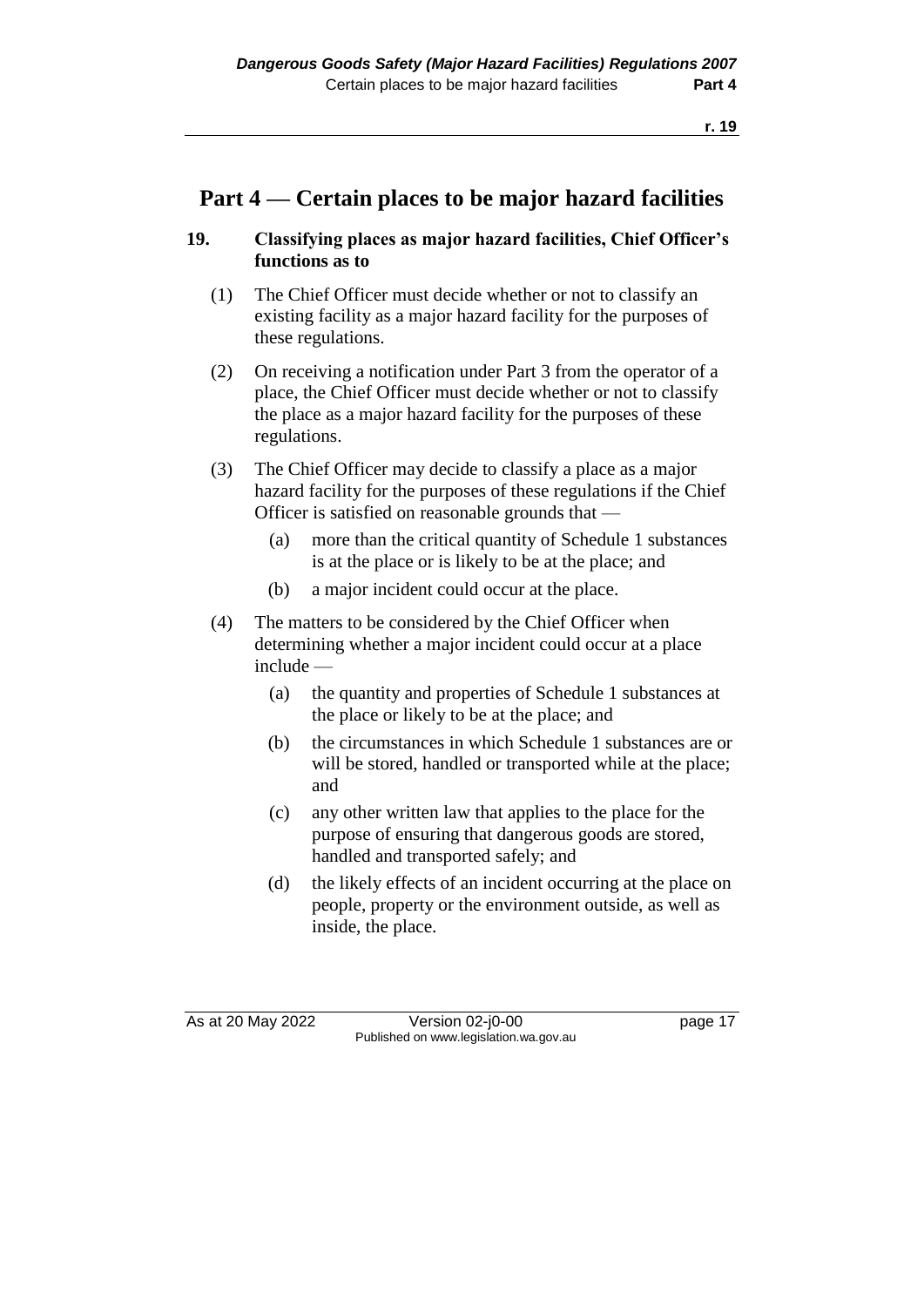Before the Chief Officer decides to classify a place as a major hazard facility for the purposes of these regulations, the Chief Officer must —

- (a) give the operator of the place written notice of
	- (i) the Chief Officer's intention to make the decision; and
	- (ii) the reasons for the intended decision;

and

- (b) invite the operator to make submissions to the Chief Officer in relation to the intended decision before a date specified in the notice; and
- (c) consider any submissions made by the operator.

## **21. Chief Officer to notify decision whether or not to classify a place as a major hazard facility**

- (1) On deciding whether or not to classify a place as a major hazard facility for the purposes of these regulations, the Chief Officer must give the operator of the place written notice of the Chief Officer's decision.
- (2) If the Chief Officer decides to classify a place as a major hazard facility, the notice given to the operator under subregulation (1) must include a statement to the effect that the operator must have an approved safety report for the place before the following day —
	- (a) in the case of a place other than a modified place
		- (i) if more than the critical quantity of Schedule 1 substances is at the place — the day specified in the notice;
		- (ii) if more than the critical quantity of Schedule 1 substances is likely to be at the place — the day when more than the critical quantity of

page 18 Version 02-j0-00 As at 20 May 2022 Published on www.legislation.wa.gov.au

**r. 20**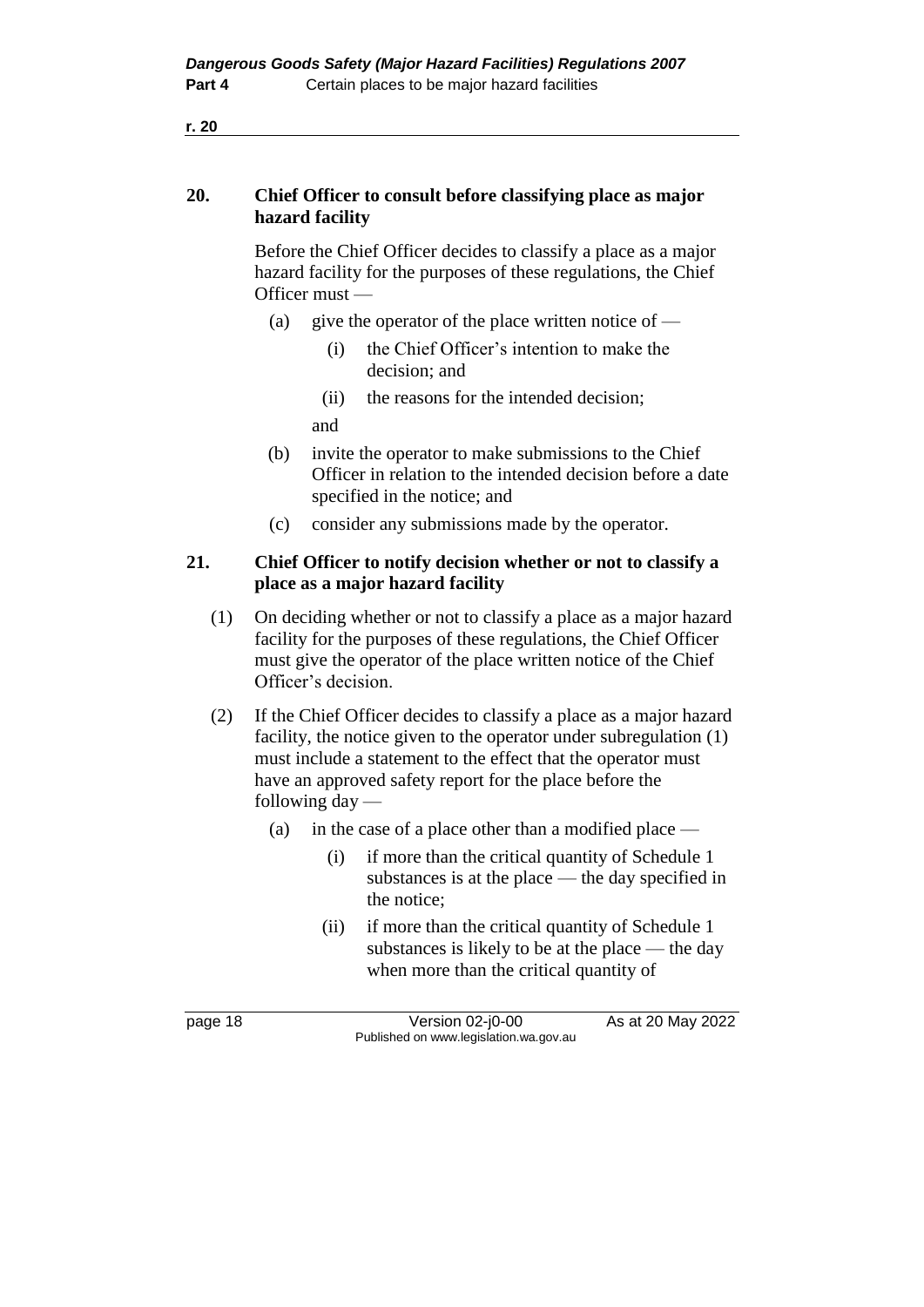Schedule 1 substances is at the facility for the first time;

- (b) in the case of a modified place the day when the notifiable change occurs.
- (3) If the Chief Officer decides to classify an existing facility as a major hazard facility, the date specified in the notice under subregulation  $(2)(a)(i)$  is to be —
	- (a) a date not earlier than the first anniversary of the commencement day; or
	- (b) a date agreed between the Chief Officer and the operator.

## **22. Chief Officer may revoke decision to classify place as major hazard facility**

- (1) The Chief Officer may revoke a decision made under regulation 19 to classify a place as a major hazard facility if the Chief Officer is no longer satisfied as required under regulation 19(3) in respect of the place.
- (2) The operator of a major hazard facility may, in writing, request the Chief Officer to revoke the decision made under regulation 19 to classify the place as a major hazard facility.
- (3) Within 90 days of receiving a request under subregulation (2) from the operator of a place, the Chief Officer must -
	- (a) decide whether or not to revoke the decision made under regulation 19 in respect of the place; and
	- (b) give the operator a written notice of the decision made under paragraph (a).

As at 20 May 2022 Version 02-j0-00 Published on www.legislation.wa.gov.au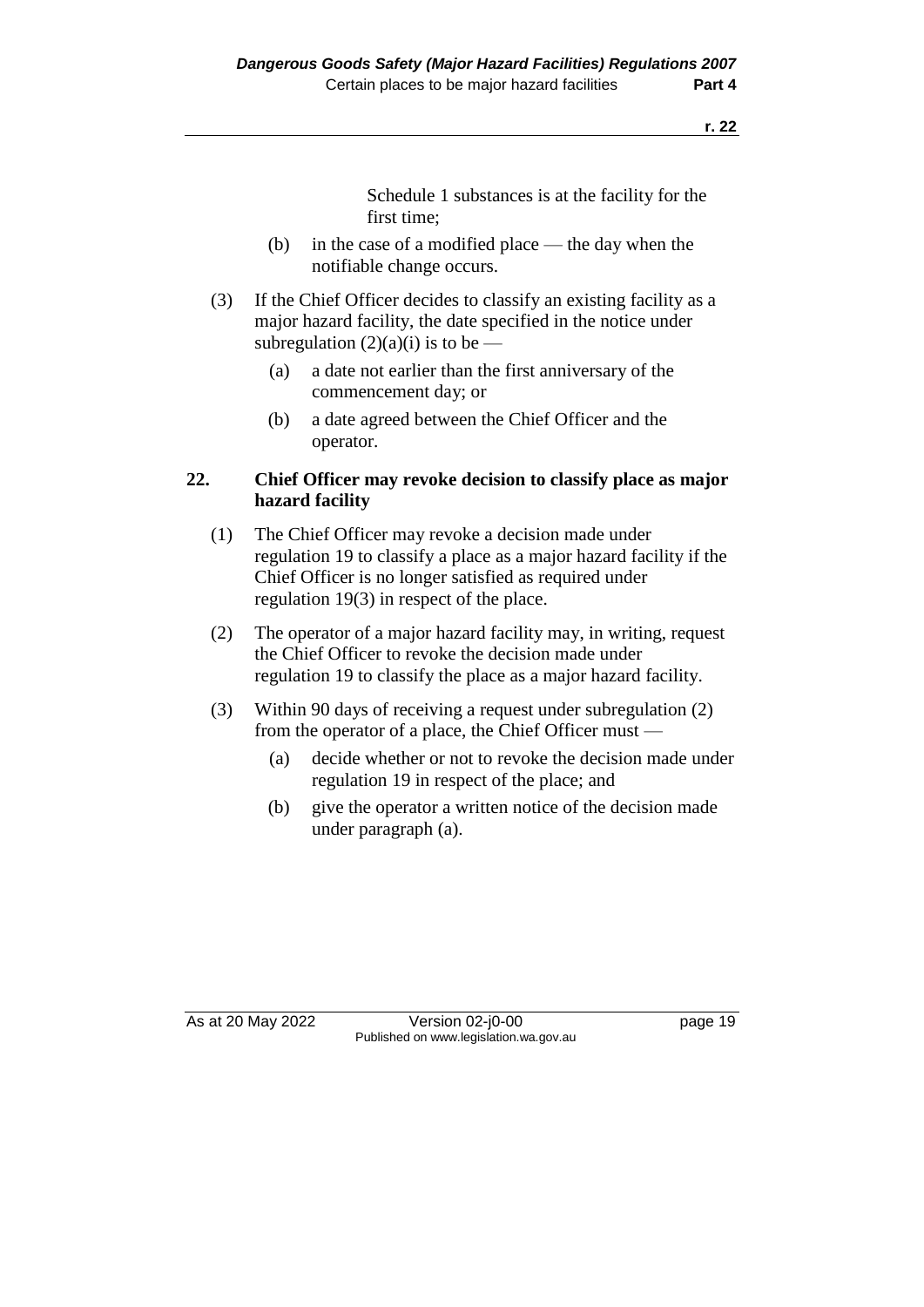**r. 23**

# **Part 5 — Safety reports**

## **23. Risk assessment, operator of major hazard facility to prepare**

- (1) The operator of a major hazard facility must prepare a risk assessment for the facility.
- (2) A risk assessment for a facility is a document that
	- (a) identifies all hazards relating to dangerous goods at the facility as it exists, or as the operator expects it will exist, at the relevant time; and
	- (b) for each hazard, assesses
		- (i) the probability of the hazard causing a major incident; and
		- (ii) the nature of the harm to people, property and the environment that is likely to result from the occurrence of that incident;

and

- (c) for each hazard, identifies the measures (*risk control measures*) that will eliminate or, if it is not reasonably practicable to eliminate, that will reduce so far as reasonably practicable —
	- (i) the probability of the hazard causing a major incident; and
	- (ii) the harm to people, property and the environment that is likely to result from the occurrence of that incident;

and

- (d) records the method of reasoning used to determine the matters referred to in paragraphs (a) to (c); and
- (e) has been prepared in consultation with employees and records the details of the consultation; and
- (f) is in a form acceptable to the Chief Officer.

page 20 Version 02-j0-00 As at 20 May 2022 Published on www.legislation.wa.gov.au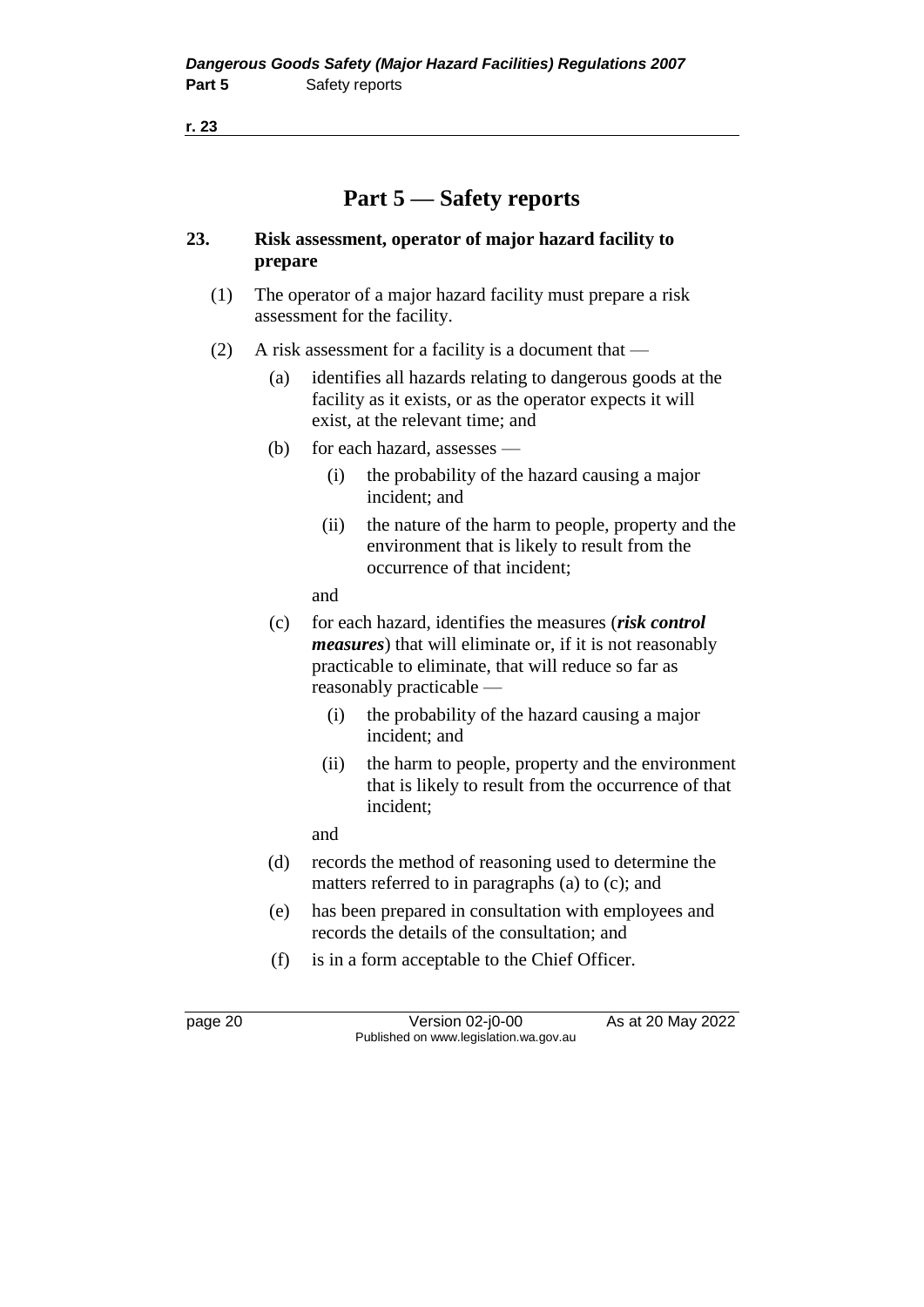(3) A risk assessment is prescribed to be a safety management document for the purposes of the definition of *safety management document* in the Act section 3(1).

## **24. Safety management system, operator of major hazard facility to prepare**

- (1) The operator of a major hazard facility must prepare a safety management system for the facility.
- (2) A safety management system for a facility is a document that
	- (a) records the policies and procedures for implementing and managing the risk control measures identified in the risk assessment for the facility, including the procedures referred to in Schedule 4; and
	- (b) has been prepared in consultation with employees and records the details of the consultation; and
	- (c) is in a form acceptable to the Chief Officer.
- (3) A safety management system is prescribed to be a safety management document for the purposes of the definition of *safety management document* in the Act section 3(1).

## **25. Safety report, operator of major hazard facility to prepare**

- (1) The operator of a major hazard facility must prepare a safety report for the facility.
- (2) A safety report for a facility is a document that  $-$ 
	- (a) contains the notifiable information for the facility as it exists, or as the operator expects it will exist, at the relevant time; and
	- (b) identifies the risk assessment prepared for the facility and states where the risk assessment is available for inspection by the Chief Officer; and

As at 20 May 2022 Version 02-j0-00 page 21 Published on www.legislation.wa.gov.au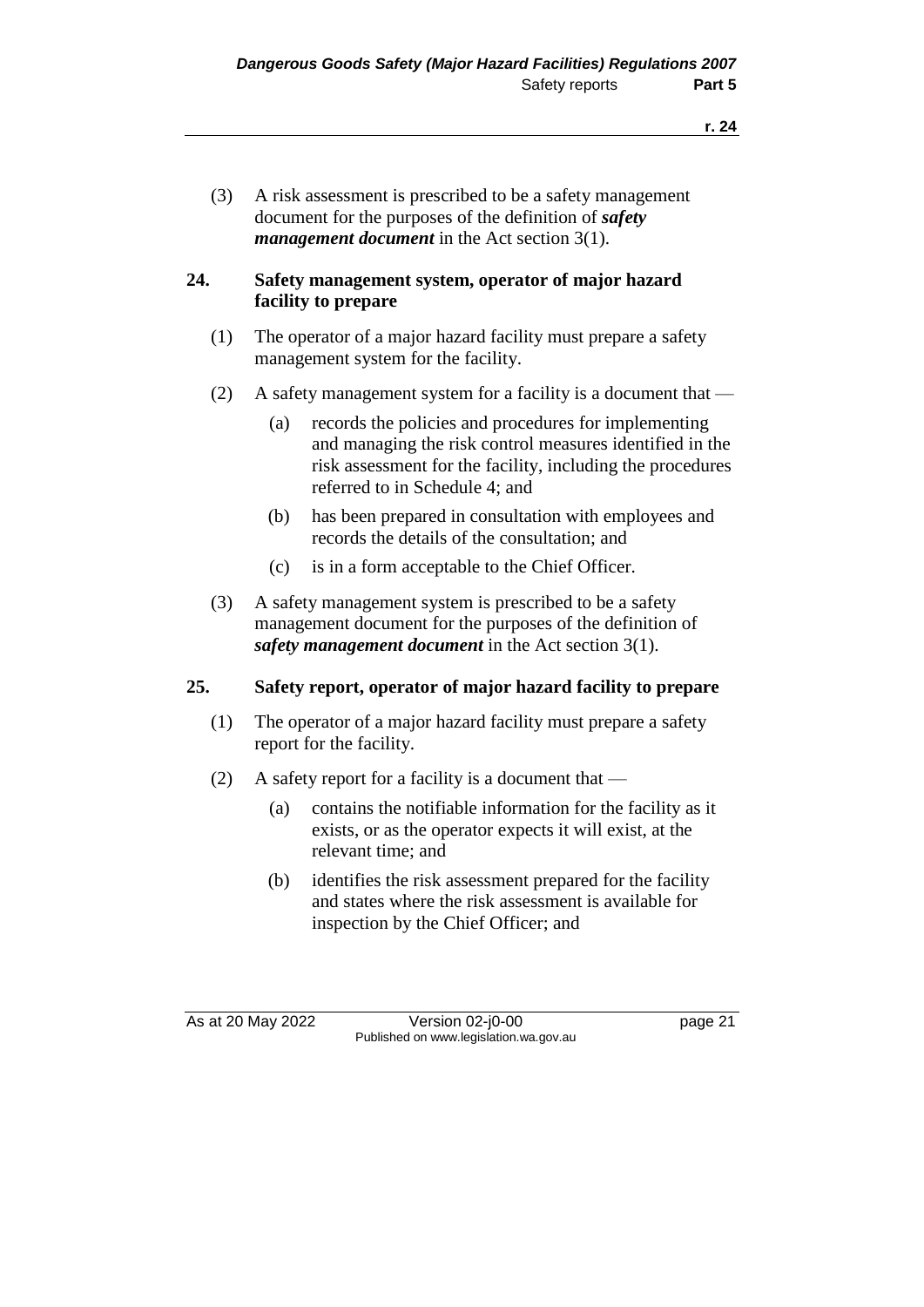**r. 26**

- (c) identifies the safety management system prepared for the facility and states where the safety management system is available for inspection by the Chief Officer; and
- (d) is in a form acceptable to the Chief Officer.
- (3) A safety report is prescribed to be a safety management document for the purposes of the definition of *safety management document* in the Act section 3(1).

# **26. Safety report, application for approval of**

- (1) An application for approval of a safety report for a facility must —
	- (a) be made to the Chief Officer in an approved form; and
	- (b) if it is the first application for approval of a safety report for the facility — be accompanied by the relevant fee specified in Schedule 3 clause 1.
- *[(2) deleted]*

*[Regulation 26 amended: Gazette 16 Mar 2012 p. 1270.]*

## **27. Safety report, approval of by Chief Officer**

- (1) The Chief Officer may approve a safety report for a major hazard facility if satisfied that —
	- (a) the safety report complies with regulation 25(2); and
	- (b) the risk assessment and the safety management system identified in the safety report demonstrate that the operator of the facility will take all reasonably practicable measures to minimise the risk to people, property or the environment from dangerous goods at the facility.
- (2) The matters to be considered by the Chief Officer when determining whether a measure to minimise the risk to people,

page 22 Version 02-j0-00 As at 20 May 2022 Published on www.legislation.wa.gov.au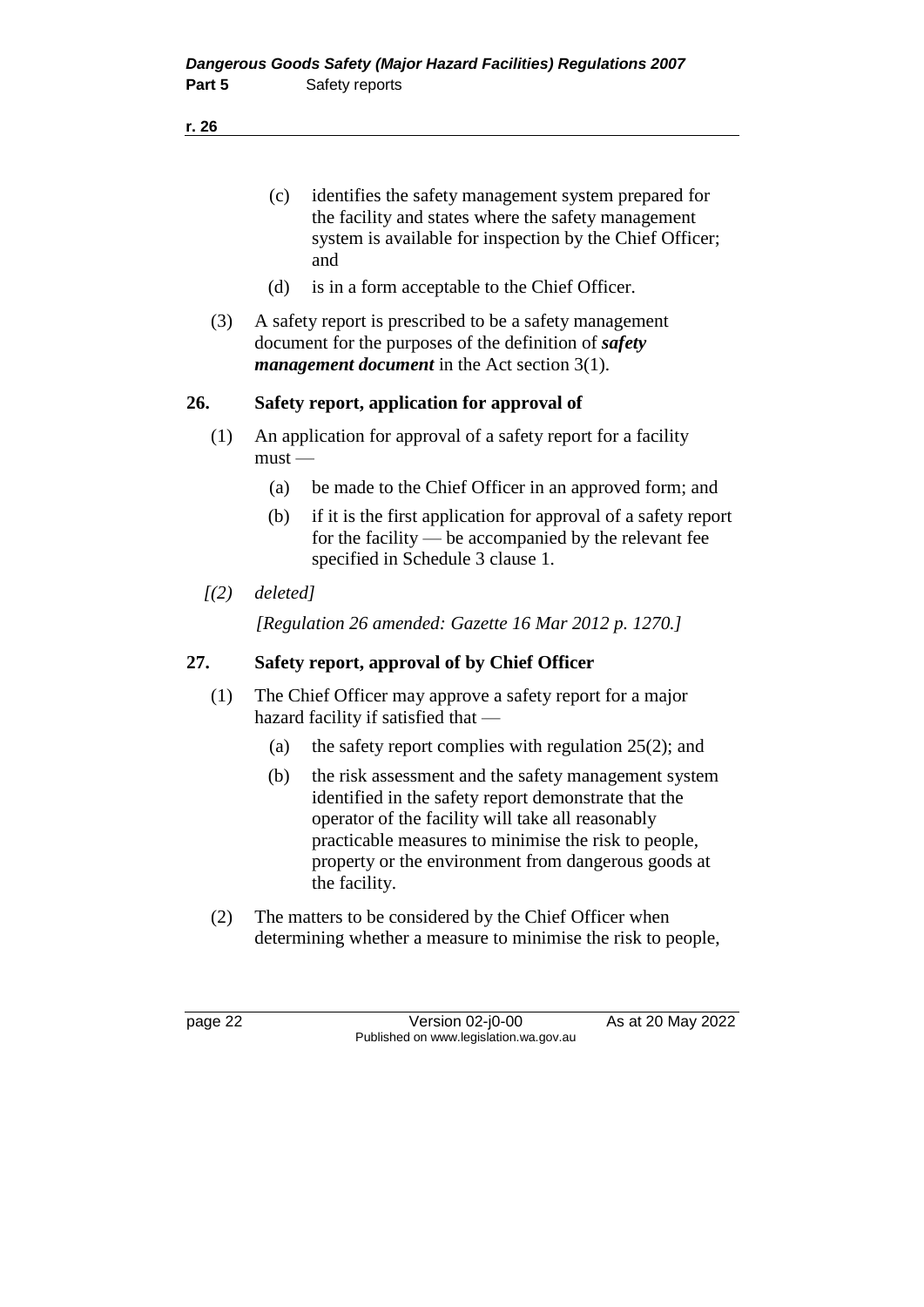property or the environment from dangerous goods is reasonably practicable include —

- (a) the severity of the risk to people, property or the environment from the dangerous goods; and
- (b) the severity of any harm that might be caused by the dangerous goods to people, property or the environment; and
- (c) public knowledge about the matters in paragraphs (a) and (b); and
- (d) public knowledge about means to reduce or eliminate the risk referred to in paragraph (a) or to reduce the severity referred to in paragraph (b); and
- (e) the availability, suitability and cost of those means.

# **28. Withdrawal of approval of safety report**

- (1) The Chief Officer may withdraw approval of a safety report if the Chief Officer ceases to be satisfied as required under regulation 27(1).
- (2) The Chief Officer cannot withdraw approval of a safety report  $if -$ 
	- (a) the operator of the major hazard facility to which the safety report relates has amended the safety report, the risk assessment or the safety management system, as the case requires, under regulation 30(3) and applied under regulation 26(1) for approval of the amended safety report; and
	- (b) the Chief Officer has not given the operator notice under regulation 29(2) that the Chief Officer refuses to approve the amended safety report.

## **29. Chief Officer to consult etc. before refusing to approve or withdrawing approval of safety report**

- (1) Before the Chief Officer
	- (a) refuses to approve; or

As at 20 May 2022 Version 02-j0-00 Page 23 Published on www.legislation.wa.gov.au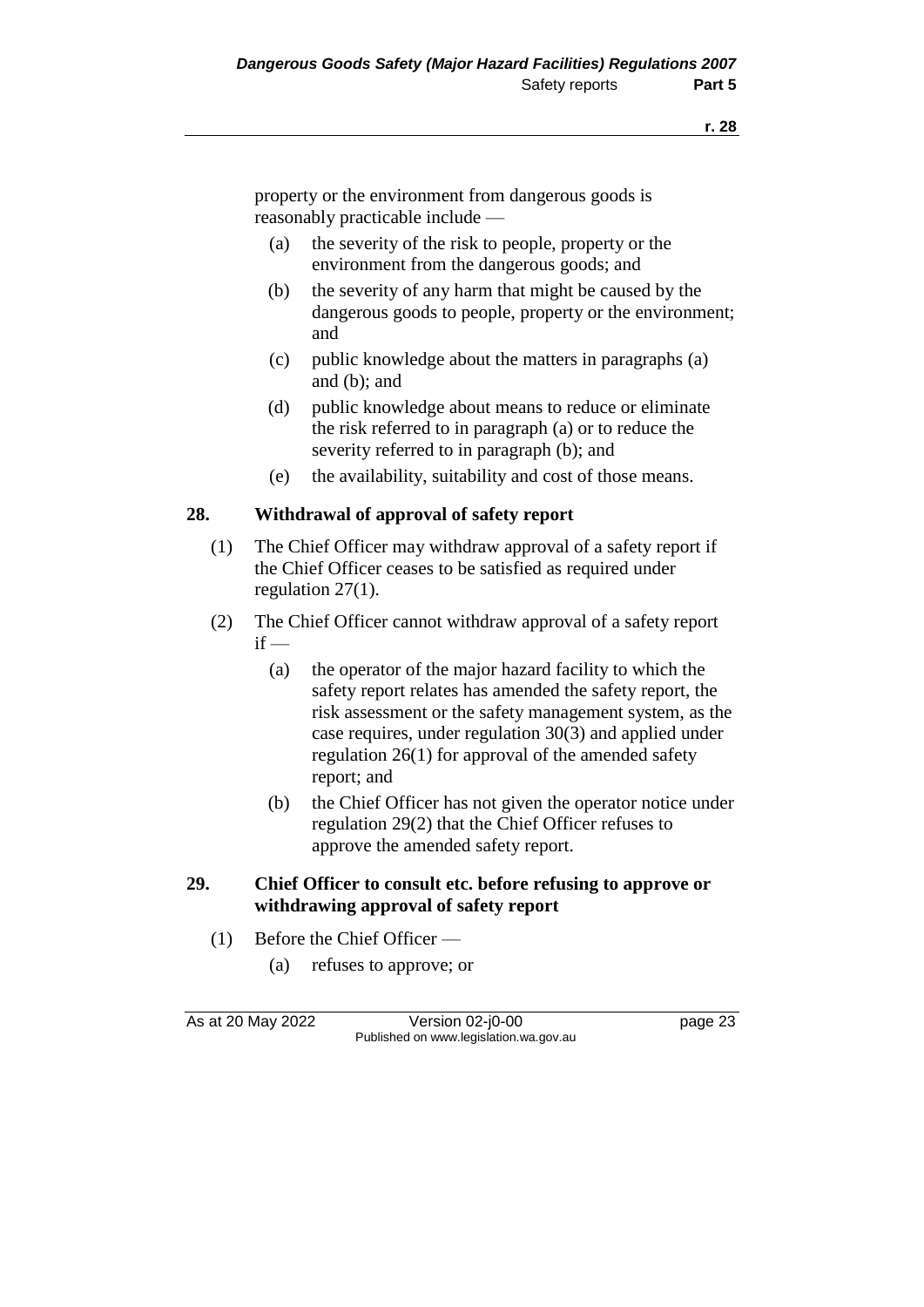#### **r. 30**

(b) withdraws approval of,

a safety report, the Chief Officer must —

- (c) give the operator of the major hazard facility to which the safety report relates written notice of —
	- (i) the Chief Officer's intention to make the decision referred to in paragraph (a) or (b); and
	- (ii) the reasons for the intended decision;
	- and
- (d) invite the operator to make submissions to the Chief Officer in relation to the intended decision before a date specified in the notice; and
- (e) consider any submissions made by the operator.
- (2) If the Chief Officer
	- (a) refuses to approve; or
	- (b) withdraws approval of,

a safety report, the Chief Officer must give the operator of the major hazard facility to which the safety report relates written notice of that decision, the reasons for the decision and the right to have the decision reviewed under the Act section 67.

### **30. Safety report, review of by operator of major hazard facility**

- (1) An operator of a major hazard facility must review the safety report for the facility (including the risk assessment and the safety management system identified in the safety report) —
	- (a) before implementing a significant change to
		- (i) any plant, process or substance used at the facility including the introduction of any new plant, process or substance; or
		- (ii) the layout of the facility or where dangerous goods are to be stored, handled or transported within the facility;

or

page 24 Version 02-j0-00 As at 20 May 2022 Published on www.legislation.wa.gov.au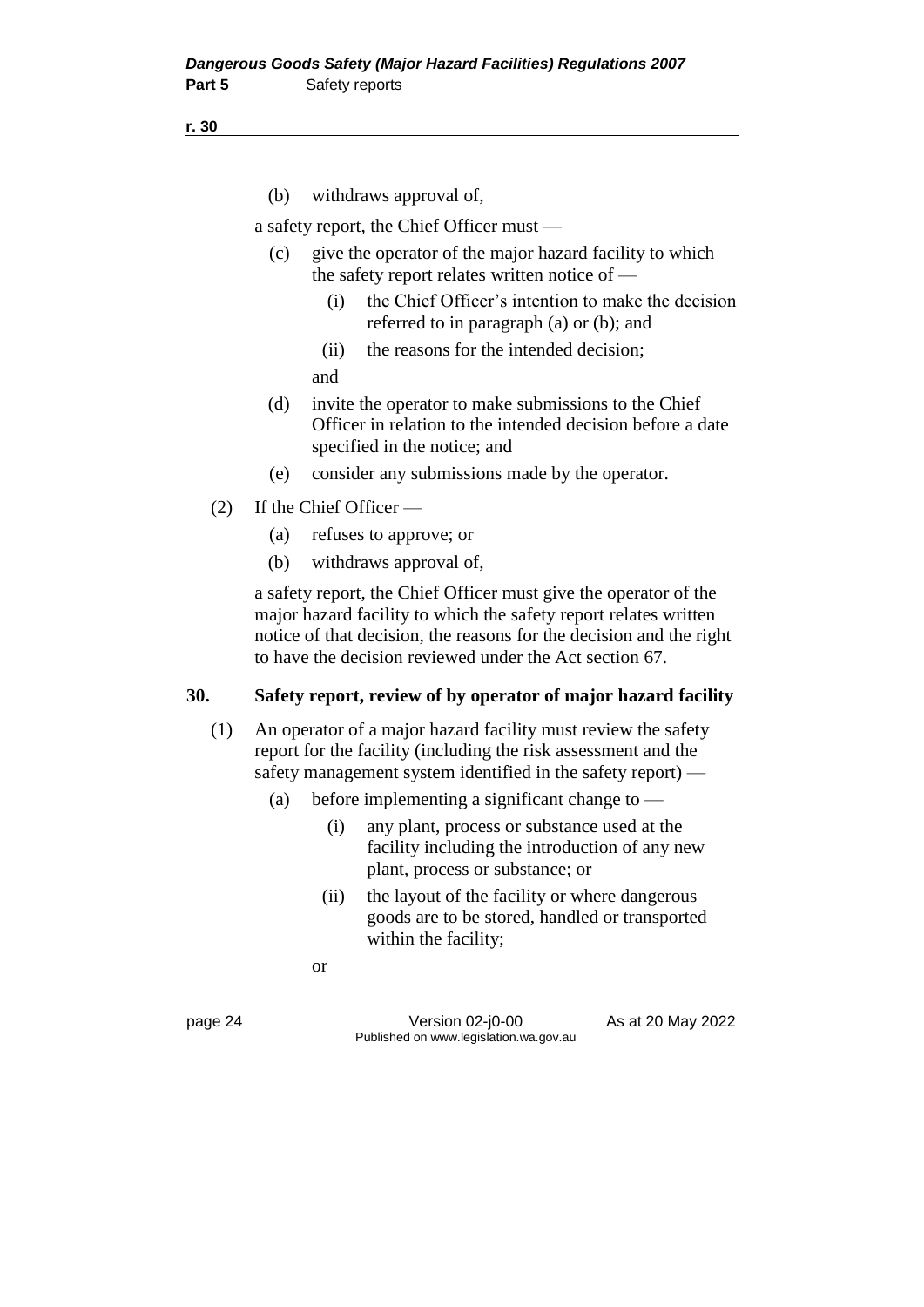- (b) as soon as practicable after a dangerous goods incident or major incident occurs at the facility; or
- (c) as soon as practicable after becoming aware of a change in land use or zoning for the area surrounding the facility; or
- (d) as soon as practicable after receiving information provided under a direction given under regulation 31(1); or
- (e) as soon as practicable after the expiry of
	- (i) 5 years since the last review under this regulation; or
	- (ii) if a review has not been conducted, 5 years since the safety report for the facility was first approved under regulation 27(1);
	- or
- (f) as soon as practicable after a request by the Chief Officer.

Penalty:

- (a) for an individual, a fine of \$10 000 or imprisonment for 10 months or both;
- (b) for a body corporate, a fine of \$50 000.
- (2) An operator of a major hazard facility may, on the operator's own initiative, review the safety report, the risk assessment or the safety management system for the facility.
- (3) If a review indicates one or more of the following
	- (a) that the safety report no longer complies with regulation 25(2);
	- (b) that the risk assessment no longer complies with regulation 23(2);

As at 20 May 2022 Version 02-j0-00 Published on www.legislation.wa.gov.au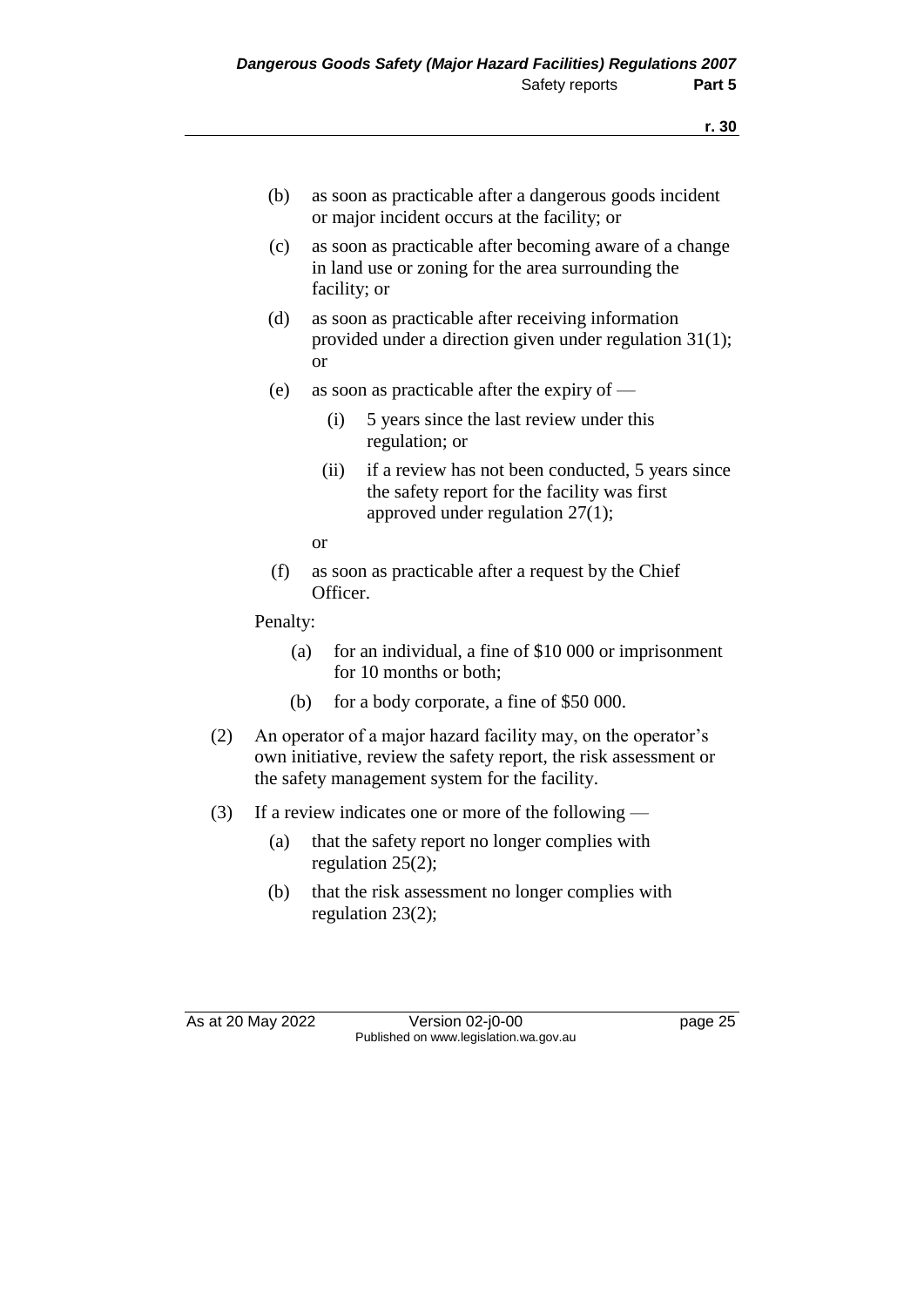**r. 30**

(c) that the safety management system no longer complies with regulation 24(2),

the operator must immediately —

- (d) amend the safety report, the risk assessment or the safety management system, as the case requires, so that it does comply with the relevant regulation; and
- (e) apply to the Chief Officer under regulation 26 for approval of the amended safety report.

Penalty:

- (a) for an individual, a fine of \$10 000 or imprisonment for 10 months or both;
- (b) for a body corporate, a fine of \$50 000.
- (4) If a review required under subregulation (1) indicates that each of the safety report, the risk assessment and the safety management system complies with the relevant regulation without amendment, the operator must give the Chief Officer written notice that the operator has reviewed the safety report for the facility (including the risk assessment and the safety management system identified in the safety report) and no amendment to it is required.

Penalty:

- (a) for an individual, a fine of \$2 000;
- (b) for a body corporate, a fine of \$10 000.

page 26 Version 02-j0-00 As at 20 May 2022 Published on www.legislation.wa.gov.au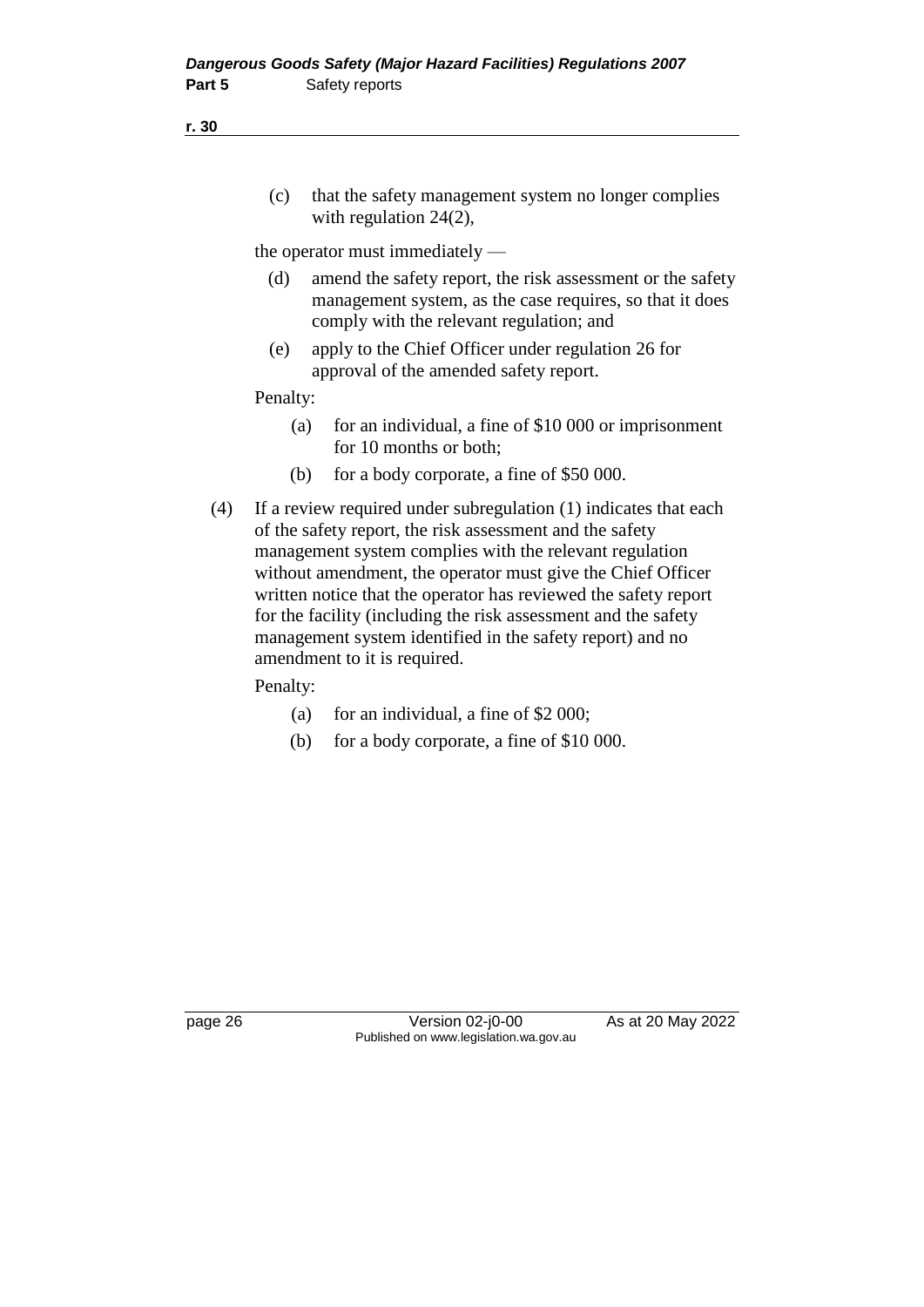# **Part 6 — Miscellaneous**

## **31. Major hazard facilities near to one another, Chief Officer may direct one to give information to the other**

- (1) If the Chief Officer considers that the proximity of 2 major hazard facilities to one another is such that an incident at one could cause a major incident at the other, the Chief Officer may, in writing, direct the operator of either facility to give the operator of the other facility the information specified in the direction, within the period specified in that direction or any longer period permitted by the Chief Officer.
- (2) An operator must comply with a direction given under subregulation  $(1)$ .

Penalty:

- (a) for an individual, a fine of \$10 000 or imprisonment for 10 months or both;
- (b) for a body corporate, a fine of \$50 000.

## **32. Closure of major hazard facility, operator to notify Chief Officer of**

If a decision is made to permanently close down a major hazard facility, the operator of the facility must give the Chief Officer written notice of the intended closure.

Penalty:

- (a) for an individual, a fine of \$2 000;
- (b) for a body corporate, a fine of \$10 000.

## **33. Classes of major hazard facility for purposes of fees**

- (1) For the purposes of Schedule 3, major hazard facilities are to be classified under this regulation.
- (2) A Class A facility is any major hazard facility at which Schedule 1 substances are used in, or produced by means of, an

As at 20 May 2022 Version 02-j0-00 page 27 Published on www.legislation.wa.gov.au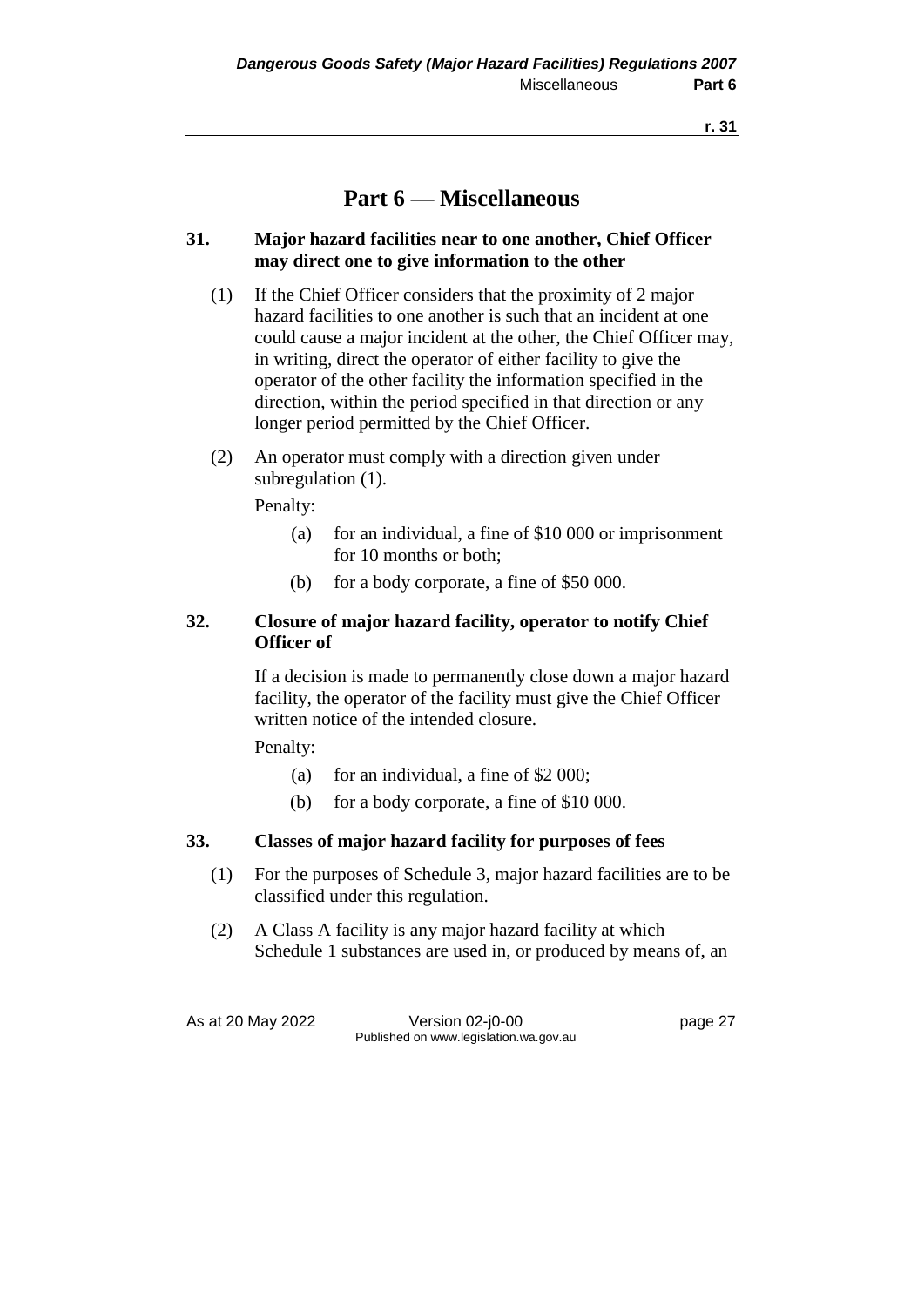industrial production process that the Chief Officer determines is a process of high complexity.

- (3) A Class B facility is any major hazard facility at which Schedule 1 substances are used in, or produced by means of, an industrial production process that the Chief Officer determines is a process of medium complexity.
- (4) A Class C facility is
	- (a) any major hazard facility at which Schedule 1 substances are used in, or produced by means of, an industrial production process that the Chief Officer determines is a process of low complexity; or
	- (b) any major hazard facility at which Schedule 1 substances —
		- (i) are stored but not used in, or produced by means of, an industrial production process; and
		- (ii) in the view of the Chief Officer, are frequently handled.
- (5) A Class D facility is any major hazard facility at which Schedule 1 substances —
	- (a) are stored but not used in, or produced by means of, an industrial production process; and
	- (b) in the view of the Chief Officer, are infrequently handled.

*[Regulation 33 inserted: Gazette 16 Mar 2012 p. 1270-1.]*

## **34. Annual fee for major hazard facilities**

 $(1)$  In this regulation —

*grace period* means, as the case requires —

- (a) the one month period referred to in subregulation (4); or
- (b) the 3 month period referred to in subregulation (6);

page 28 Version 02-j0-00 As at 20 May 2022 Published on www.legislation.wa.gov.au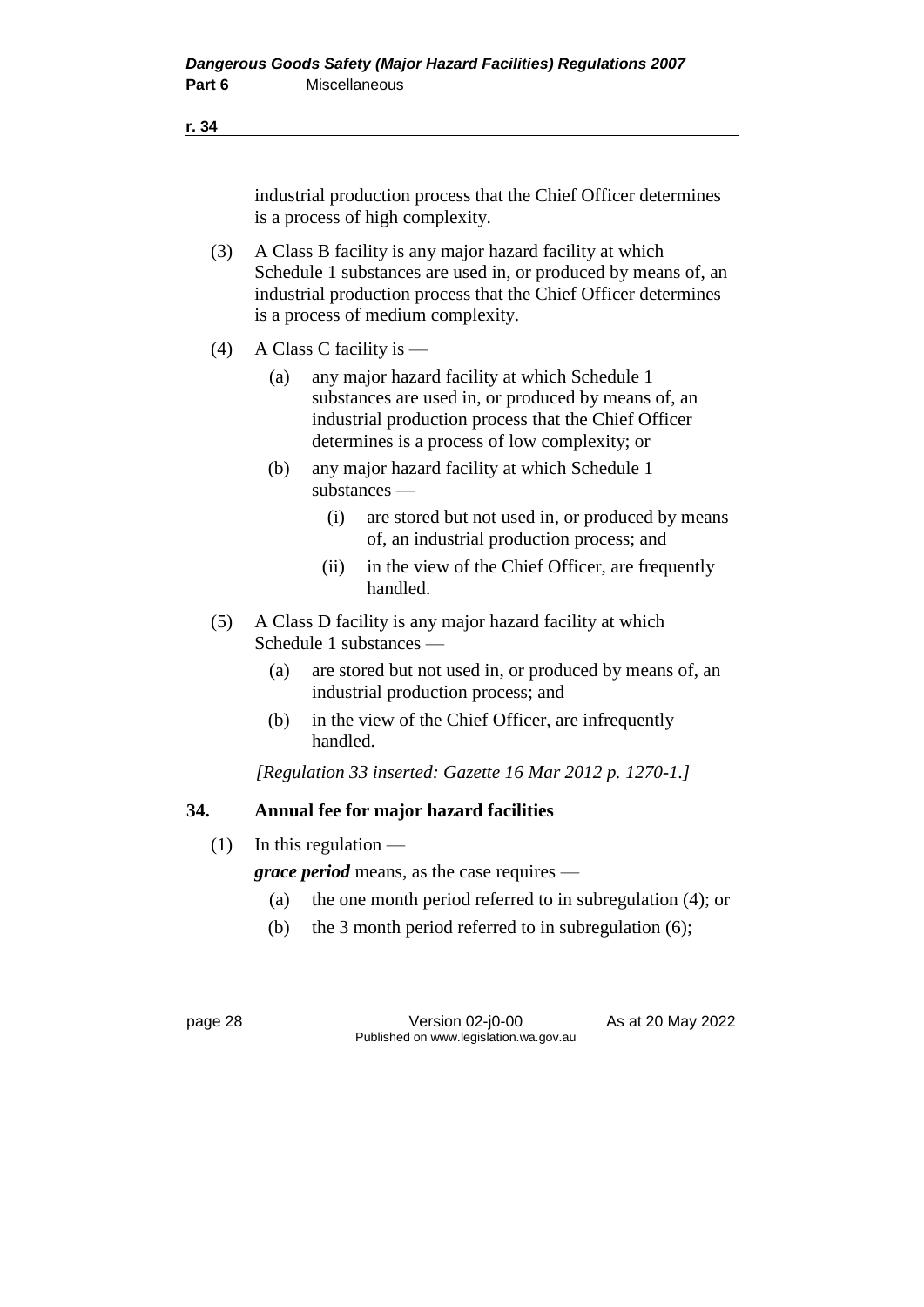*site licence* means —

- (a) an explosives manufacture licence, or an explosives storage licence, granted under the *Dangerous Goods Safety (Explosives) Regulations 2007* in respect of a dangerous goods site; or
- (b) an SSAN manufacture licence, or an SSAN storage licence, granted under the *Dangerous Goods Safety (Security Sensitive Ammonium Nitrate) Regulations 2007* in respect of a dangerous goods site; or
- (c) a licence granted under the *Dangerous Goods Safety (Storage and Handling of Non-explosives) Regulations 2007* Part 4 in respect of a dangerous goods site.
- (2) The holder of a site licence granted in respect of a dangerous goods site that is a major hazard facility must pay for each year the relevant annual fee specified in Schedule 3 clause 2.
- (3) An annual fee payable under subregulation (2) must be paid annually.
- (4) The first annual payment must be made before, on or within one month after the date on which a safety report for the site is approved under Part 5.
- (5) If the date referred to in subregulation (4) (*date A*) is not the date, or an anniversary of the date, on which the site licence is granted (*date B*), then, despite subregulation (2), the Chief Officer may reduce the first annual payment to an amount that is in proportion to the period that begins on date A and ends on date B.
- (6) Each subsequent annual payment must be made before, on or within 3 months after —
	- (a) if under the *Dangerous Goods Safety (General) Regulations 2007* regulation 15 the Chief Officer has set

As at 20 May 2022 Version 02-j0-00 page 29 Published on www.legislation.wa.gov.au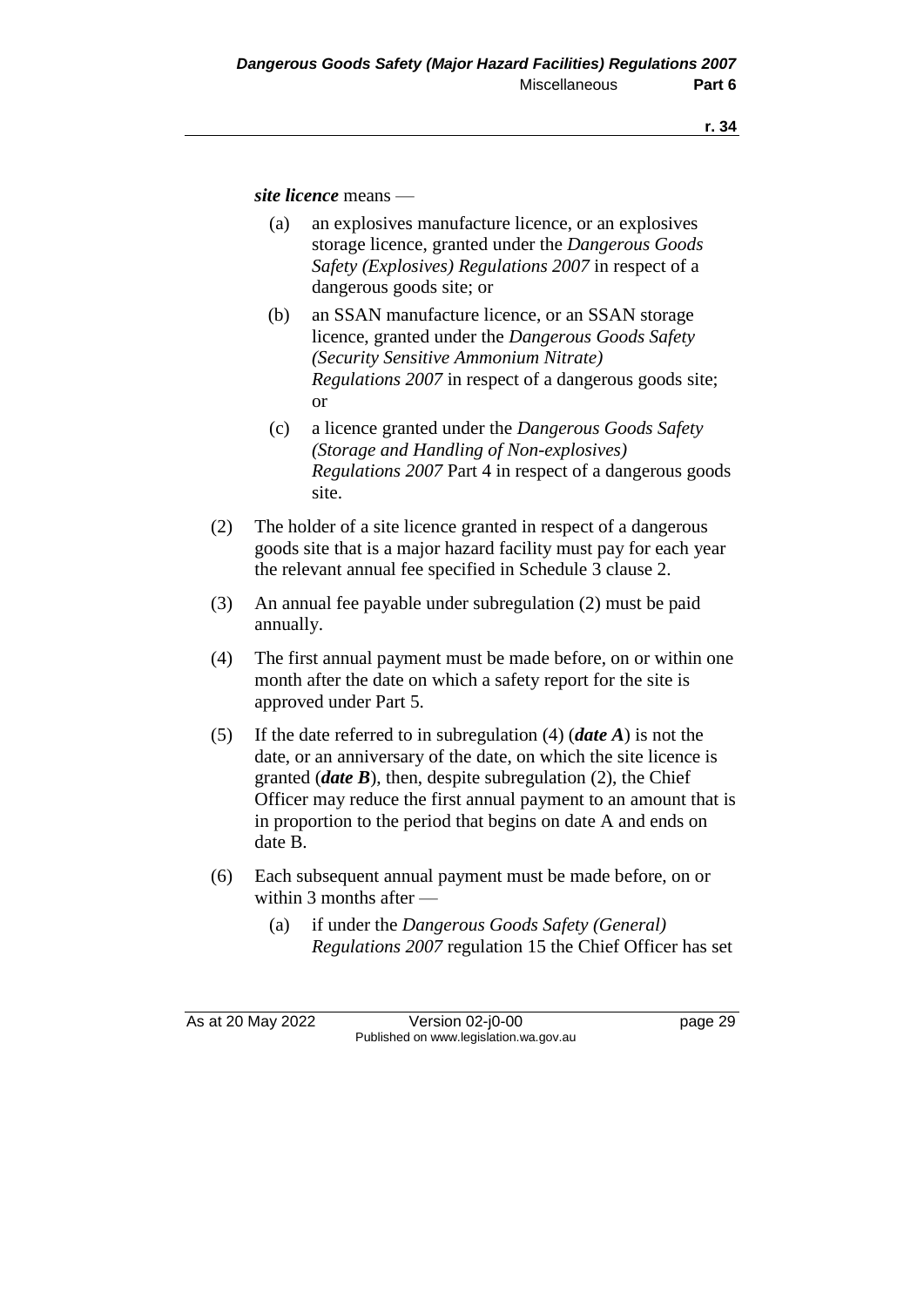a due date for the site licence — the due date in each year;

- (b) in any other case the anniversary of the date on which the first annual payment has to be made under subregulation (4).
- (7) If under subregulation (4) or (6) a fee (including a fee reduced under subregulation (5)) is paid in the grace period, the holder must pay, with the fee, a late payment fee of \$41.00.

*[Regulation 34 inserted: Gazette 16 Mar 2012 p. 1271-3; amended: Gazette 11 Jan 2013 p. 55-6; 26 Jun 2015 p. 2266; 5 Feb 2016 p. 360; 24 Jun 2016 p. 2327; 23 Jun 2017 p. 3287; 25 Jun 2018 p. 2301; 18 Jun 2018 p. 2042.]*

page 30 Version 02-j0-00 As at 20 May 2022 Published on www.legislation.wa.gov.au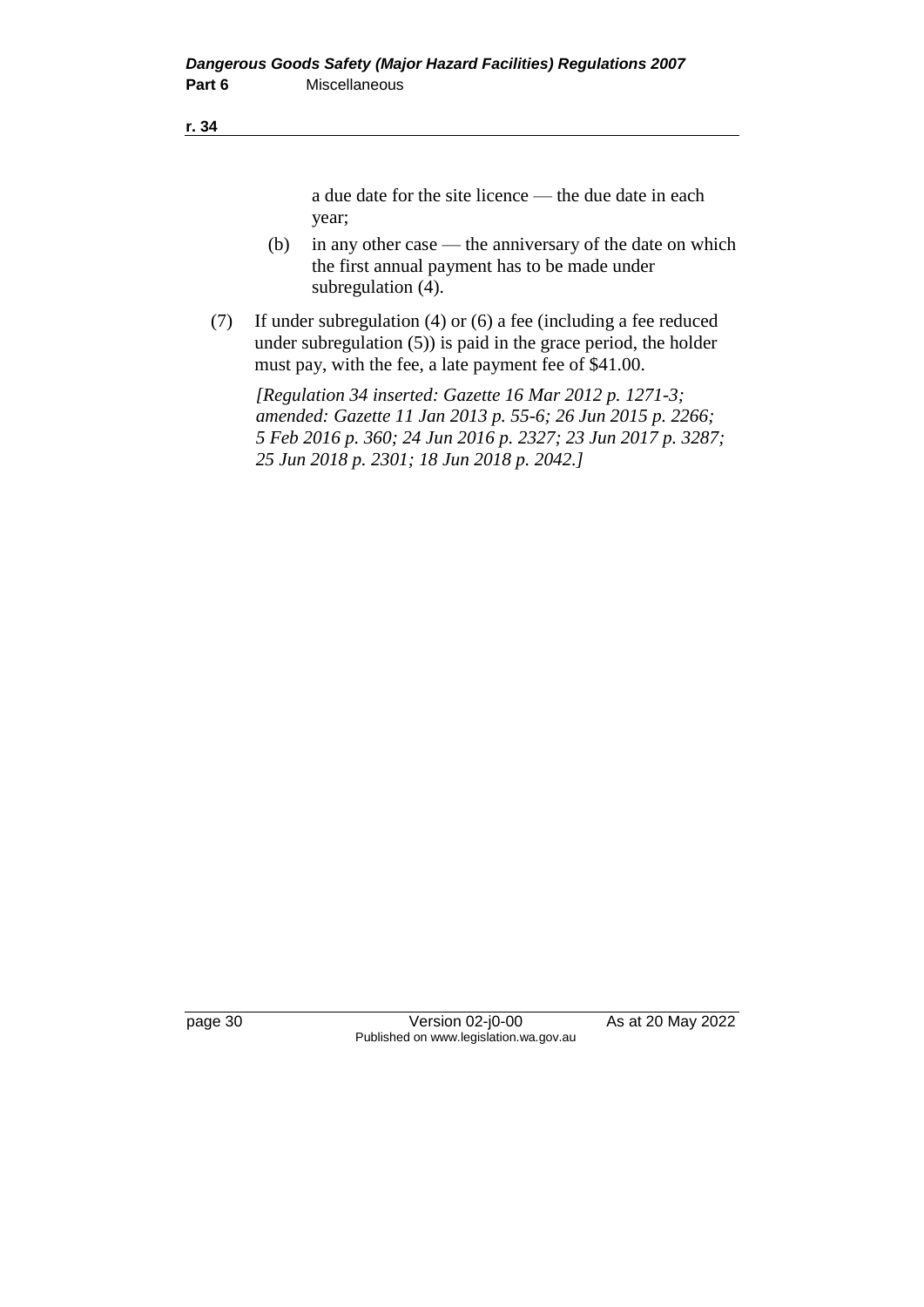# **Schedule 1 — Threshold quantity for Schedule 1 substances**

[r. 4 and 10]

#### **1. Threshold quantity for substances**

In this clause —

*UN number* for a substance means the UN number assigned to the substance in the Dangerous Goods List column 1.

| Substance                                                                                                                                                                               | <b>UN</b> number | <b>Threshold</b><br>quantity<br>(in tonnes) |
|-----------------------------------------------------------------------------------------------------------------------------------------------------------------------------------------|------------------|---------------------------------------------|
| <b>ACETONE CYANOHYDRIN</b>                                                                                                                                                              | 1541             | 20                                          |
| <b>ACETYLENE</b>                                                                                                                                                                        | 1001             | 50                                          |
| <b>ACROLEIN</b>                                                                                                                                                                         | 1092             | 200                                         |
| <b>ACRYLONITRILE</b>                                                                                                                                                                    | 1093             | 200                                         |
| <b>ALLYL ALCOHOL</b>                                                                                                                                                                    | 1098             | 20                                          |
| <b>ALLYLAMINE</b>                                                                                                                                                                       | 2334             | 200                                         |
| AMMONIA, ANHYDROUS                                                                                                                                                                      | 1005             | 200                                         |
| <b>AMMONIUM NITRATE</b><br><b>FERTILIZERS</b>                                                                                                                                           | 2067             | 5 000                                       |
| AMMONIUM NITRATE,<br>with not more than 0.2%<br>combustible substances,<br>including any organic<br>substance calculated as carbon,<br>to the exclusion of any other<br>added substance | 1942             | 2 500                                       |
| ARSENIC PENTOXIDE,<br>Arsenic (V) acid and other<br>salts                                                                                                                               | 1559             | 10                                          |

As at 20 May 2022 Version 02-j0-00 Page 31 Published on www.legislation.wa.gov.au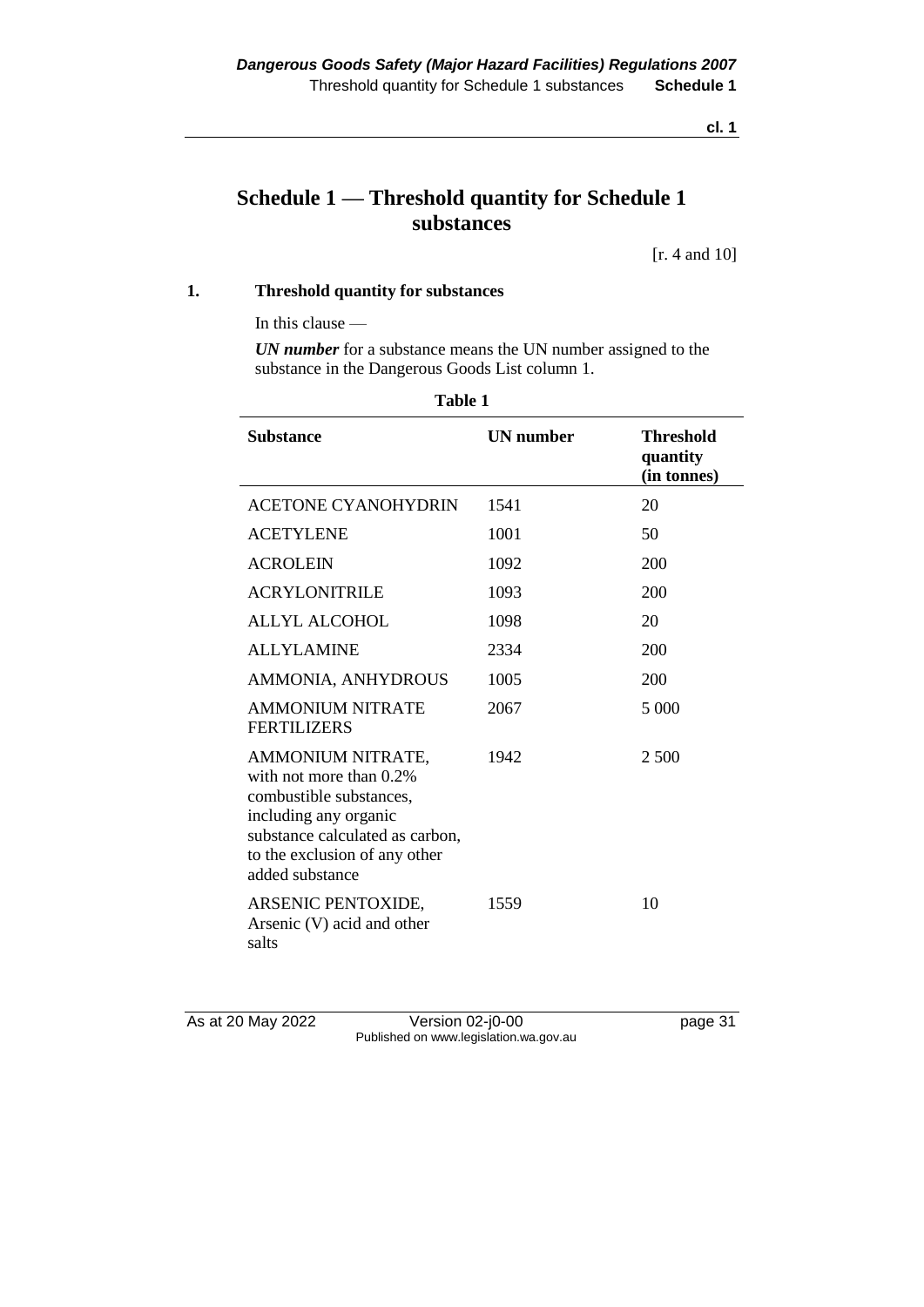| I<br>×<br>۰. |
|--------------|
|--------------|

| <b>Substance</b>                                             | <b>UN</b> number                  | <b>Threshold</b><br>quantity<br>(in tonnes) |  |
|--------------------------------------------------------------|-----------------------------------|---------------------------------------------|--|
| ARSENIC TRIOXIDE,<br>Arsenious (III) acid and other<br>salts | 1561                              | 0.10                                        |  |
| <b>ARSINE</b>                                                | 2188                              | 0.01                                        |  |
| <b>BROMINE</b> or <b>BROMINE</b><br><b>SOLUTIONS</b>         | 1744                              | 100                                         |  |
| <b>CARBON DISULFIDE</b>                                      | 1131                              | 200                                         |  |
| <b>CHLORINE</b>                                              | 1017                              | 25                                          |  |
| <b>DIOXINS</b>                                               | $---$                             | 0.10                                        |  |
| <b>ETHYL NITRATE</b>                                         | $---$                             | 50                                          |  |
| ETHYLENE DIBROMIDE                                           | 1605                              | 50                                          |  |
| ETHYLENE OXIDE                                               | 1040                              | 50                                          |  |
| <b>ETYLENEIMINE</b>                                          | 1185                              | 50                                          |  |
| <b>FLUORINE</b>                                              | 1045                              | 25                                          |  |
| <b>FORMALDEHYDE</b>                                          | 1198 or 2209                      | 50                                          |  |
| <b>HYDROFLUORIC ACID</b><br>SOLUTION, greater than 50%       | 1790                              | 50                                          |  |
| <b>HYDROGEN</b>                                              | 1049                              | 50                                          |  |
| HYDROGEN CHLORIDE,<br>anhydrous                              | 1050                              | 250                                         |  |
| HYDROGEN CHLORIDE,<br>refrigerated liquid                    | 2186                              | 250                                         |  |
| <b>HYDROGEN CYANIDE</b>                                      | 1051 or 1614                      | 20                                          |  |
| <b>HYDROGEN FLUORIDE</b>                                     | 1052                              | 50                                          |  |
| <b>HYDROGEN SULFIDE</b>                                      | 1053                              | 50                                          |  |
| <b>LP GASES</b>                                              | 1011, 1012, 1075,<br>1978 or 1077 | 200                                         |  |

page 32 Version 02-j0-00 As at 20 May 2022 Published on www.legislation.wa.gov.au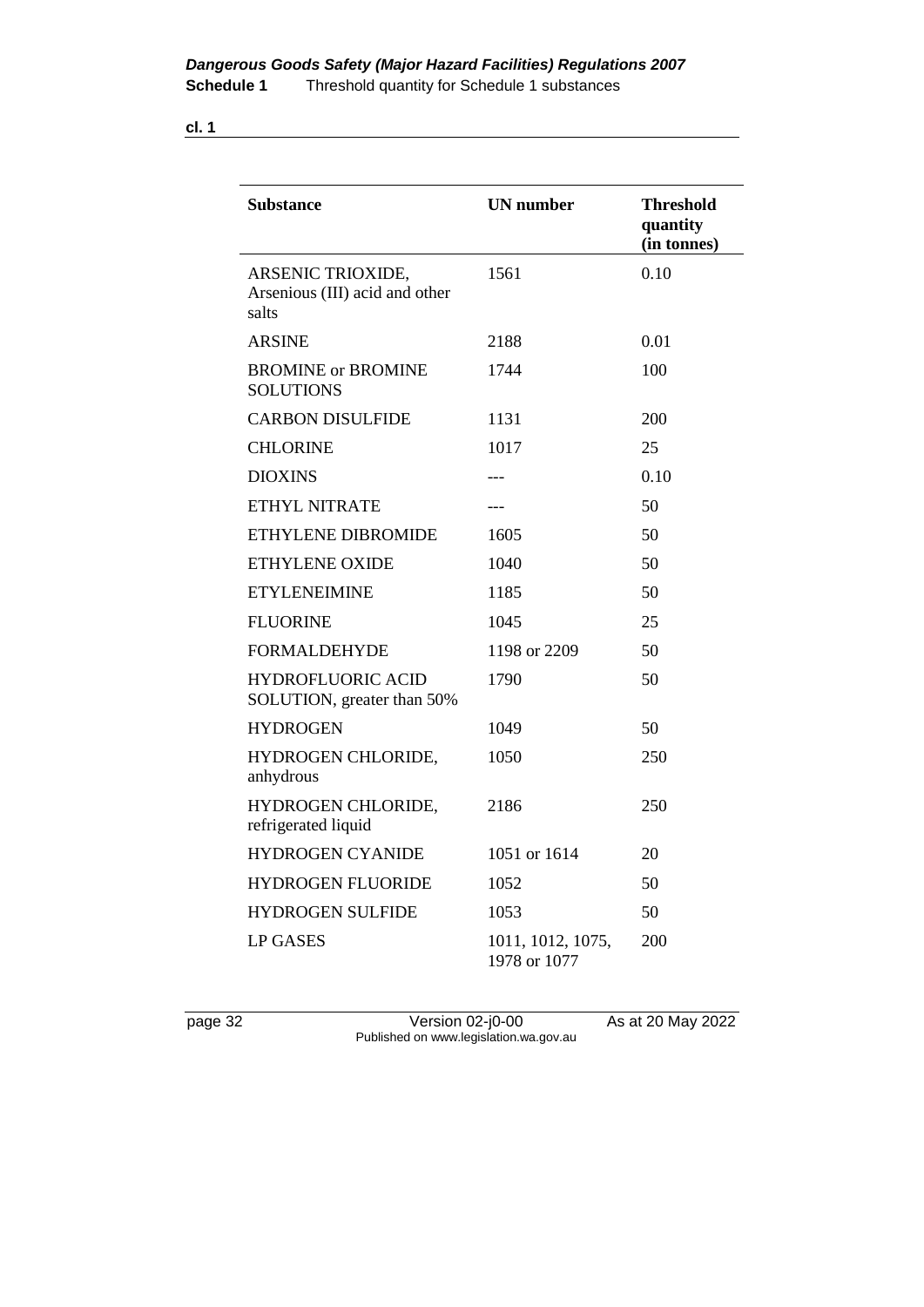| v<br>v |  |
|--------|--|

| <b>Substance</b>                                                                             | <b>UN</b> number                           | <b>Threshold</b><br>quantity<br>(in tonnes) |
|----------------------------------------------------------------------------------------------|--------------------------------------------|---------------------------------------------|
| <b>METHYL BROMIDE</b>                                                                        | 1062                                       | 200                                         |
| <b>METHANE or NATURAL</b><br><b>GAS</b>                                                      | 1971 or 1972                               | 200                                         |
| <b>METHYL ISOCYANATE</b>                                                                     | 2480                                       | 0.15                                        |
| OXIDES OF NITROGEN,<br>including nitrous oxide,<br>nitrogen dioxide and nitrogen<br>trioxide | 1067, 1070, 1660,<br>1975, 2201 or<br>2421 | 50                                          |
| <b>OXYGEN</b>                                                                                | 1072 or 1073                               | 2 0 0 0                                     |
| <b>PHOSGENE</b>                                                                              | 1076                                       | 0.75                                        |
| <b>PROPYLENEIMINE</b>                                                                        | 1921                                       | 200                                         |
| PROPYLENE OXIDE                                                                              | 1280                                       | 50                                          |
| SODIUM CHLORATE, solid                                                                       | 1495                                       | 200                                         |
| <b>SULFURIC ANHYDRIDE (or</b><br><b>SULFUR TRIOXIDE)</b>                                     | 1829                                       | 75                                          |
| <b>SULFUR DICHLORIDE</b>                                                                     | 1828                                       | 1                                           |
| SULFUR DIOXIDE, liquefied                                                                    | 1079                                       | 200                                         |
| <b>TITANIUM</b><br><b>TETRACHLORIDE</b>                                                      | 1838                                       | 500                                         |
| <b>TOLUENE DIISOCYANATE</b>                                                                  | 2078                                       | 200                                         |

*[Clause 1 amended: Gazette 22 Jun 2010 p. 2783.]*

#### **2. Threshold quantity for categories of substances**

In this clause —

*class* for a substance means —

(a) the class assigned to the substance in the Dangerous Goods List column 3; or

As at 20 May 2022 Version 02-j0-00 page 33 Published on www.legislation.wa.gov.au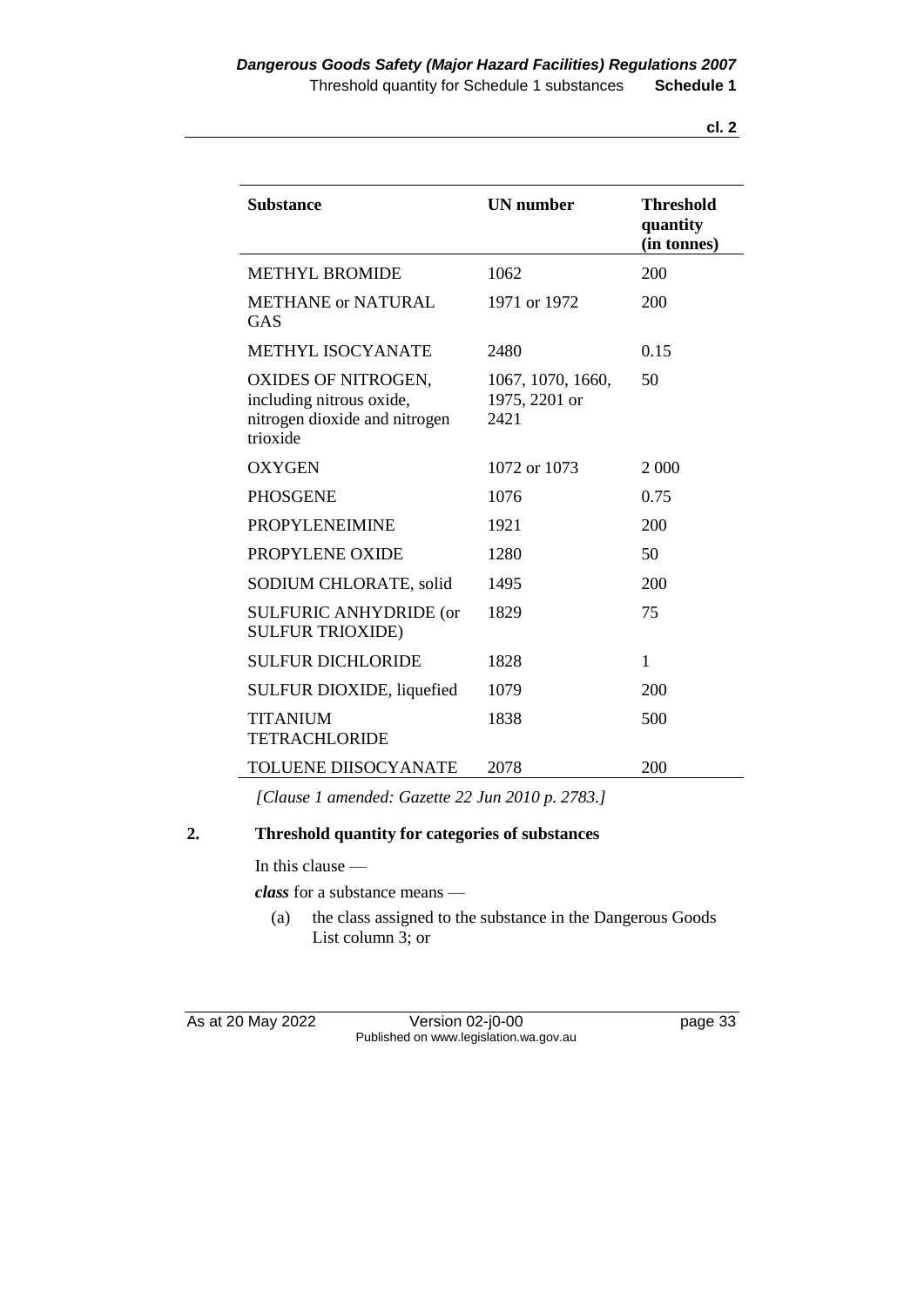(b) if the class is not assigned as described in paragraph (a), the class determined using the relevant procedure referred to in the ADG Code;

*classification code* for a substance means —

- (a) the classification code assigned to the substance in the AE Code Appendix 2 column 4; or
- (b) if the classification code is not assigned as described in paragraph (a), the classification code determined using the relevant procedure referred to in the AE Code;

*division* for a substance means —

- (a) the division assigned to the substance in the Dangerous Goods List column 3 or the AE Code Appendix 2 column 4, whichever applies; or
- (b) if the division is not assigned as described in paragraph (a), the division determined using the relevant procedure referred to in the ADG Code or the AE Code, whichever applies;

#### *goods too dangerous to transport* means —

- (a) dangerous good listed in the ADG Code Appendix A; or
- (b) other dangerous goods prescribed under the *Dangerous Goods Safety (General) Regulations 2007* to be goods too dangerous to transport;

*hazchem code* for a substance means —

- (a) the hazchem code assigned to the substance in the ADG Code Appendix C C3 List of Emergency Action Codes; or
- (b) if the hazchem code is not assigned as described in paragraph (a), the hazchem code determined using the relevant procedure referred to in the ADG Code;

#### *packing group* for a substance means —

- (a) the packing group assigned to the substance in the Dangerous Goods List column 5; or
- (b) if the packing group is not assigned as described in paragraph (a), the packing group determined using the relevant procedure referred to in the ADG Code;

page 34 Version 02-j0-00 As at 20 May 2022 Published on www.legislation.wa.gov.au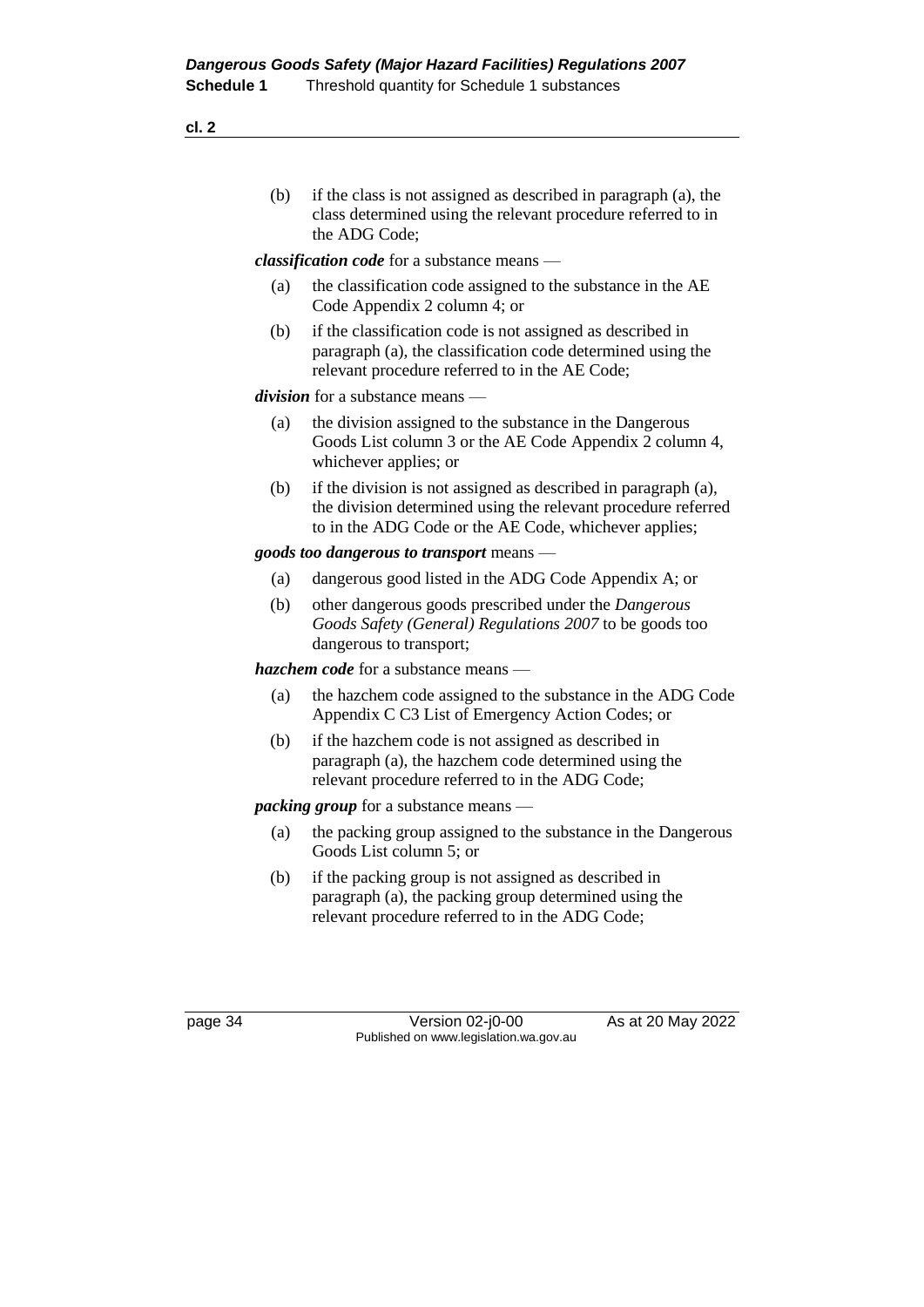*subsidiary hazard* for a substance means —

- (a) the subsidiary hazard assigned to the substance in the Dangerous Goods List column 4; or
- (b) if the subsidiary hazard is not assigned as described in paragraph (a), the subsidiary hazard determined using the relevant procedure referred to in the ADG Code.

| <b>Category of substances</b>        |  |                                                                              | <b>Threshold</b><br>quantity (in<br>tonnes)                              |  |
|--------------------------------------|--|------------------------------------------------------------------------------|--------------------------------------------------------------------------|--|
| $Explosives -$                       |  | of classification<br>code 1.1A                                               | 10 (excluding<br>packaging, casings<br>and non-explosive<br>components)  |  |
|                                      |  | of division 1.1 (other<br>than explosives of<br>classification<br>code 1.1A) | 50 (excluding<br>packaging, casings<br>and non-explosive<br>components)  |  |
|                                      |  | of division 1.2                                                              | 200 (excluding<br>packaging, casings<br>and non-explosive<br>components) |  |
|                                      |  | of division 1.3                                                              | 200 (excluding<br>packaging, casings<br>and non-explosive<br>components) |  |
| Compressed or<br>liquefied gases $-$ |  | of division 2.1 or<br>subsidiary hazard 2.1                                  | 200                                                                      |  |
|                                      |  | of division 2.3                                                              | 20                                                                       |  |
|                                      |  | of subsidiary hazard 5.1                                                     | 200                                                                      |  |

| ۱<br>וחו<br>и |  |
|---------------|--|
|---------------|--|

Version 02-j0-00 page 35 Published on www.legislation.wa.gov.au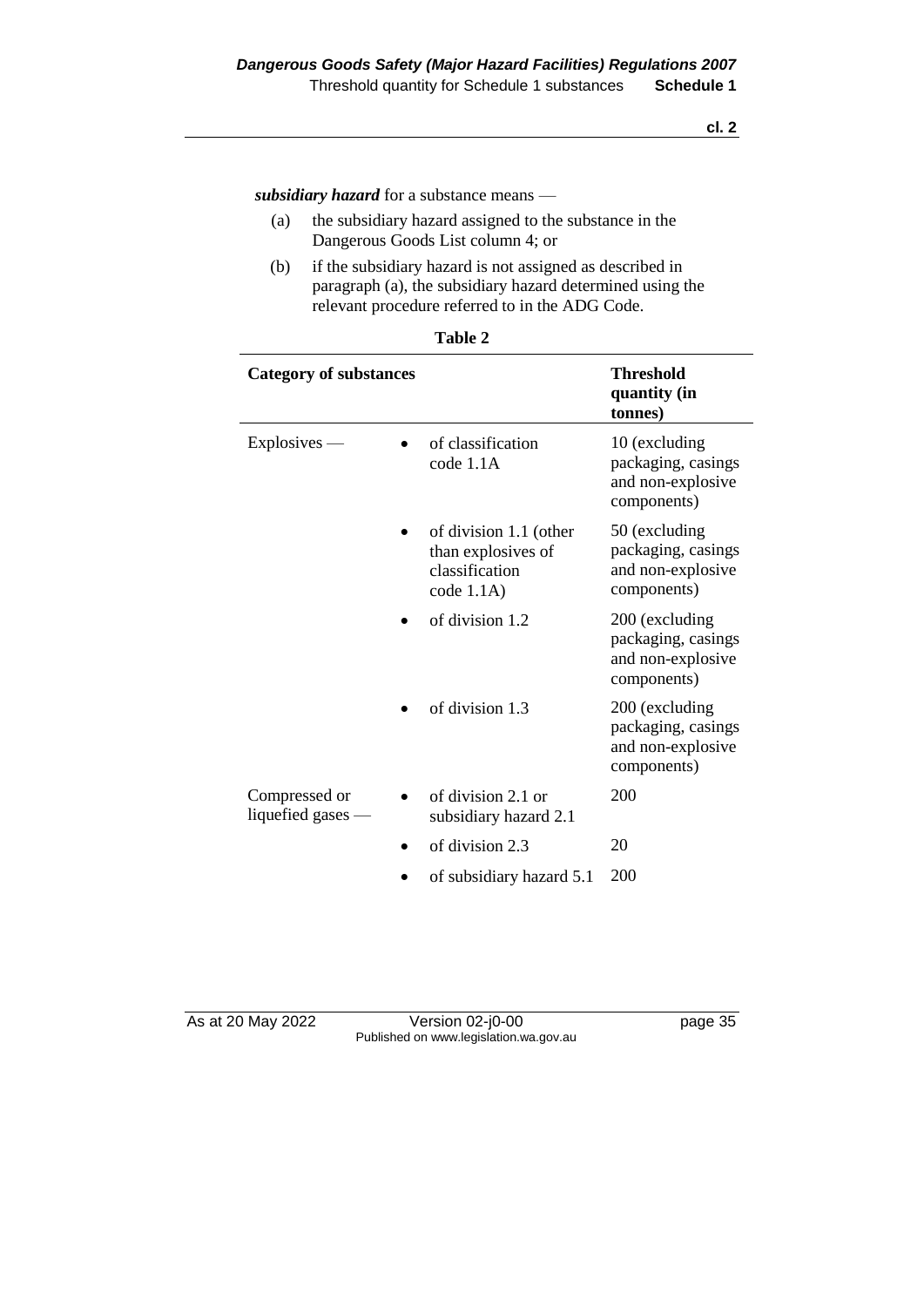| I<br>×<br>۰. |
|--------------|
|--------------|

| <b>Category of substances</b> |                                                                                                                                                                                    | <b>Threshold</b><br>quantity (in<br>tonnes) |
|-------------------------------|------------------------------------------------------------------------------------------------------------------------------------------------------------------------------------|---------------------------------------------|
| Flammable<br>materials        | liquids of class 3<br>$\bullet$<br>packing group I, except<br>for crude oil in<br>locations considered by<br>the Chief Officer to be<br>remote                                     | 200                                         |
|                               | crude oil in locations<br>considered by the Chief<br>Officer to be remote<br>and of class 3 packing<br>group I                                                                     | 2 0 0 0                                     |
|                               | liquids of class 3<br>packing group II or III                                                                                                                                      | 50 000                                      |
|                               | liquids with flashpoints<br>$< 60^{\circ}$ C if present at a<br>temperature that is<br>above the ambient<br>temperature and above<br>their boiling points in<br>ambient conditions | 200                                         |
|                               | combustible solids of<br>division 4.1 packing<br>group I                                                                                                                           | 200                                         |
|                               | spontaneously<br>combustible materials<br>of division 4.2 packing<br>group $I$ or $II$                                                                                             | 200                                         |
|                               | materials that liberate<br>flammable gases or<br>react violently on<br>contact with water and<br>of division 4.3 packing<br>group I or II                                          | 200                                         |

page 36 Version 02-j0-00 As at 20 May 2022 Published on www.legislation.wa.gov.au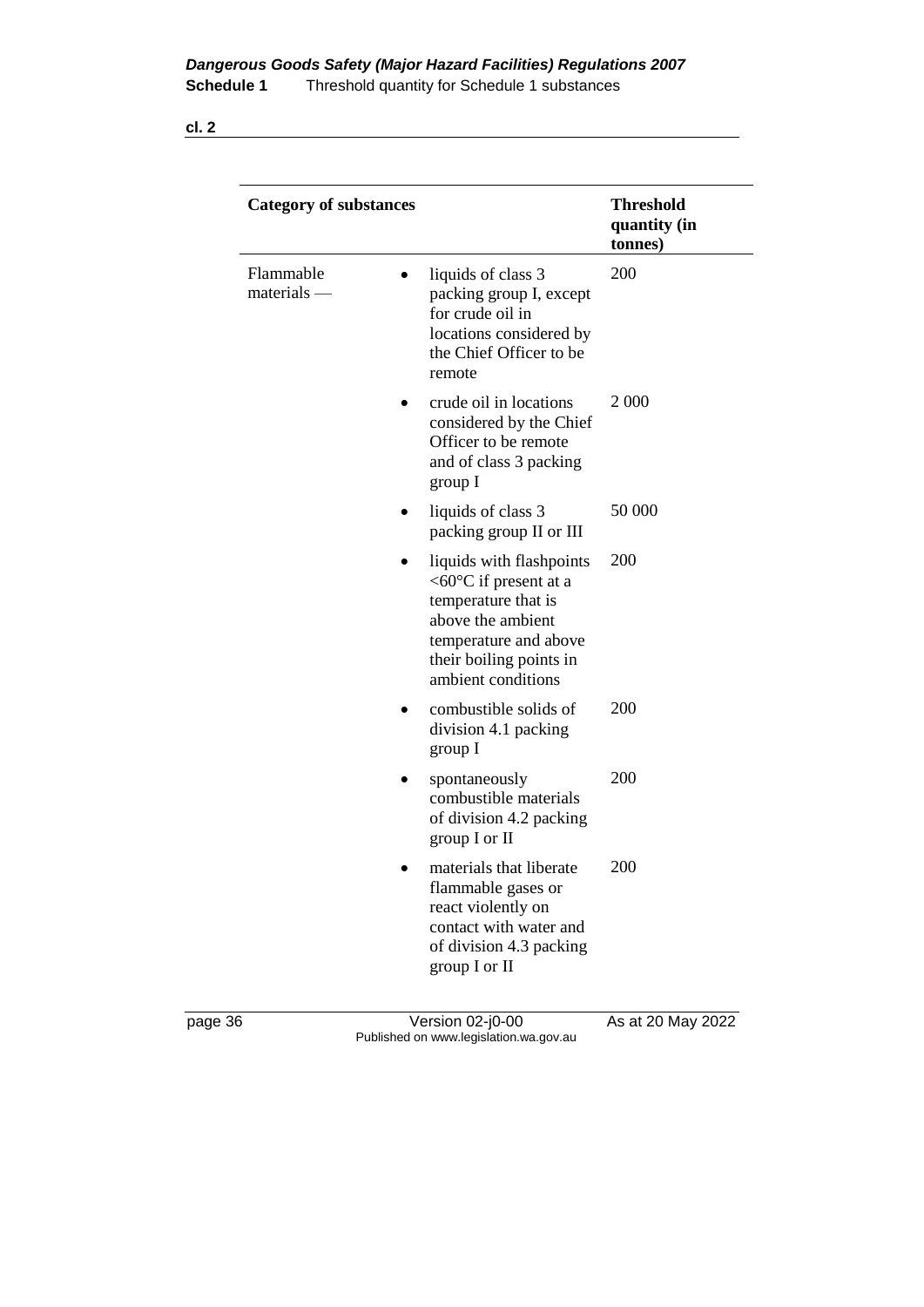| v |
|---|
|---|

| <b>Category of substances</b>                                      |                                                                                                                                                    | <b>Threshold</b><br>quantity (in<br>tonnes) |
|--------------------------------------------------------------------|----------------------------------------------------------------------------------------------------------------------------------------------------|---------------------------------------------|
|                                                                    | materials of class 3 or 8<br>packing group I or II<br>that have hazchem<br>codes of 4WE (that is,<br>materials that react<br>violently with water) | 500                                         |
| Oxidising materials<br>of division 5.1<br>packing group I<br>or II |                                                                                                                                                    | 200                                         |
| Peroxides, organic,<br>of division 5.2                             |                                                                                                                                                    | 200                                         |
| Toxic solids or<br>liquids $-$                                     | of division 6.1 packing<br>group I                                                                                                                 | 20                                          |
| $\bullet$                                                          | of division 6.1 packing<br>group II                                                                                                                | 200                                         |
| Goods too<br>dangerous to<br>transport                             |                                                                                                                                                    | $\overline{2}$                              |

*[Clause 2 amended: Gazette 22 Jun 2010 p. 2783; SL 2020/193 r. 8.]*

As at 20 May 2022 Version 02-j0-00 page 37 Published on www.legislation.wa.gov.au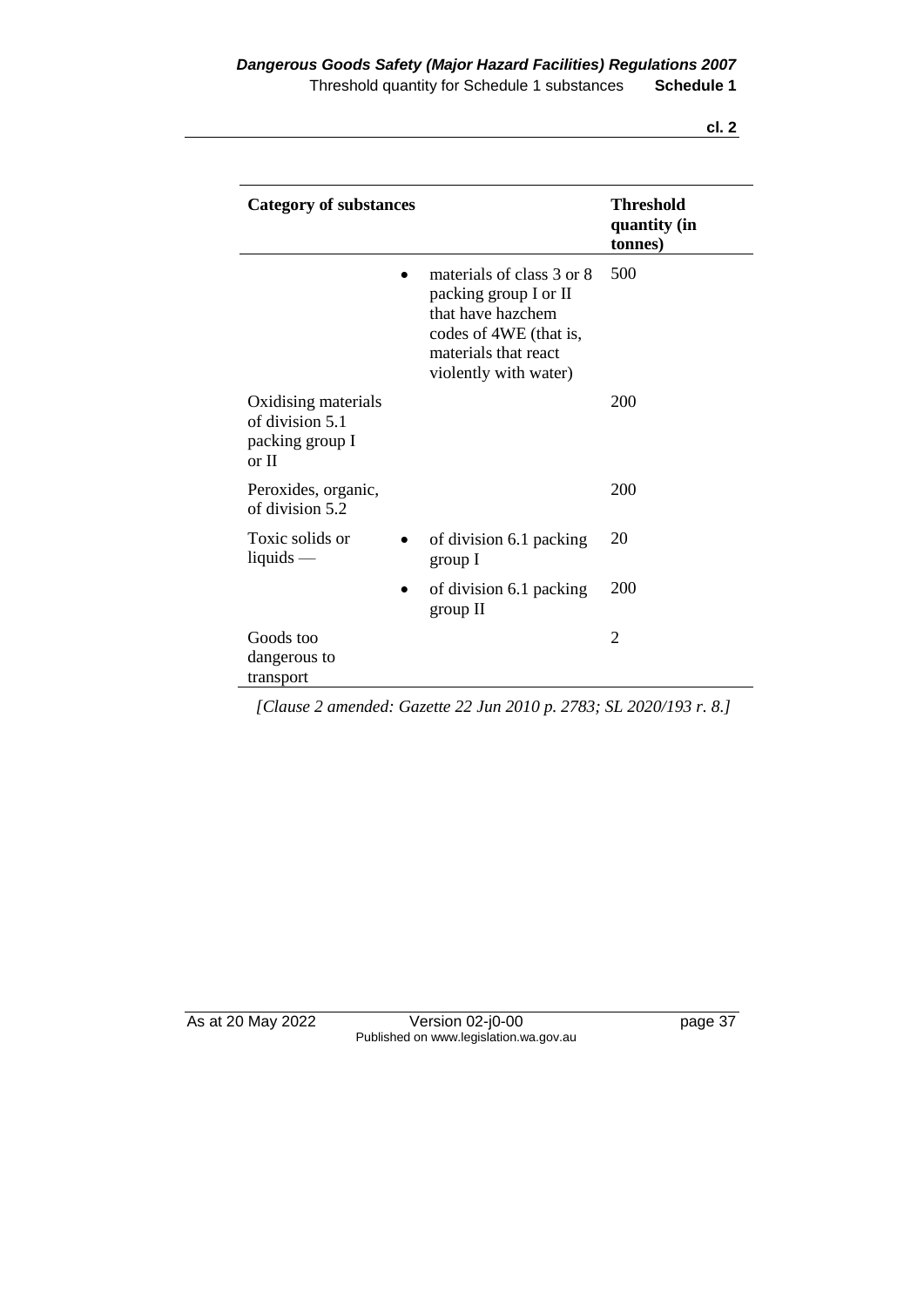# **Schedule 2 — Notifiable information**

[r. 4]

#### **1. Term used: material safety data sheet**

In this Schedule —

*material safety data sheet*, for a substance, means a document in English that contains the information in relation to the substance that is required by the *National Code of Practice for the Preparation of Material Safety Data Sheets* [NOHSC: 2011(2003)], whether or not the document is in the form required by that code of practice.

#### **2. Notifiable information**

The following information is notifiable information —

- (a) if the operator of the place is a corporation, the corporation's full corporate name, trading name, Australian Company Number, registered address and place of business and the nature of the corporation's business;
- (b) if the operator of the place is an individual, the person's full name, residential address and business address, any business name used by the person and the nature of the person's business;
- (c) the location of the place;
- (d) land use and zoning for the area surrounding the place;
- (e) for each kind of dangerous goods at the place, its name, a copy of its material safety data sheet and the quantity at the place;
- (f) the nature of the business or other activity conducted at the place, including the nature of the presence of dangerous goods in the course of conducting the business or activity;
- (g) the number of employees at the place;
- (h) plans showing the layout of the place and where dangerous goods are to be stored, handled or transported within that place.

page 38 Version 02-j0-00 As at 20 May 2022 Published on www.legislation.wa.gov.au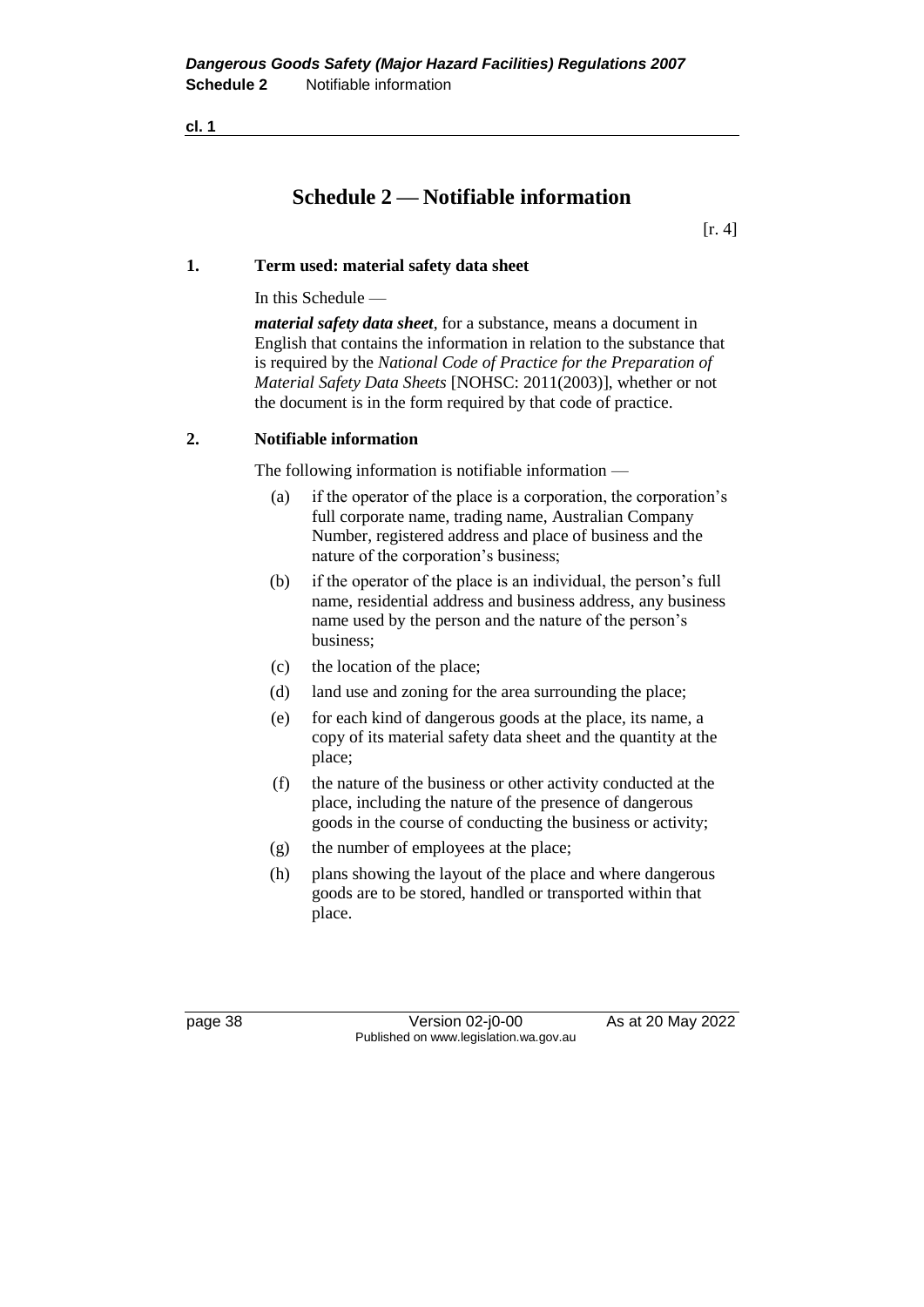# **Schedule 3 — Fees**

[r. 26, 33 and 34]

*[Heading inserted: SL 2021/85 r. 8.]*

### **1. Fees for approval of safety reports (r. 26)**

The relevant fee to be paid under regulation 26 for an application for approval of a safety report for a major hazard facility is the fee in the Table relevant to the class of the facility.

| <b>Table</b>                  |            |  |
|-------------------------------|------------|--|
| Class of facility under r. 33 | Fee $(\$)$ |  |
| Class A                       | 110 000    |  |
| Class B                       | 90 000     |  |
| Class C                       | 90 000     |  |
| Class D                       | 20 000     |  |

*[Clause 1 inserted: SL 2021/85 r. 8.]*

#### **2. Annual fees for major hazard facilities (r. 34)**

The relevant annual fee to be paid under regulation 34 in respect of a major hazard facility is the fee in the Table relevant to the class of the facility.

| Class of facility under r. 33 | Fee $(\$)$ |
|-------------------------------|------------|
| Class A                       | 110 000    |
| Class B                       | 90 000     |
| Class C                       | 90 000     |

As at 20 May 2022 Version 02-j0-00 page 39 Published on www.legislation.wa.gov.au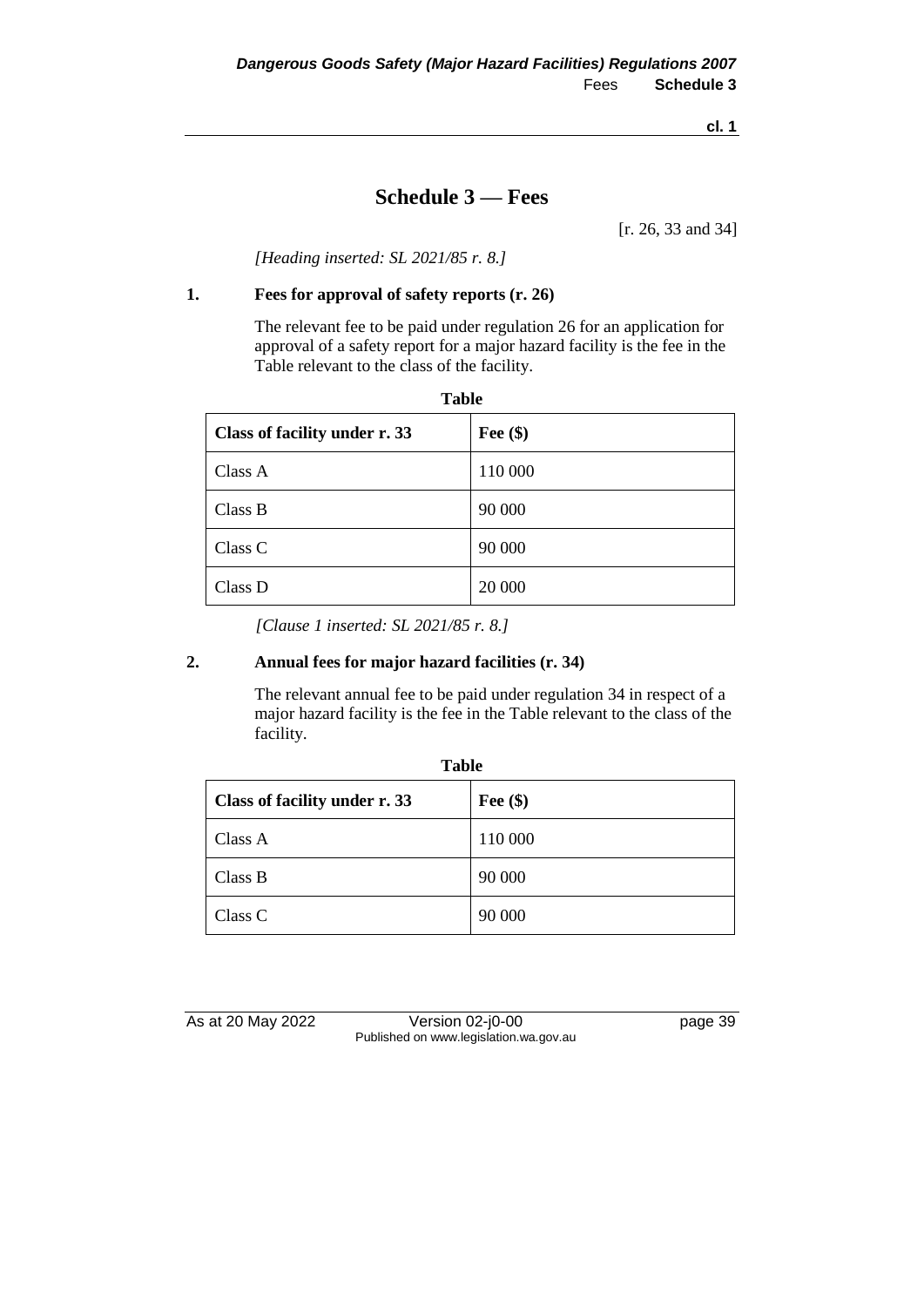| <b>Class of facility under r. 33</b> | Fee $(\$)$ |
|--------------------------------------|------------|
| Class D                              | 20 000     |

*[Clause 2 inserted: SL 2021/85 r. 8.]*

page 40 Version 02-j0-00 As at 20 May 2022 Published on www.legislation.wa.gov.au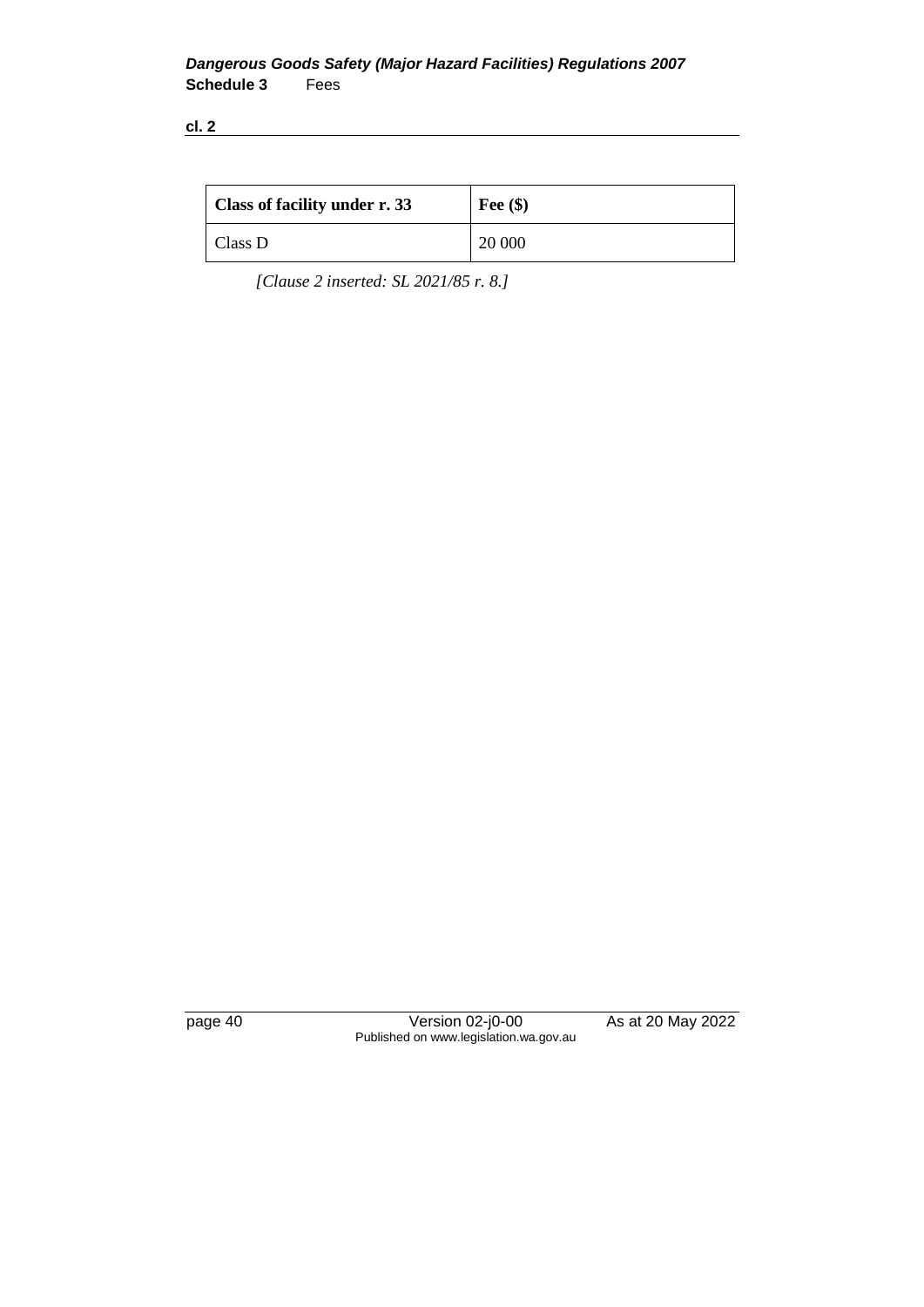# **Schedule 4 — Procedures to be included in safety management system**

[r. 24]

#### **1. Skills etc. of employees, procedures to ensure**

The procedures for ensuring that each employee who fills an employee position to which a task is allocated under the safety management system has the necessary skills and knowledge to undertake all tasks for which he or she has responsibility under the safety management system.

#### **2. Operation etc. of plant etc., procedures for**

- (1) The procedures for
	- (a) ensuring the safe operation of plant; and
	- (b) ensuring that plant is properly maintained; and
	- (c) shutting down or decommissioning plant.
- (2) The procedures for isolating the whole or part of the facility if an emergency occurs.
- (3) The procedures for managing alarm systems.

#### **3. Security, procedures to ensure**

The procedures for preventing unauthorised acts that could cause a major incident and for preventing acts intended to cause a major incident.

#### **4. Safety information, procedures to ensure employees are given**

- (1) The procedures for informing employees about
	- (a) the risk assessment; and
	- (b) the safety management system.
- (2) The procedures for informing persons who are not employees, but who are present at the facility, of the safety measures they are required to take while at the facility.

As at 20 May 2022 Version 02-j0-00 page 41 Published on www.legislation.wa.gov.au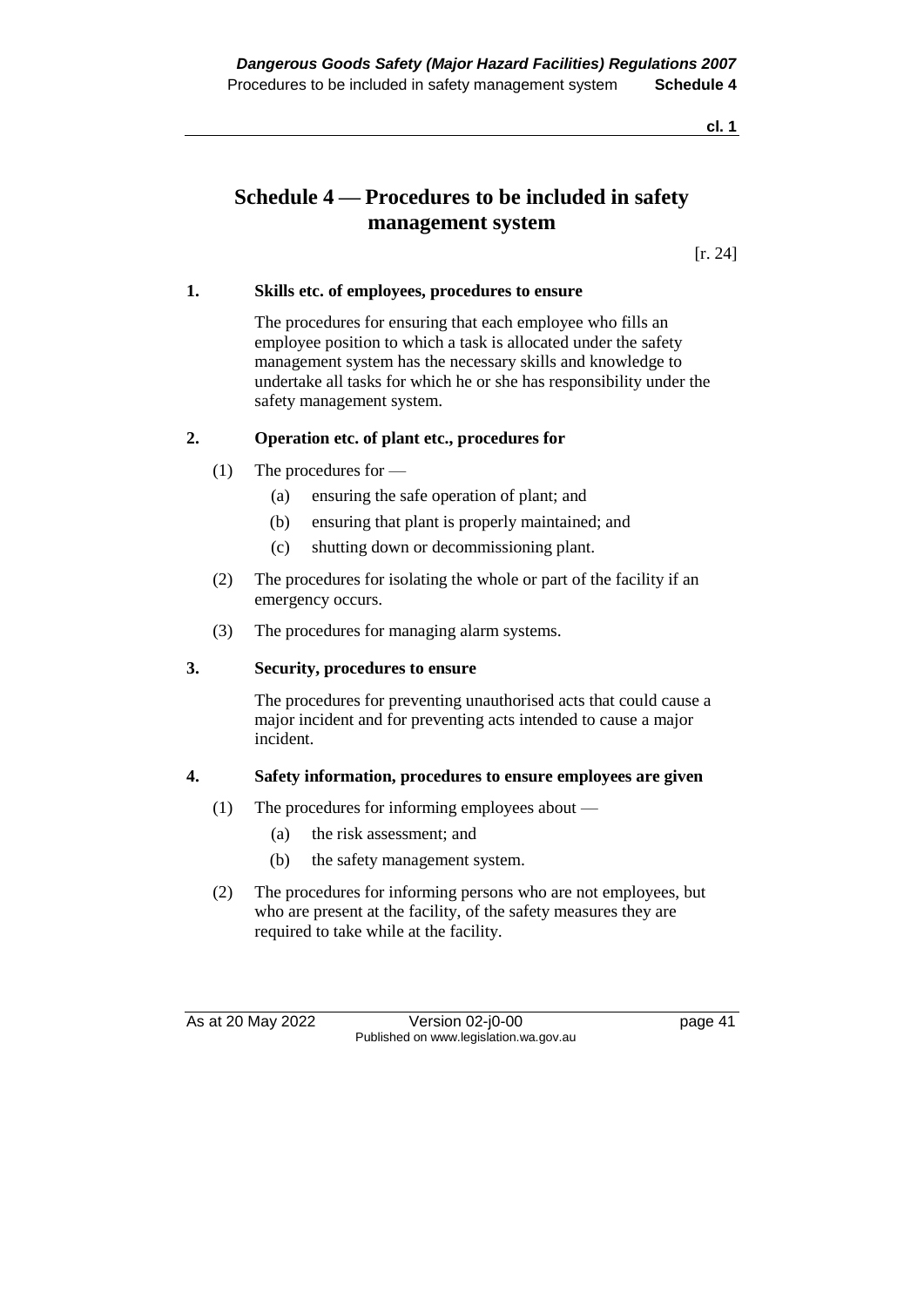- (3) The procedures for ensuring the community, local governments for the districts in which the community resides and emergency services are informed about —
	- (a) the use of dangerous goods at the facility; and
	- (b) the risk assessment; and
	- (c) the actions members of the community should take if a dangerous situation or major incident occurs.
- (4) In subclause  $(3)$  —

*community*, in relation to a major hazard facility, means all people living or working outside the facility who would be likely to suffer personal injury or property damage if a major incident occurred at the facility;

*emergency services* means the Police Force and the FES Commissioner, as defined in the *Fire and Emergency Services Act 1998* section 3.

*[Clause 4 amended: Gazette 19 Feb 2013 p. 988.]*

#### **5. Risk control measures, procedures to ensure monitoring of etc.**

 $(1)$  In this clause —

*risk control measures* has the meaning given in regulation 23(2)(c).

- (2) Procedures for monitoring the effectiveness of risk control measures.
- (3) Procedures for monitoring the effectiveness of, and compliance with, the safety management system.
- (4) Procedures for using the information obtained from monitoring to improve safety at the facility.

page 42 Version 02-j0-00 As at 20 May 2022 Published on www.legislation.wa.gov.au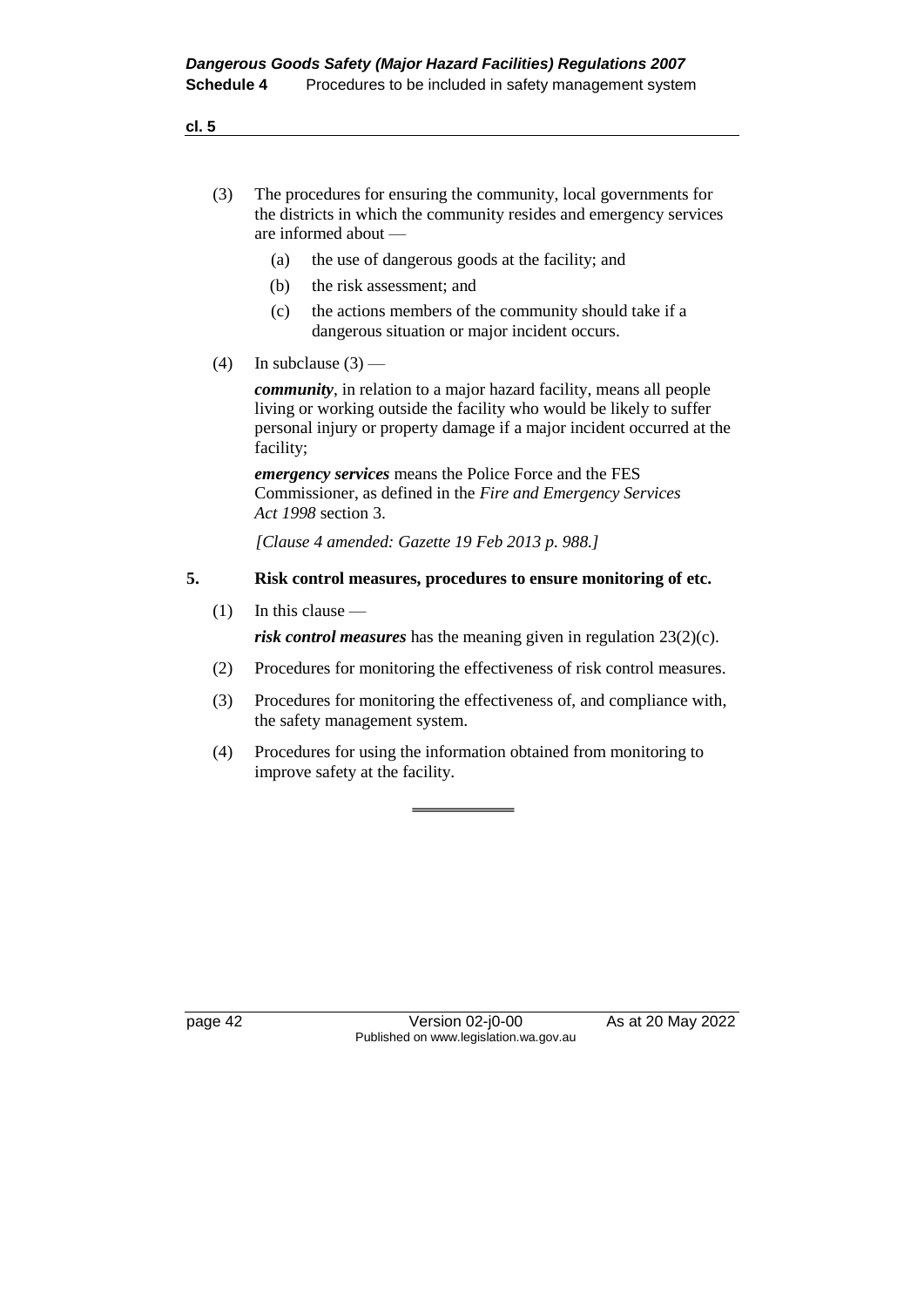# **Notes**

This is a compilation of the *Dangerous Goods Safety (Major Hazard Facilities) Regulations 2007* and includes amendments made by other written laws. For provisions that have come into operation, and for information about any reprints, see the compilation table. For provisions that have not yet come into operation see the uncommenced provisions table.

# **Compilation table**

| <b>Citation</b>                                                                                                                          | <b>Published</b>           | <b>Commencement</b>                                                                                                                             |  |
|------------------------------------------------------------------------------------------------------------------------------------------|----------------------------|-------------------------------------------------------------------------------------------------------------------------------------------------|--|
| Dangerous Goods Safety (Major<br>Hazard Facilities) Regulations 2007                                                                     | 31 Dec 2007<br>p. 7057-100 | r. 1 and 2:31 Dec 2007<br>(see r. $2(a)$ );<br>Regulations other than r. 1 and 2:<br>1 Mar 2008 (see r. 2(b) and<br>Gazette 29 Feb 2008 p. 669) |  |
| Dangerous Goods Safety (Major<br>Hazard Facilities) Amendment<br>Regulations (No. 2) 2009                                                | 16 Jun 2009<br>p. 2194-5   | r. 1 and 2: 16 Jun 2009<br>(see r. $2(a)$ );<br>Regulations other than r. 1 and 2:<br>1 Jul 2009 (see r. $2(b)$ )                               |  |
| Dangerous Goods Safety (Major<br>Hazard Facilities) Amendment<br>Regulations 2010                                                        | 22 Jun 2010<br>p. 2782-3   | r. 1 and 2: 22 Jun 2010<br>(see r. $2(a)$ );<br>Regulations other than r. 1 and 2:<br>23 Jun 2010 (see r. 2(b))                                 |  |
| Dangerous Goods Safety (Major<br>Hazard Facilities) Amendment<br>Regulations (No. 2) 2010                                                | 25 Jun 2010<br>p. 2874-5   | r. 1 and 2: 25 Jun 2010<br>(see r. $2(a)$ );<br>Regulations other than r. 1 and 2:<br>1 Jul 2010 (see r. $2(b)$ )                               |  |
| Dangerous Goods Safety (Major<br>Hazard Facilities) Amendment<br>Regulations 2012                                                        | 16 Mar 2012<br>p. 1270-3   | r. 1 and 2:16 Mar 2012<br>(see r. $2(a)$ );<br>Regulations other than r. 1 and 2:<br>1 Apr 2012 (see r. 2(b))                                   |  |
| Reprint 1: The Dangerous Goods Safety (Major Hazard Facilities) Regulations 2007 as<br>at 19 Oct 2012 (includes amendments listed above) |                            |                                                                                                                                                 |  |
| Dangerous Goods Safety (Major<br>Hazard Facilities) Amendment<br>Regulations (No. 3) 2012                                                | 11 Jan 2013<br>p. 55-6     | r. 1 and 2: 11 Jan 2013<br>(see r. $2(a)$ );<br>Regulations other than r. 1 and 2:<br>1 Apr 2013 (see r. 2(b))                                  |  |

*Dangerous Goods Safety (Major Hazard Facilities) Amendment Regulations (No. 2) 2012* 19 Feb 2013 p. 987-8 r. 1 and 2: 19 Feb 2013 (see r.  $2(a)$ ); Regulations other than r. 1 and 2: 20 Feb 2013 (see r. 2(b))

As at 20 May 2022 Version 02-j0-00 Page 43 Published on www.legislation.wa.gov.au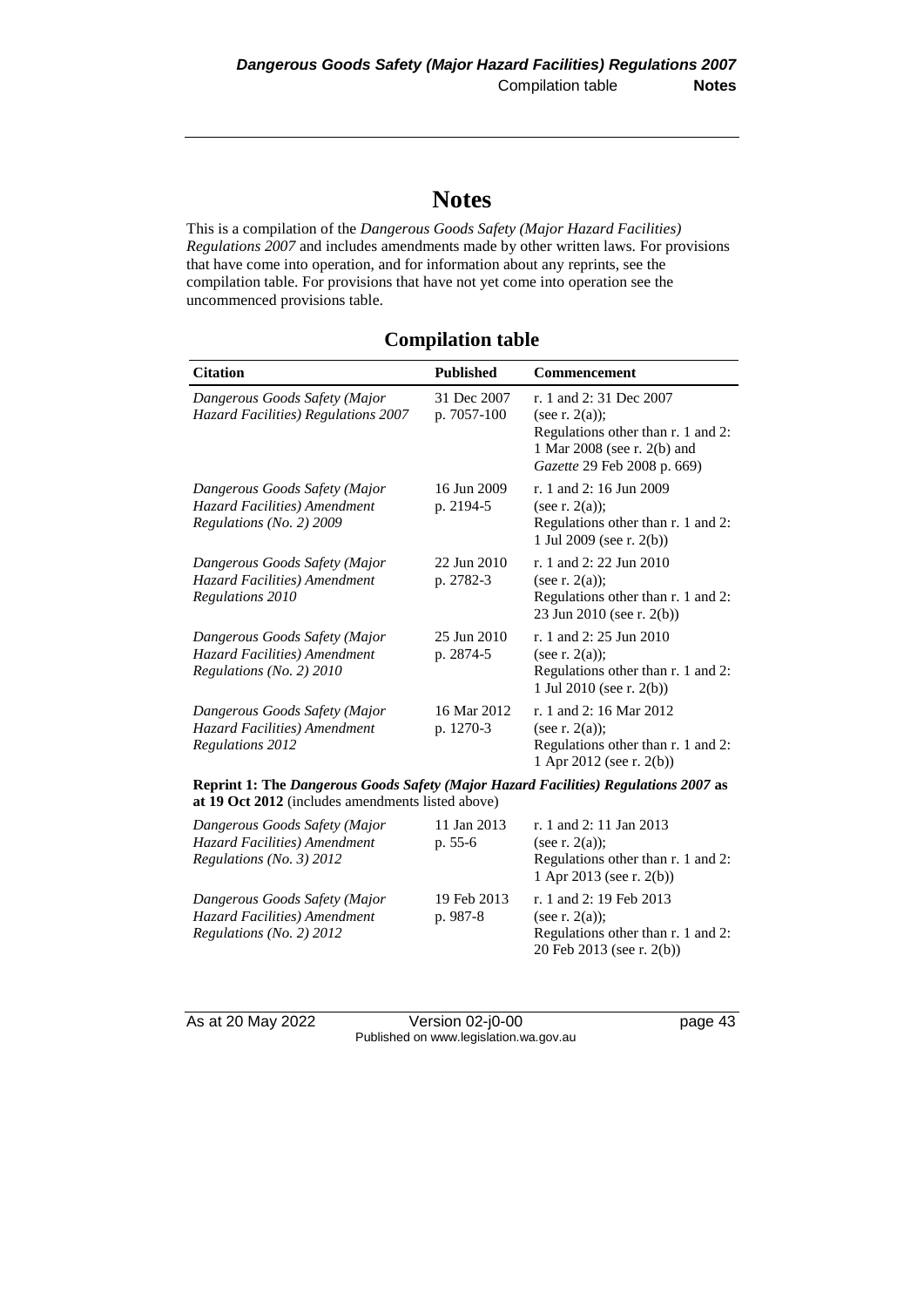| <b>Citation</b>                                                                                                                         | <b>Published</b>           | Commencement                                                                                                   |
|-----------------------------------------------------------------------------------------------------------------------------------------|----------------------------|----------------------------------------------------------------------------------------------------------------|
| Dangerous Goods Safety (Major<br>Hazard Facilities) Amendment<br>Regulations 2013                                                       | 28 Jun 2013<br>p. 2825-6   | r. 1 and 2: 28 Jun 2013<br>(see r. $2(a)$ );<br>Regulations other than r. 1 and 2:<br>1 Jul 2013 (see r. 2(b)) |
| Dangerous Goods Safety (Major<br>Hazard Facilities) Amendment<br>Regulations 2014                                                       | 17 Jun 2014<br>p. 1989-90  | r. 1 and 2: 17 Jun 2014<br>(see r. $2(a)$ );<br>Regulations other than r. 1 and 2:<br>1 Jul 2014 (see r. 2(b)) |
| Dangerous Goods Safety (Major<br>Hazard Facilities) Amendment<br>Regulations 2015                                                       | 26 Jun 2015<br>p. 2265-6   | r. 1 and 2: 26 Jun 2015<br>(see r. $2(a)$ );<br>Regulations other than r. 1 and 2:<br>1 Jul 2015 (see r. 2(b)) |
| Dangerous Goods Safety Regulations<br>Amendment Regulations 2016 Pt. 4                                                                  | 5 Feb 2016<br>p. 343-68    | 6 Feb 2016 (see r. 2(b))                                                                                       |
| Mines and Petroleum Regulations<br>Amendment (Fees and Levies)<br>Regulations 2016 Pt. 3                                                | 24 Jun 2016<br>p. 2325-34  | 1 Jul 2016 (see r. 2(b))                                                                                       |
| Reprint 2: The Dangerous Goods Safety (Major Hazard Facilities) Regulations 2007 as at<br>3 Mar 2017 (includes amendments listed above) |                            |                                                                                                                |
| Mines and Petroleum Regulations<br>Amendment (Fees and Charges)<br>Regulations 2017 Pt. 3                                               | 23 Jun 2017<br>p. 3279-309 | 1 Jul 2017 (see r. 2(b))                                                                                       |
| Mines and Petroleum Regulations<br>Amendment (Fees and Charges)<br>Regulations 2018 Pt. 3                                               | 25 Jun 2018<br>p. 2297-324 | 1 Jul 2018 (see r. 2(b))                                                                                       |
| Mines and Petroleum Regulations<br>Amendment (Fees and Charges)<br>Regulations 2019 Pt. 3                                               | 18 Jun 2019<br>p. 2040-56  | 1 Jul 2019 (see r. 2(b))                                                                                       |
| Mines and Petroleum Regulations<br>Amendment (Fees and Charges)<br>Regulations 2020 Pt. 2                                               | SL 2020/93<br>26 Jun 2020  | 1 Jul 2020 (see r. 2(b))                                                                                       |
| Dangerous Goods Safety Regulations<br>Amendment Regulations 2020 Pt. 3                                                                  | SL 2020/193<br>9 Oct 2020  | 10 Oct 2020 (see r. $2(c)$ )                                                                                   |
| Mines and Petroleum Regulations<br>Amendment (Fees and Charges)<br>Regulations 2021 Pt. 3                                               | SL 2021/85<br>21 Jun 2021  | 1 Jul 2021 (see r. $2(b)$ )                                                                                    |

page 44 Version 02-j0-00 As at 20 May 2022 Published on www.legislation.wa.gov.au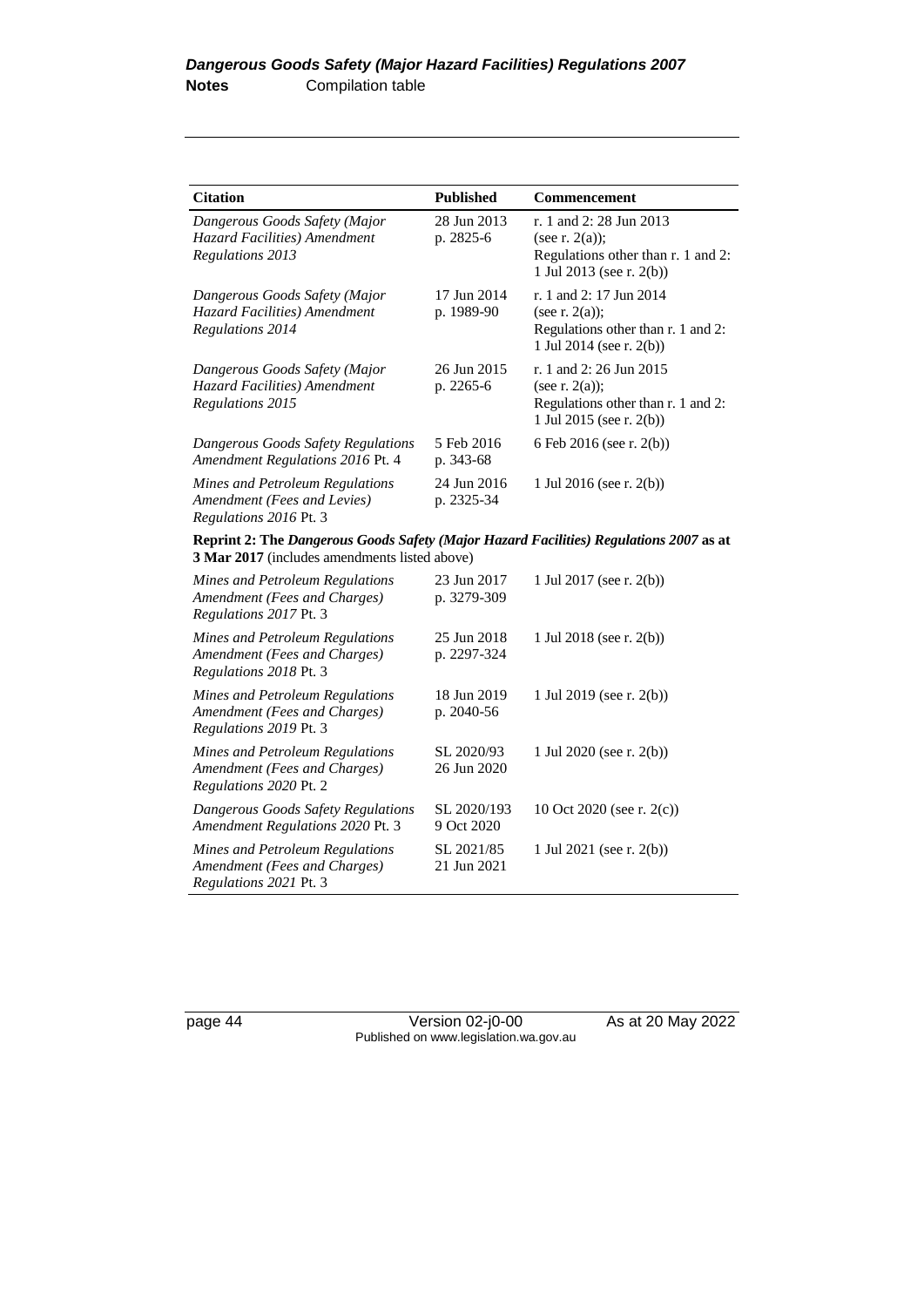# **Uncommenced provisions table**

To view the text of the uncommenced provisions see *Subsidiary legislation as made* on the WA Legislation website.

| <b>Citation</b>                                                 | <b>Published</b>          | <b>Commencement</b>      |
|-----------------------------------------------------------------|---------------------------|--------------------------|
| Mines and Petroleum Regulations<br>Amendment (Fees and Charges) | SL 2022/58<br>20 May 2022 | 1 Jul 2022 (see r. 2(b)) |
| <i>Regulations 2022 Pt. 3</i>                                   |                           |                          |

## **Other notes**

<sup>1</sup> Repealed by the *Dangerous Goods Safety Act 2004* s. 70.

As at 20 May 2022 Version 02-j0-00 page 45 Published on www.legislation.wa.gov.au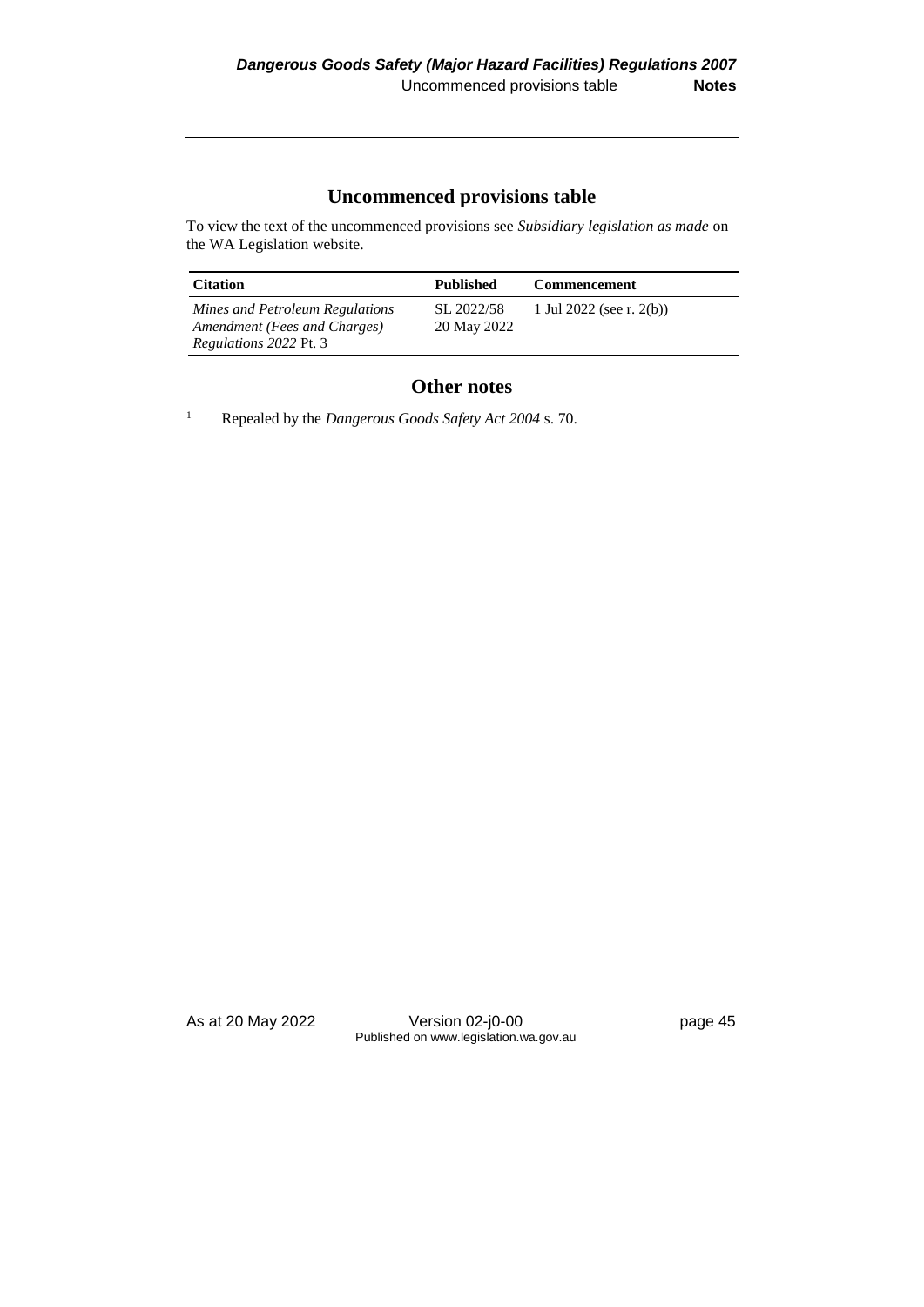#### Defined terms

# **Defined terms**

[This is a list of terms defined and the provisions where they are defined. The list is not part of the law.]

| <b>Defined term</b> | Provision(s) |
|---------------------|--------------|
|                     |              |
|                     |              |
|                     |              |
|                     |              |
|                     |              |
|                     |              |
|                     |              |
|                     |              |
|                     |              |
|                     |              |
|                     |              |
|                     |              |
|                     |              |
|                     |              |
|                     |              |
|                     |              |
|                     |              |
|                     |              |
|                     |              |
|                     |              |
|                     |              |
|                     |              |
|                     |              |
|                     |              |
|                     |              |
|                     |              |
|                     |              |
|                     |              |
|                     |              |
|                     |              |
|                     |              |
|                     |              |
|                     |              |
|                     |              |
|                     |              |
|                     |              |
|                     |              |
|                     |              |
|                     |              |
|                     |              |
|                     |              |

page 46

Version 02-j0-00<br>Published on www.legislation.wa.gov.au

As at 20 May 2022